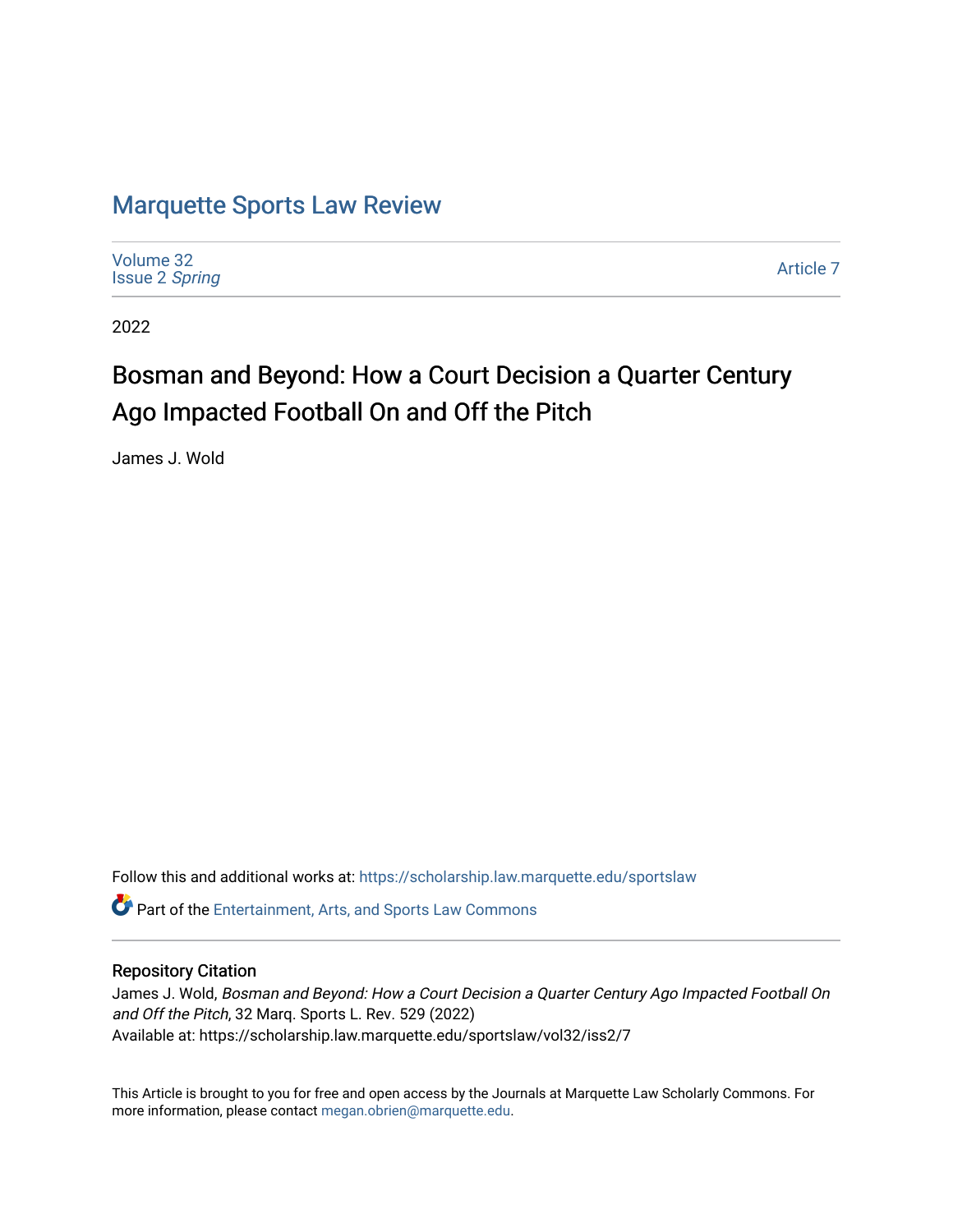# **BOSMAN AND BEYOND: HOW A COURT DECISION A QUARTER CENTURY AGO IMPACTED FOOTBALL ON AND OFF THE PITCH**

JAMES J. WOLD\*

*Modern football has been defined by players searching for more and more freedom. And that coincides with more and more individualism. Today, we're at a point where even the January window creates earthquakes inside clubs. As soon as a guy's personal interests don't line up with the team's, he gets very bored.<sup>1</sup>*

#### INTRODUCTION/BACKGROUND

On July 1, 2021, Lionel Messi was on duty for the Argentina national soccer team in the Copa America as the *Albicelestes* awaited their quarterfinal opponent Ecuador.<sup>2</sup> That date also held importance across the Atlantic Ocean as the FC Barcelona icon's three-year contract with the *Blaugrana* expired at

<sup>\*</sup> James J. Wold is a 2017 graduate of Marquette University Law School and the National Sports Law Institute. James specializes in international sport law and alternative dispute resolution. Prior to law school, James was a sports writer and photographer for nearly 15 years in Southern Wisconsin and possesses a Masters in Sport Management from Cardinal Stritch University. Much like Bosman himself, James was a free agent during the Covid-19 pandemic and the writing process was therapeutic to his mental health. James dedicates this paper to his mother, Donna, and late father, Larry, for their love and support of his passion for sport. Special thanks to his friend and English teacher Bill LeTourneau for proofreading and recommendations to strengthen the overall structure of the paper.

<sup>1.</sup> JOSHUA ROBINSON & JONATHAN CLEGG, THE CLUB: HOW THE ENGLISH PREMIER LEAGUE BECAME THE WILDEST, RICHEST, MOST DISRUPTIVE FORCE IN SPORTS 167 (2019) (quoting former Arsenal manager Arsène Wenger).

<sup>2.</sup> Carlos Garganese, *Messi Sends Barcelona Message with Argentina Masterclass*, FOOTBALL TRANSFERS (July 4, 2021), https://www.footballtransfers.com/en/transfer-news/sa-copa-america/2021/07/ copa-america-messi-sends-barcelona-message-ecuador.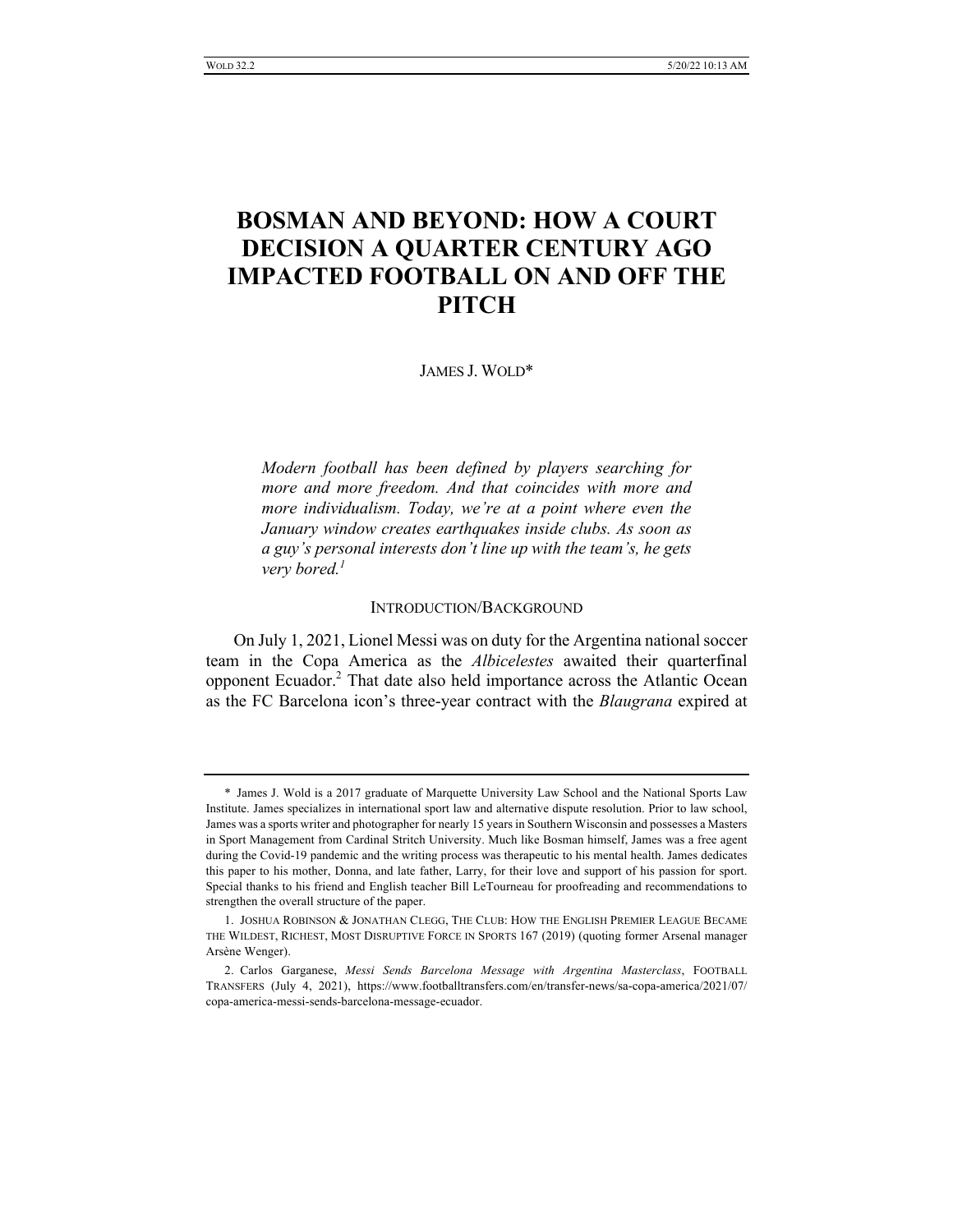the end of the day on June  $30<sup>3</sup>$ . Thus, the six-time Ballon d'Or winner became a free agent with the ability to ply his trade to any club in the world willing to pay the superstar his wages. More importantly though, clubs would not have to provide any transfer fees to FC Barcelona in exchange for Messi's services.

For about a month, Messi appeared to be staying with the club he's known his entire footballing career by taking a significant pay cut.<sup>4</sup> Then in early August 2021, a bombshell hit the football world—Barcelona would not take him back. Citing a nearly €1.173 million debt load and an inability to restructure contracts, Barcelona announced that Messi and his 674 career club goals would be there for anyone to take.<sup>5</sup> It did not take long for the Argentinian superstar to find a new home as forty-eight hours after Barcelona's stunning announcement, Messi agreed to terms on a multi-year deal with French club Paris Saint-Germain.<sup>6</sup>

In its current form, true free agency for the likes of Messi and other European footballers can be traced back a quarter century to a journeyman midfielder. This paper focuses on the European Court of Justice's (ECJ) decision in December 1995 regarding Jean-Marc Bosman against his club, Royal Club Liege, and its impact on European soccer decision-makers over the following twenty-five years. Part one will overview the basic structure of European and international soccer and what the rules for players were like prior to Bosman's situation. This section also reviews the rules as it pertained to outof-contract players prior to the ruling, looking back at English and European law. It will also evaluate the legal arguments brought forth by each side during the Bosman case and analyze the court's final decision.

Part two will analyze how clubs managed the ECJ's ruling, starting with its initial impact and how clubs modified their response to Bosman through the years. Rather than taking a holistic view, this paper will highlight specific individual European clubs and how the Bosman ruling, and free agency, may have impacted their decision-making process in finding success on the pitch.

<sup>3.</sup> Athletic Staff, *Lionel Messi's Barcelona Contract Expires,* ATHLETIC (July 1, 2021, 2:25 AM), https://theathletic.com/news/lionel-messis-barcelona-contract-expires/YEKGasUYZELj.

<sup>4.</sup> Avi Creditor, *Length the Only Surprise of Messi's Reported New Barcelona Deal*, SPORTS ILLUSTRATED (July 14, 2021), https://www.si.com/soccer/2021/07/14/lionel-messi-barcelona-new-dealcontract-five-years-pay-cut-2026.

<sup>5.</sup> Sid Lowe, *Barcelona's Debt is Greater than €1 Billion. Forget Bringing Back Neymar, They Can't Even Afford Eric Garcia*, ESPN (Jan. 29, 2021), https://www.espn.com/soccer/barcelona/story/4301666/ barcelonas-debt-is-greater-than-1-billion-forget-bringing-back-neymarthey-cant-even-afford-eric-garcia.

<sup>6.</sup> Fabrizio Romano, *Lionel Messi to PSG: The Inside Story of How a Stunning Deal Was Done*, GUARDIAN (Aug. 11, 2021, 3:00 PM), https://www.theguardian.com/football/2021/aug/11/lionel-messi-topsg-the-inside-story-of-how-a-stunning-deal-was-done.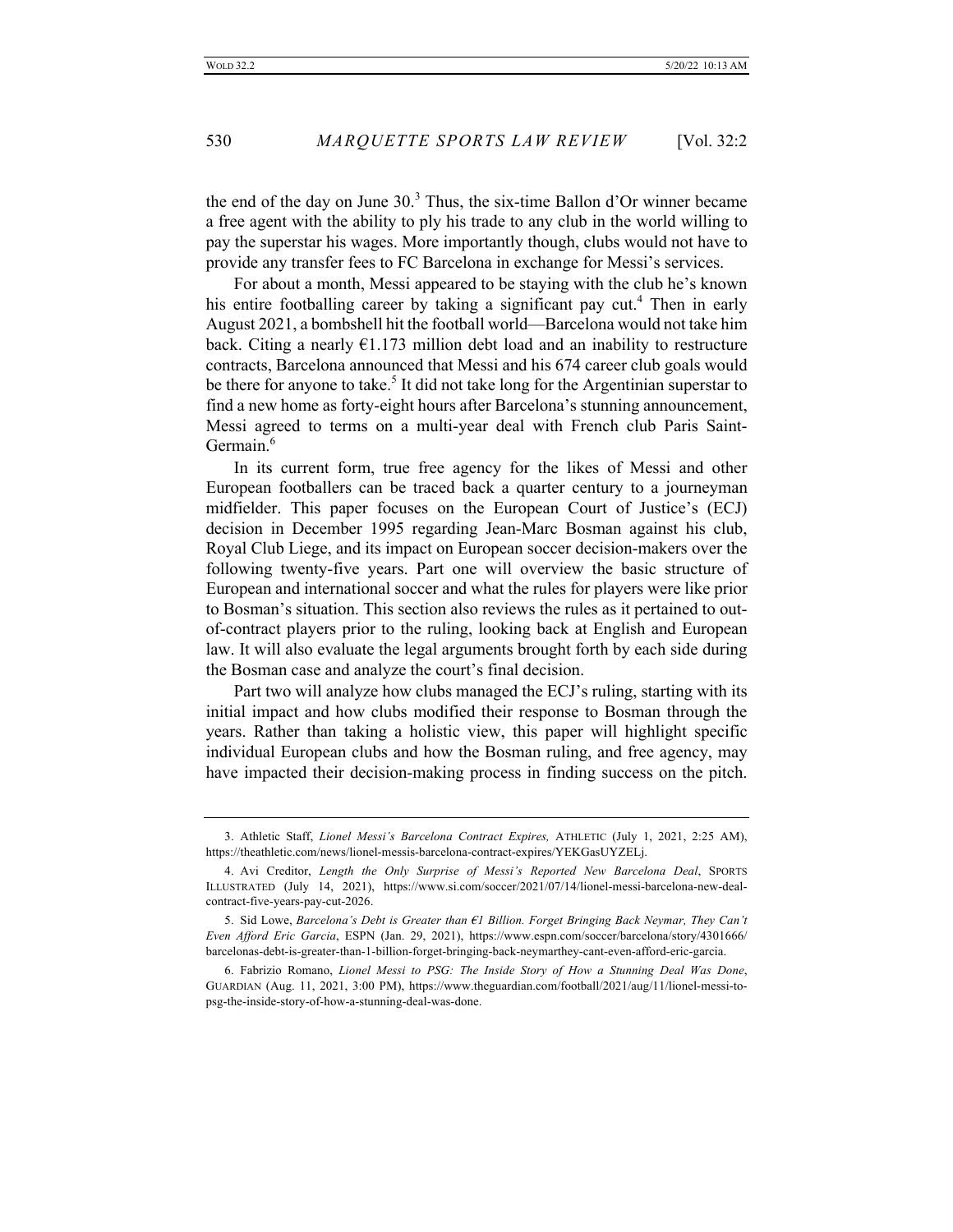The concluding section will look ahead to the next era and whether Bosman's underpinnings are relevant to current and emerging challenges that face European football.

#### I. THE BOSMAN DECISION

#### *A. European Soccer's Structure System*

The Union of European Football Associations ("UEFA") is the governing body regulating soccer throughout Europe based in Switzerland and governed by Swiss law.7 At its core, UEFA is an association of associations and is the umbrella organization for fifty-five national football associations across Europe.<sup>8</sup> UEFA is one of six continental associations that works with the Fédération Internationale de Football Association "FIFA"9 to establish the rules and regulations on all aspects of soccer within Europe.<sup>10</sup> These powers include, but are not limited to: rules of play on the pitch, how players can transfer from one club to another, contract and arbitration rules along with player eligibility.<sup>11</sup> UEFA has the authority to regulate competition within Europe at both the national team and club team levels and has the right to create or abolish competitions within its jurisdiction.<sup>12</sup>

As the continental confederation for Europe, UEFA grants licenses to national football associations and clubs.<sup>13</sup> National teams represent a single country in an international competition<sup>14</sup> while club teams compete within a

<sup>7.</sup> DAVID MCARDLE, FROM BOOT MONEY TO BOSMAN: FOOTBALL, SOCIETY AND THE L. 40 (2000).

<sup>8.</sup> *What UEFA does*, UEFA, https://www.uefa.com/insideuefa/about-uefa/what-uefa-does/ (last updated Jan. 22, 2019).

<sup>9.</sup> *About FIFA*, FIFA, https://www.fifa.com/about-fifa (last visited Apr. 1, 2022).

<sup>10.</sup> *Id.* (For completeness, the other continental associations underneath the FIFA umbrella that regulate and enforce soccer's rules are the Asian Football Confederation (AFC), the Confederation African de Football (CAF), the Confederation of North, Central American and Caribbean Association Football (CONCACAF), the Confederacion Sudamerica de Futbol (CONMEBOL) and the Oceania Football Confederation (OFC). AFC has forty-six total members and represents Asian nations in football. CAF represents fifty-four members in Africa. CONCACAF represents thirty-five members throughout North and Central America and the Caribbean nations. CONMEBOL is limited to ten members within South America (but does not include French Guiana, Suriname, or Guyana). OFC represents Oceania's 11 members, which include Australia and New Zealand. UEFA has the most actual members with fifty-five.).

<sup>11.</sup> *See* UEFA, UEFA STATUTES (2018), https://www.uefa.com/MultimediaFiles/Download/uefaorg /General/02/56/20/45/2562045\_DOWNLOAD.pdf.

<sup>12.</sup> *Id.,* at Art. 49.

<sup>13.</sup> *Id.,* at Art. 50.

<sup>14.</sup> *See generally* UEFA, https://www.uefa.com/ (last visited Apr. 1, 2022). International competitions include the World Cup, the European Championships and the recently established European Nations League.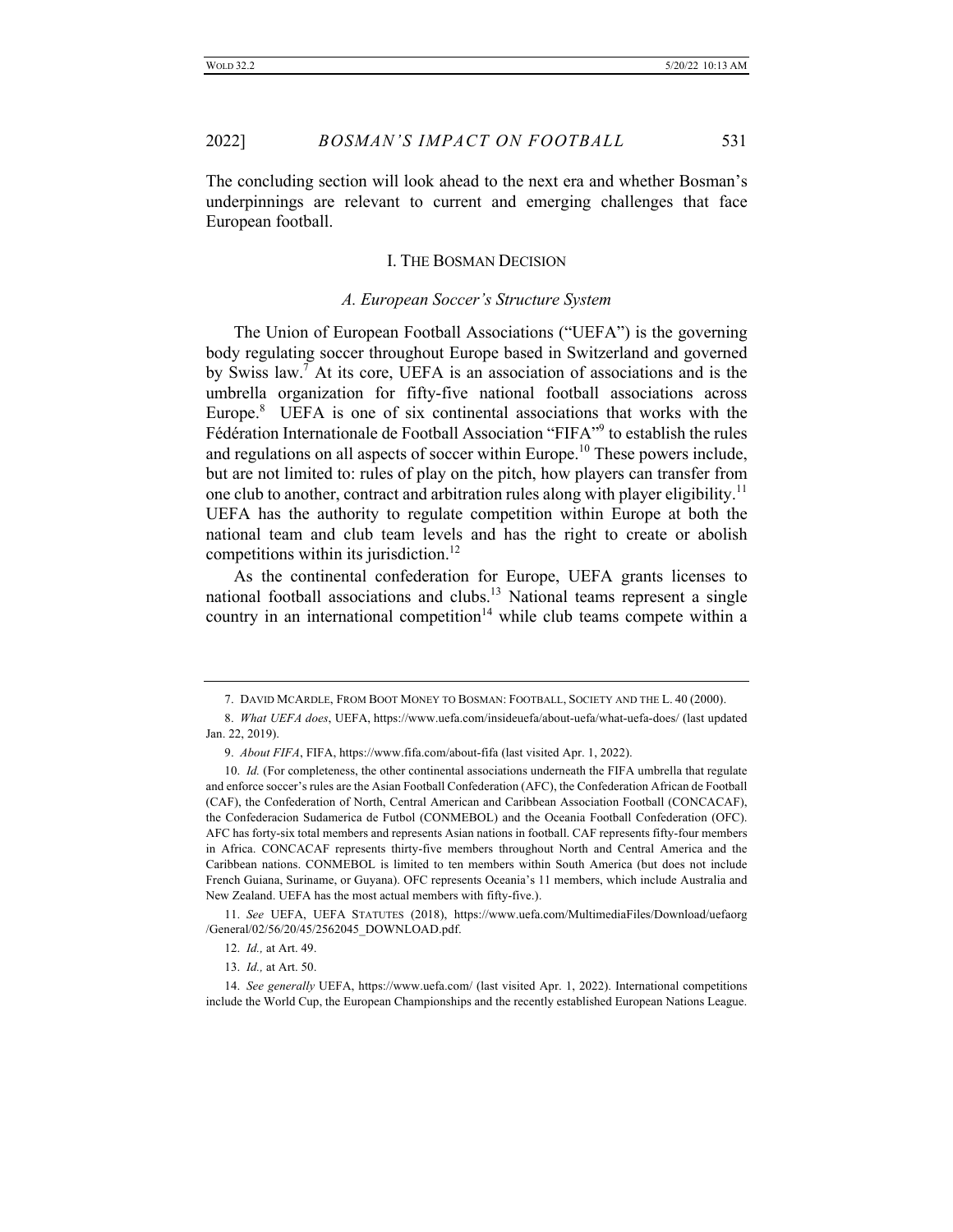532 *MARQUETTE SPORTS LAW REVIEW* [Vol. 32:2

country's own league.<sup>15</sup> The top finishers in each country's private league also compete with one another in the UEFA Super Cup, UEFA Europa Conference League, UEFA Europa League and the prestigious UEFA Champions League.<sup>16</sup> UEFA's governance is applicable for both men's and women's clubs and national teams within Europe as it stages eighteen football competitions from youth to senior level. $17$ 

# *B. Rules Prior to Bosman*

Understanding the transfer rules prior to Bosman requires a look back at nearly 120 years of precedent and a labor system that was rarely in favor of those who plied their trade on the pitch. As the Industrial Revolution took a firm hold in Europe, especially in Great Britain, laborers found more time to pursue recreational activities. In Victorian England, sport and recreation were viewed as fostering "muscular Christianity" and team spirit.<sup>18</sup> This leisure time quickly grew in popularity and some entrepreneurs began to charge admission to these games.<sup>19</sup> In England, the leisure activity of the time was soccer.<sup>20</sup> Working-class males led the professionalization of the sport, specifically the foundation of the Football Association in  $1863<sup>21</sup>$  These men formed their own clubs, making it the people's game, and the sport quickly grew throughout England and other countries throughout Europe.<sup>22</sup>

21. BAILEY, *supra* note 18, at 4.

22. Fionn Shiner, *Who invented football? The Story of the Beautiful Game – from Ancient China to England,* MIRROR (July 13, 2021, 12:14 PM), https://www.mirror.co.uk/sport/football/who-invented-

<sup>15.</sup> An individual nation's competitions generally include a round-robin league competition that can range from thirty-four to forty-six matches depending on the total membership of the league. For example, in England's Premier League, Spain's La Liga and Italy's Serie A, each league has twenty members and thirtyeight total matches (nineteen matches at home and nineteen matches away). Meanwhile, Germany's Bundesliga has eighteen members and thirty-four total matches (seventeen matches at home and seventeen matches away). Finally, England's Championship Flight (its second division) has twenty-four teams and fortysix matches (twenty-three matches at home and twenty-three away).

<sup>16.</sup> *Inside UEFA: Administration*, UEFA, https://www.uefa.com/insideuefa/about-uefa/administration/ (last updated June 22, 2020).

<sup>17.</sup> *Id.*

<sup>18.</sup> PETER BAILEY, LEISURE, ENTERTAINMENT AND POPULAR CULTURE, 19TH CENTURY UK PERIODICALS (Gale 2008), https://www.gale.com/binaries/content/assets/gale-us-en/primary-sources/intlgps/intl-gps-essays/full-ghn-contextual-essays/ghn\_essay\_19ukp\_part1\_bailey1\_website.pdf; *see* MCARDLE, *supra* note 7, at 4.

<sup>19.</sup> MCARDLE, *supra* note 7, at 63.

<sup>20.</sup> Steven M. Gelber, *Working at Playing: The Culture of the Workplace and the Rise of Baseball*, 16 J. SOC. HIST. 3, 3-22 (1983) (discussing the rise of soccer in many ways mirrored the rise and popularity of baseball in America after the Civil War. Much like England, the rise came about, in part, due to industrialization).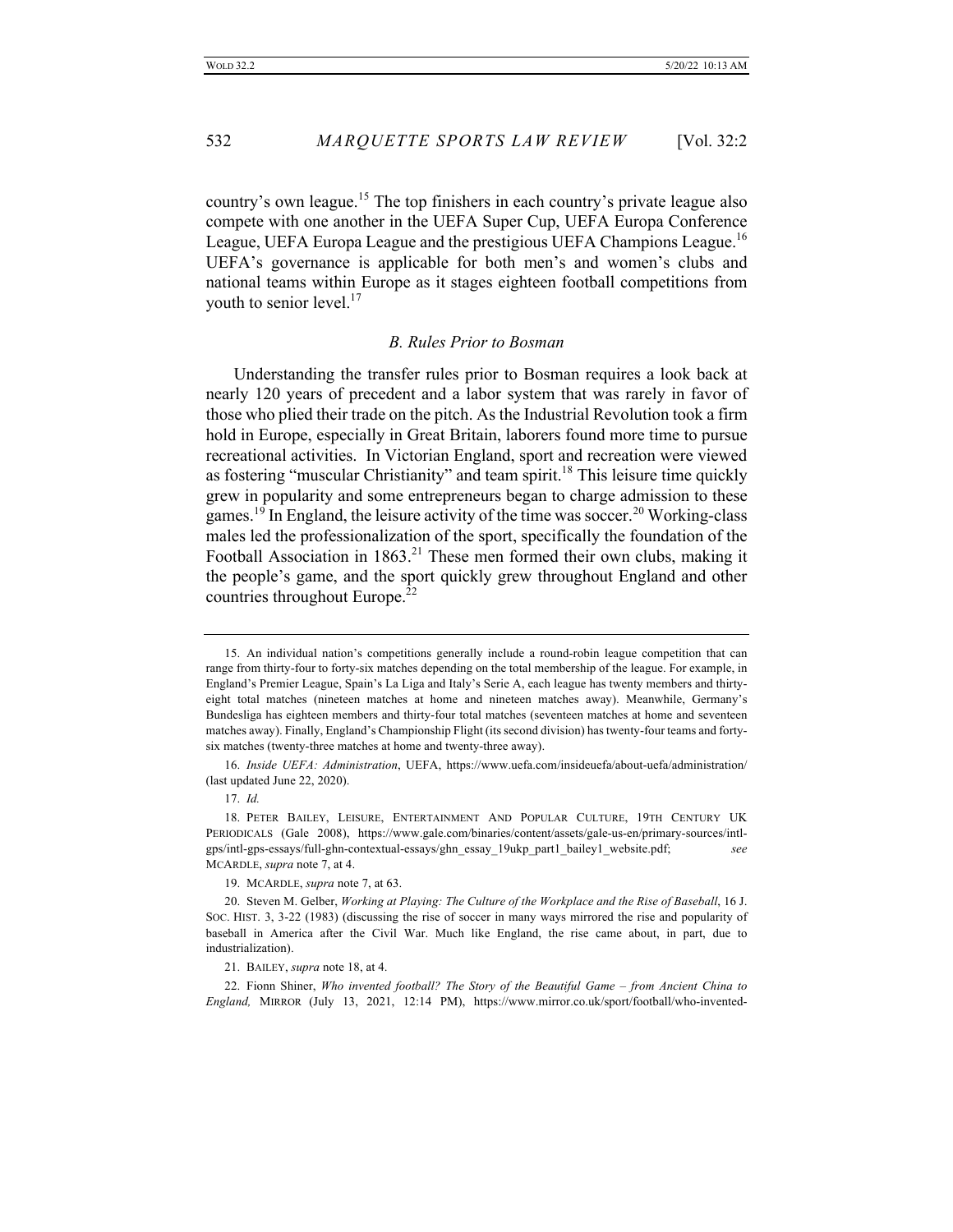However, labor issues simply slid from the industrial steel and shipping yards to the board rooms of these fledgling soccer clubs. Chief among these issues was the transfer system. Dating as far back as the 1890s, this archaic system allowed clubs to purchase and sell players without threat of losing a valuable transfer fee.<sup>23</sup> This "transfer fee", or a financial transaction between two clubs to purchase or acquire the services of a player, was seen as necessary by clubs because smaller clubs could keep their best players until it made financial sense to sell them.<sup>24</sup> Further, any money received would help a team replace a player plus pay any outstanding debts.<sup>25</sup> However, if a larger club did not necessarily need the cash infusion, there were few mechanisms in place at that time for players to gain free agency.<sup>26</sup>

The transfer system's lawfulness was scrutinized in a trio of cases before English courts. In *Radford v. Campbell*, the British Court of Appeal reviewed the question of whether Nottingham Forest could bring an injunction against Blackburn Rovers to block a player's registration with a different club.<sup>27</sup> In March 1890, Campbell signed a contract to play for Nottingham Forest.<sup>28</sup> Before the season started, Campbell also inked a contract with Blackburn Rovers as Rovers were paying players at that time.<sup>29</sup> The case was ultimately decided in the player's favor as the court determined the injunction by Nottingham Forest was not proper.<sup>30</sup> While the court did not expressly state Campbell was in the right, Lord Esher noted:

> The Master of the Rolls said that this jurisdiction of the court must depend upon the circumstances of every case. It was not in every case in which a man was about to break his contract that an injunction should be granted restraining him from doing so. What was there at stake in the present case? There was no

28. *Id*.

football-story-beautiful-12656196; *see* Week Staff, *The history of English soccer, from violent peasants to multi-million dollar megastars,* MIRROR (Jan. 8, 2015), https://theweek.com/articles/446170/history-englishsoccer-from-violent-peasants-multimillion-dollar-megastars. Football was introduced in The Netherlands and Denmark by 1889 with Switzerland and Belgium picking up the game around 1895. Italy was also introduced to the game prior to the end of the 19th Century (1898) and by 1904, the game's global reach was found with the foundation of FIFA. Meanwhile, English cities, especially in the industrial north, had multiple clubs in the same town with Liverpool having more than 100 club teams at one point.

<sup>23.</sup> MCARDLE, *supra* note 7, at 14-20.

<sup>24.</sup> *Id.* at 20.

<sup>25.</sup> *Id.*

<sup>26.</sup> *Id*.

<sup>27.</sup> *Id* at 18.

<sup>29.</sup> *Id.* (Campbell was paid the handsome amount of 4 10 s per week.).

<sup>30.</sup> *Id*.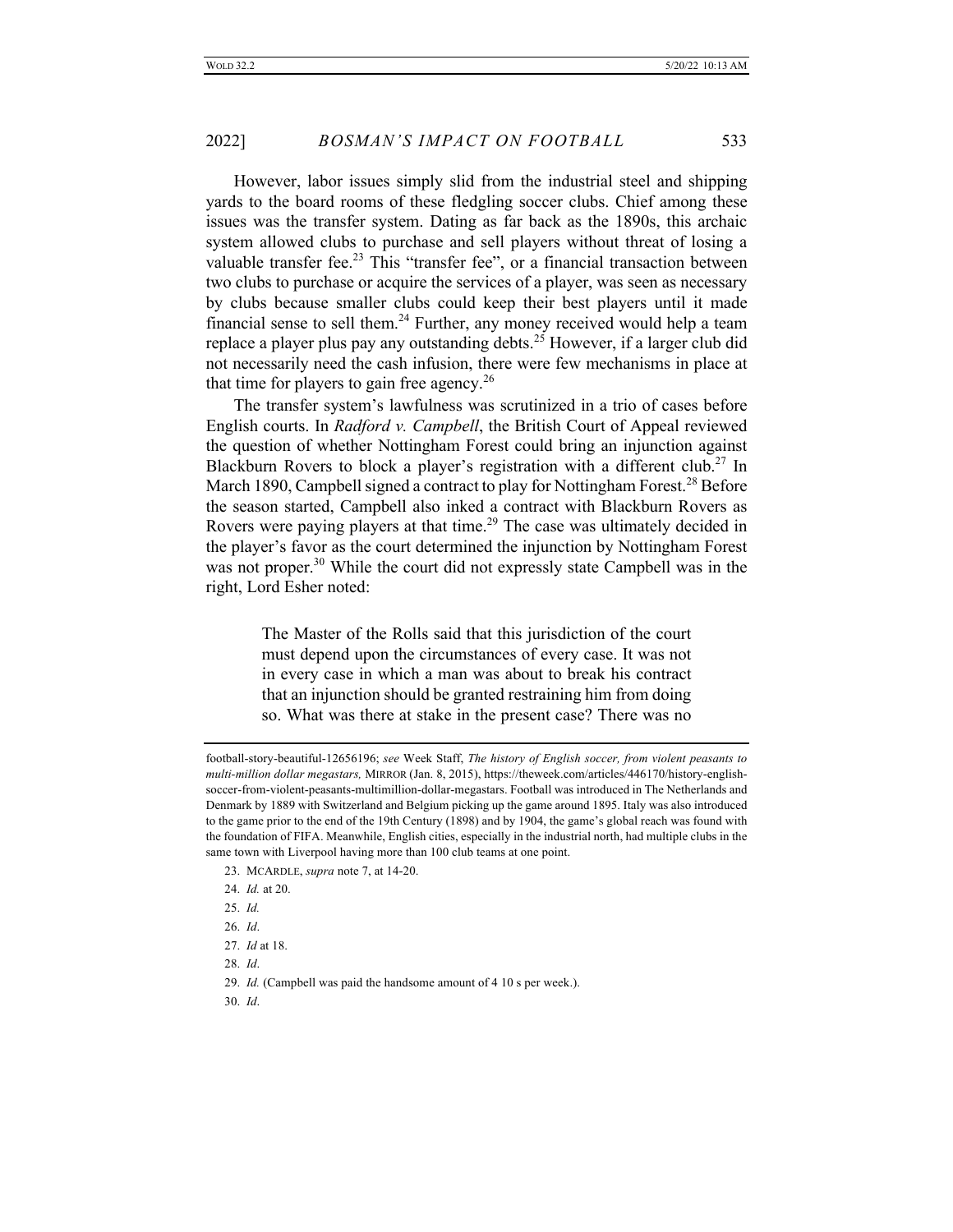question of character or of property except that it was said there would be a diminution in gate-money. But the real point was the pride of the club; they wanted to win their games, and in order to do so they had engaged these professionals. Ought the solemn machinery of the court in granting an injunction to be invoked in order to satisfy their pride in winning their matches? If the defendant broke his agreement an action would lie against him, and it might be even that an action would lie against the other club for enticing him to do so. But it was unnecessary to decide that now; all that needed to be said was that North J [at first instance] was right and that this was not a proper case for granting an injunction. $31$ 

Although players could reject a transfer, they were limited in moving to another club unless another club purchased the player's contract from their current club.<sup>32</sup> Put another way, professional athletes had a limited degree of freedom to transfer between clubs.<sup>33</sup> Throughout much of the late nineteenth and into the early twentieth century, this was the way business was done to maintain spectator interest and keep the League competitive.<sup>34</sup>

Two decades after *Radford*, in *Kingaby v. Aston Villa FC*, a player challenged the English Football League's registration system.<sup>35</sup> At that time, if a player wished to move from one club to another at the end of the season, that player would need his old club's permission to do so.<sup>36</sup> Herbert Kingaby, a journeyman professional footballer, was sold to Aston Villa—one of the larger clubs during the early years of the English league—for £300 and paid a weekly wage of four pounds.<sup>37</sup> Villa had buyer's remorse two months after acquiring Kingaby and offered to sell him back to his original club, Clapton Orient, for £150.<sup>38</sup> But like many clubs at that time, Clapton Orient was cash-strapped and did not have the ability to take back Kingaby at that price.<sup>39</sup> Meanwhile, Villa

<sup>31</sup>*. Id*. (stating Lord Esher did have contempt for the sport, particularly at the professional level and did not want the court to "involve itself with something so trivial" as that of soccer).

<sup>32.</sup> *Id*. at 20.

<sup>33.</sup> *Id.* at 17. Alternatively, players could receive permission from the Football Association. *Id.*

<sup>34.</sup> *Id.* at 19.

<sup>35.</sup> *Id.* at 22.

<sup>36.</sup> *Id*. at 19.

<sup>37</sup>*. Id.* at 21-22.

<sup>38.</sup> *Id.* at 22.

<sup>39</sup>*. Id.*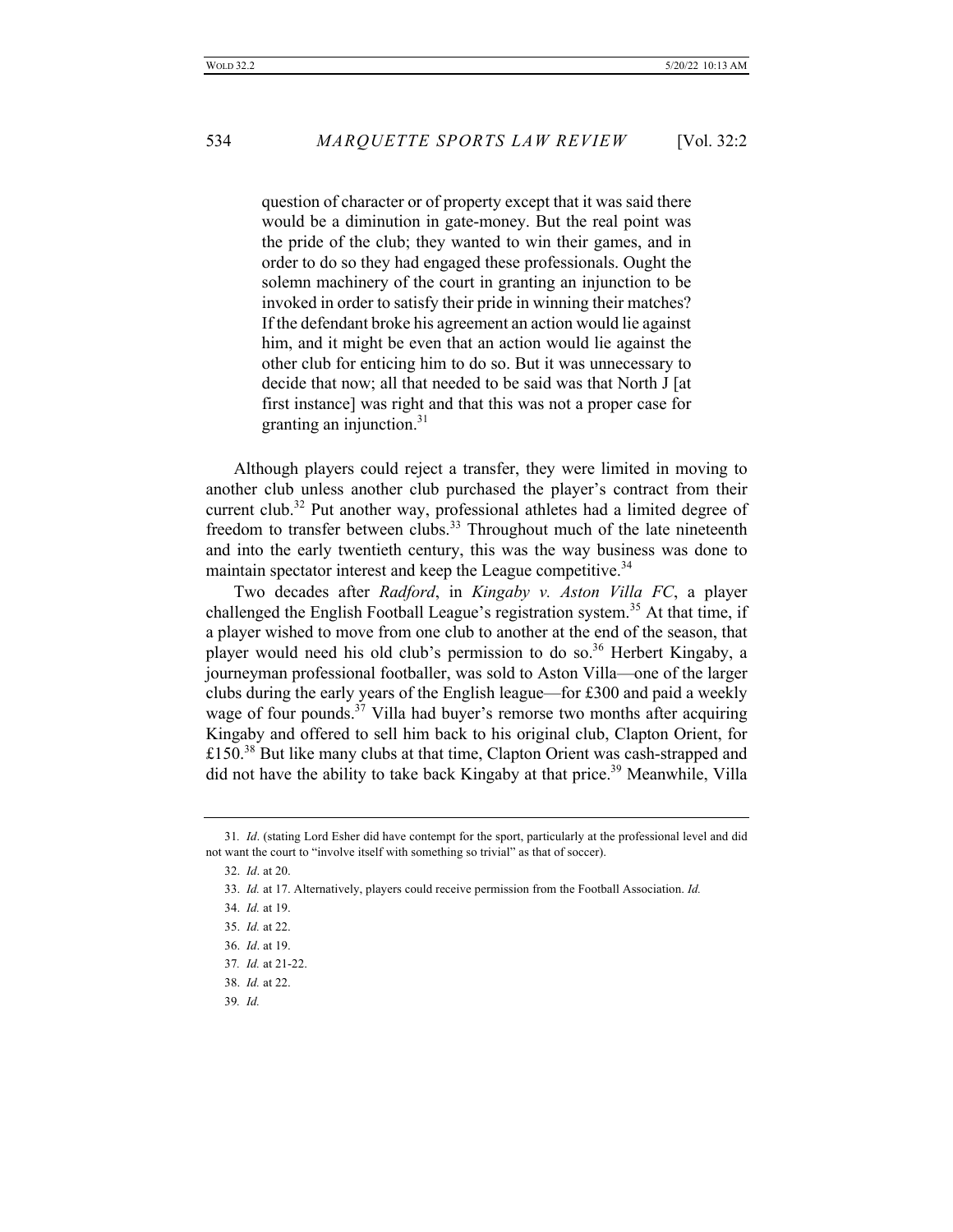was not willing to take a significant financial loss by allowing Kingaby to move on without a fee.<sup>40</sup>

This left Kingaby in a perilous position. Due to the retain-and-transfer system in place, Villa was allowed to keep Kingaby on their retained players list despite no intention of giving him a new contract.<sup>41</sup> Therefore, Kingaby could not join another league club once he was placed on Villa's retained list despite not receiving a salary.<sup>42</sup> Unable to play for any English League club, the only option available to Kingaby was to join another English league.<sup>43</sup> Kingaby appeared to find a loophole when he joined Fulham of the Southern League as they were not bound by the English League's retain-and-transfer regulations.<sup>44</sup> Fate had another hurdle for Kingaby as the Southern and English Leagues reached an agreement over the English League's player registration and transfer systems.<sup>45</sup> Not only did it prevent players from defecting to a different league, but Kingaby ended up being re-registered as an Aston Villa player unless Villa agreed to transfer him.<sup>46</sup> Villa would allow it, but it now wanted a transfer fee of £350.<sup>47</sup> This amount was outside Leyton Orient's budget and more than the player's objective valuation.<sup>48</sup>

Kingaby sought legal action against Villa, arguing an unlawful restraint of trade.49 On the surface, there appeared to be a *prima facie* argument regarding the transfer system's unlawfulness.<sup>50</sup> However, counsel for Kingaby apparently never argued the legality of the retain-and-transfer system.<sup>51</sup> Rather, the plaintiff's counsel took its arguments from *Radford* and only argued that Villa acted in a malicious manner against Kingaby and sought damages for breach of contract, conspiracy, and an injunction.<sup>52</sup> Because the fundamental legality of the transfer system was never challenged, the court proceeded on the presumption that the system itself was lawful.<sup>53</sup> Therefore, the Court found the

- 40. *Id.*
- 41. *Id.*
- 42. *Id.*
- 43. *See id.*
- 44*. Id.*
- 45. *Id.*
- 46. *Id.*
- 47. *Id.*
- 48. *Id.*
- 49. *Id.*

50. *See* Mitchel v. Reynolds 24 Eng. Rep. 347 (1711) (KB) (regarding an early English case concerning unlawful restraint of trade); Leather Cloth Co. v. Lorsont, 9 L. R. Eq. 345 (1869).

- 52. *Id.*
- 53. *Id.*

<sup>51.</sup> MCARDLE, *supra* note 7, at 23.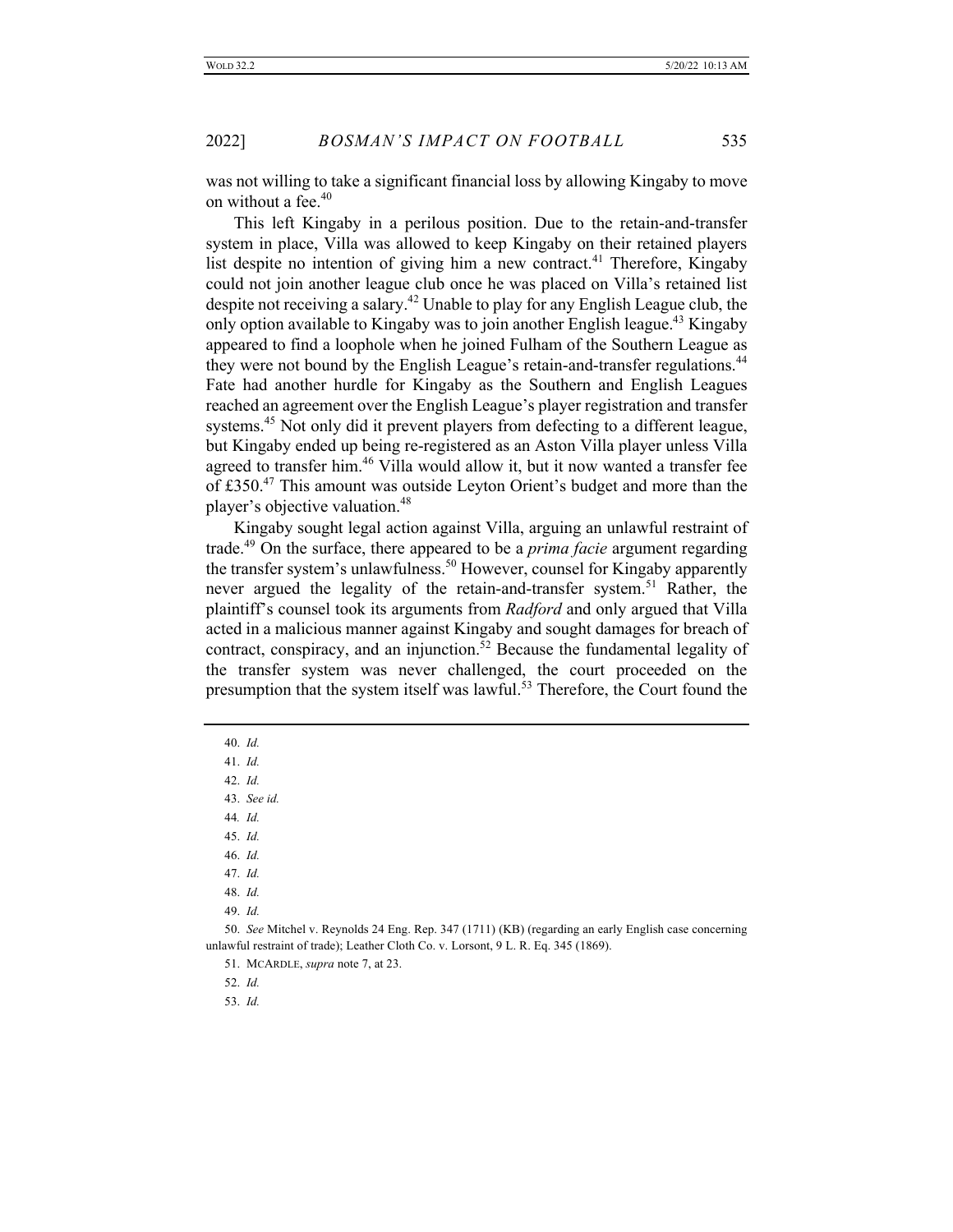club acted lawfully in seeking a transfer fee for the player.<sup>54</sup> Further, Villa's motives for its actions were irrelevant because no amount of malice could render a lawful act unlawful.<sup>55</sup>

Fifty years after *Kingaby*, English courts confronted the retain-and-transfer system in *Eastham v. Newcastle United FC*. <sup>56</sup> In April 1960, George Eastham, a Newcastle United player, made several unsuccessful requests to be released from his contract with the club.<sup>57</sup> Eastham decided to quit football, but the Players Union requested he take the case to court to test the limits of the retainand-transfer system.<sup>58</sup> Meanwhile, Newcastle United, perhaps fearing legal action, granted him a transfer to Arsenal for £47,000.<sup>59</sup> Despite the transfer, Eastham continued forward with his legal case. At the time of the *Eastham* case, most players were employed on yearly contracts that ran from July 1 to June  $30<sup>60</sup>$  As the contract approached its end, four possible scenarios existed:

> (a) The player could re-register for the same club at any time between 1 April and the first Saturday in May. In effect, the contract was simply renewed.

> (b) The club could retain the player on less favourable terms by serving a notice between 1 May and 1 June, giving details of the terms it was offering. If the FA considered the offer to be too low, it could refuse the retention, but, if it felt the terms were reasonable, the player could not sign for any other club. Players were allowed to petition the FA with their reasons for wanting to move to another club, but, *if the FA refused to intervene, clubs could retain a player indefinitely***.**

> (c) The player could be placed on the transfer list at a fee fixed by the club.

<sup>54.</sup> *Id.*

<sup>55.</sup> *Id*. (This disastrous legal ploy nearly bankrupted the Player's Union as it awarded the club legal costs to be paid by the Union and provided it bad publicity in the public eye. This likely set back any challenges to the restrain and trade system for years as employers believed they could simply put arbitrary new terms into a player's contract going forward.).

<sup>56.</sup> L.J. Blom-Cooper, *Retain and Transfer System Offside*, 27 MODERN L. REV. 210, 210 (1964); *see* MCARDLE, *supra* note 7, at 24.

<sup>57.</sup> MCARDLE, *supra* note 7, at 24.

<sup>58.</sup> *Id.*

<sup>59.</sup> *Id.*

<sup>60.</sup> *Id.* at 24-25.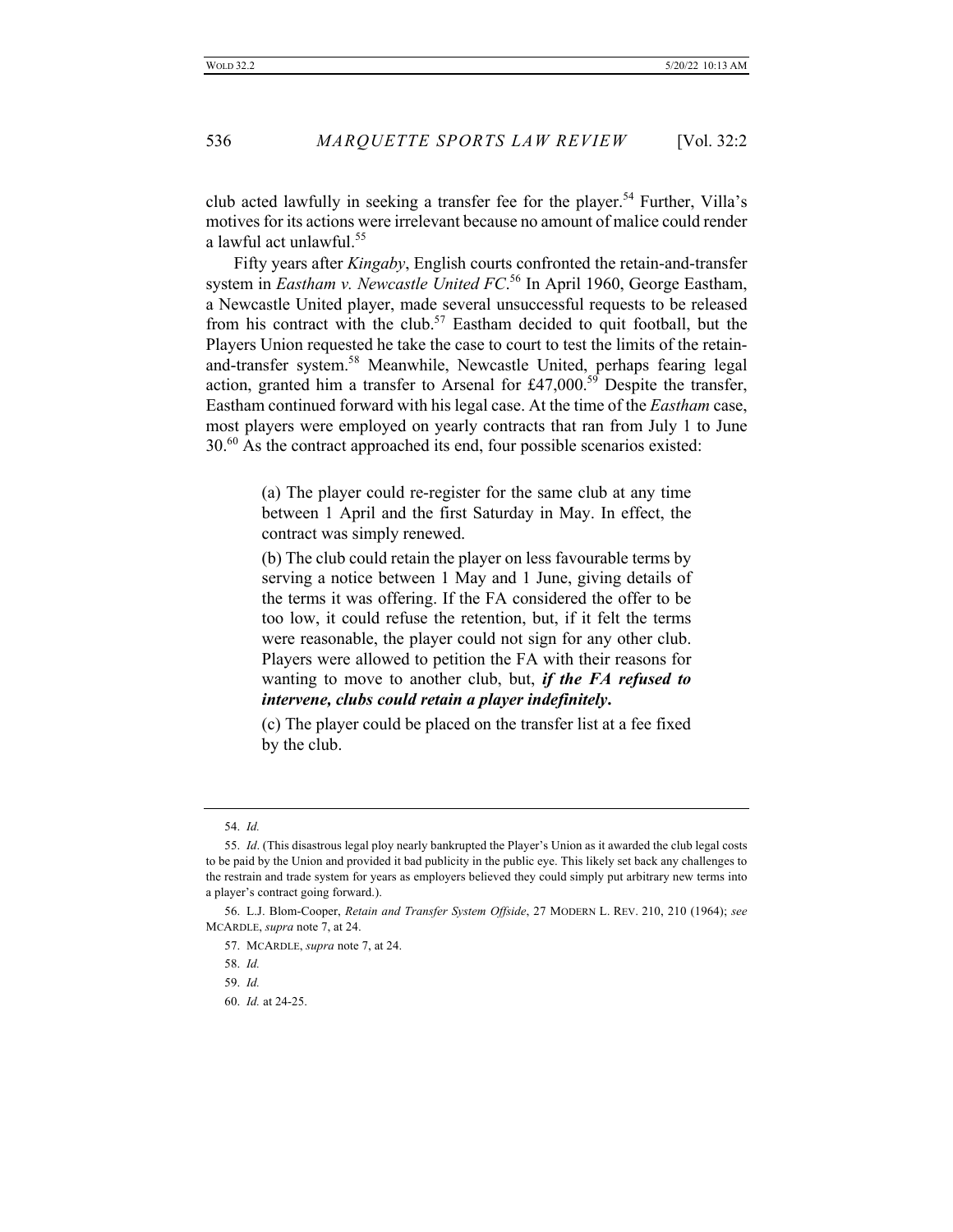(d) If the club did not want to keep the player and did not seek a fee for him, it could release him and he would be free to conduct negotiations with other clubs at any time from the end of June. (Osborn and Greenfield, 1998, p  $35.$ )<sup>61</sup>

The English League argued that the retain-and-transfer system was justified because it prevented large clubs from taking the best players while maintaining competitive balance and fan interest.<sup>62</sup> The Chancery Court did not agree with the League's interpretation of the system, noting "[a]ny system that interfered with the player's freedom to seek other employment at a time where he was not actually being employed by another club would seem . . . to operate substantially in restraint of trade.<sup> $103$ </sup> Further, the court had a specific objection to the retain portion of the system:

> What makes the transfer fee so objectionable ... is its combination with the retain system. When it is so combined – that is, when a man is retained and it is made known that his club is open to offer, or when a man is put on both the transfer list and the retain list – he cannot escape outside the League. All he can do is (in the latter case) to apply to have the transfer fee reduced. But, even if it is reduced, no club in the League may pay it, and yet he cannot go outside.<sup>64</sup>

Although the retaining portion of the transfer system went away after the *Eastham* decision, the transfer system remained largely unchanged until the *Bosman* ruling.<sup>65</sup> But the decision did have some positive effects for the players.<sup>66</sup> The new transfer system made it easier for players to obtain "free transfer" at the end of their contract as any players considered unwanted and not on a "transfer list" would be a free agent.<sup>67</sup> Further, players had to be offered a

67. *Id.*

<sup>61.</sup> *Id.* at 25 (emphasis added).

<sup>62.</sup> *Id.* at 26 (Additionally, the defendants argued that there was no restraint of trade as the retain system only gave the employer a series of options to renew a contract for a year. The court did not buy the argument as a player, especially when placed on the retain list, was not employed by the club.); *see* Eastham v. Newcastle United Football Club Lts. (1964) 3 WLR 574 at 584; Blom-Cooper, *supra* note 56.

<sup>63.</sup> *See* MCARDLE, *supra* note 7, at 26.

<sup>64.</sup> *Id.*

<sup>65.</sup> *Id.* at 27.

<sup>66.</sup> *Id.*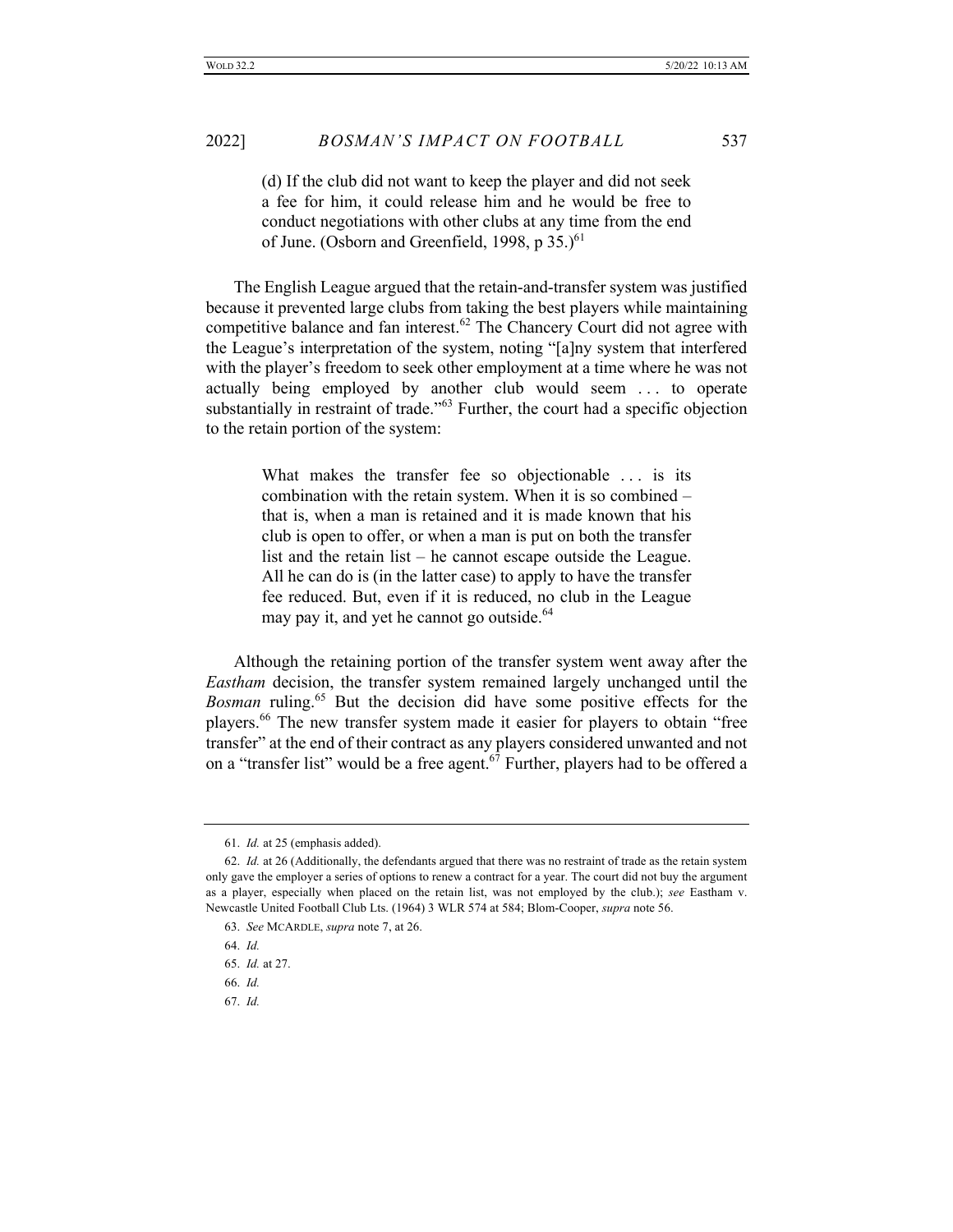contract with terms no less favorable than a previous one.<sup>68</sup> This also spurred on the introduction of longer-term contracts in professional football as the one-year deals were pushed aside outside of very young players or players at the end of their respective careers.<sup>69</sup> Finally, transfer disputes were heard by an independent tribunal.<sup>70</sup> More importantly, this marked a turning point in the relationship between players and owners. Going forward, owners could not end a player's career by offering essentially adhesion contracts without any favorable terms to the player.<sup>71</sup>

# *C. European Union Structure*

Although the *Eastman* case changed the English system, many countries in Europe continued to use a pre-*Eastman* system.72 To understand the transfer issue prior to *Bosman*, it helps to provide a basic understanding of the European Union and some of its important bodies. Post-World War II, six nations signed the Treaty of Rome (the "EU Treaty") in 1957.<sup>73</sup> The Treaty's aim was to establish the European Economic Community ("EEC") and work towards creating a common market based on the free movement of goods, people, services, and capital.<sup>74</sup> Specifically, the signatories to the Treaty wanted to create an "ever closer union" among European people.<sup>75</sup> More importantly, it also established four institutions and decision-making mechanisms to express both national interests and a joint future vision—the Council of Ministers, the European Commission, the Parliamentary Assembly ("European Parliament"), and the Court of Justice ("ECJ").<sup>76</sup> The European Commission proposes legislation, enforces treaty provisions, and possesses absolute enforcement power and control over competition law.<sup>77</sup>

<sup>68.</sup> *Id.* at 28.

<sup>69.</sup> *Id.*

<sup>70.</sup> *Id.*

<sup>71.</sup> *Id.* (this represented a major erosion of power that clubs had in England.).

<sup>72.</sup> James G. Irving, Comment, *Red Card: The Battle over European Football's Transfer System*, 56 U. MIA. L. REV. 667, 672 (2002).

<sup>73.</sup> *Treaty of Rome (EEC)*, EUR-LEX, https://eur-lex.europa.eu/legal-content/EN/TXT/?uri=LEGISSUM :xy0023 (last visited Apr. 1, 2022) (The six countries were Belgium, France, Italy, Luxembourg, the Netherlands, and West Germany. The treaty went into effect on January 1, 1958.).

<sup>74.</sup> *Id.*

<sup>75.</sup> *Id.*

<sup>76.</sup> *Id.*

<sup>77.</sup> Irving, *supra* note 72, at 672.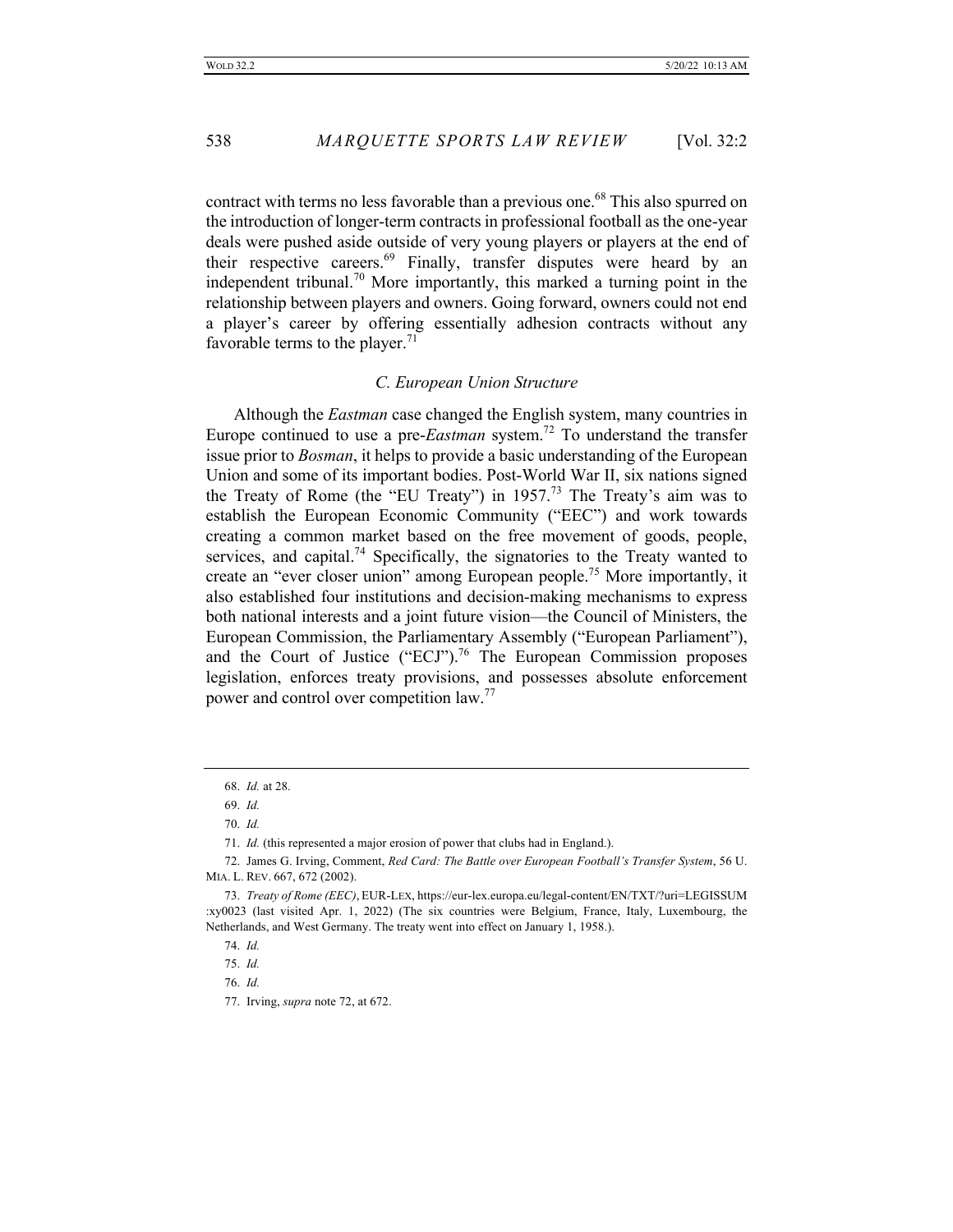The ECJ consists of fifteen judges, one of each Member State, to ensure consistent application of EU law.<sup>78</sup> This body rules on the legality of actions of other EU governing bodies and offers preliminary rulings on the national court's requests for interpretation of EU law.<sup>79</sup> Advocate Generals provide advisory opinions before the ECJ rules on a question. $80$  Although not binding on the individual parties, many of these recommendations end up in the final decision.<sup>81</sup>

# *D. Key aspects of the European Union Treaty*

In cases where transfers are at issue, three provisions of the EU Treaty are generally reviewed: Articles 48, 85, and 86. Article 48 states:

> (1) The free movement of workers shall be ensured within the Community not later than at the date of the expiry of the transitional period.

> (2) This shall involve the abolition of any discrimination based on nationality between workers of the Member States, as regards employment, remuneration and other working conditions

> (3) It shall include the right, subject to limitations justified by reasons of public order, public safety and public health:

(a) to accept offers of employment actually made;

(b) to move about freely for this purpose within the territory of Member States;

(c) to stay in any Member State in order to carry on an employment in conformity with the legislative and administrative provisions governing the employment of the workers of that State; and

<sup>78.</sup> *Id.*

<sup>79.</sup> *Id.*

<sup>80.</sup> *Role of Advocates General at the CJEU*, EUR. PARLIAMENT: THINK TANK (Oct. 10, 2019), https://www.europarl.europa.eu/thinktank/en/document.html?reference=EPRS\_BRI(2019)642237 (Advocate Generals enjoy the same privileges as judges (immunity) and cannot be removed from office before the end of their six-year term of office but may be re-elected. Unlike judges, Advocate Generals only have an advisory role and do not take part in the decision-making on cases. As a matter of principle, the Advocate General's opinion is sought in every case tried by the Court of Justice ("CJ"), unless the latter decides that there is no new point of law.).

<sup>81.</sup> Irving, *supra* note 72, at 673.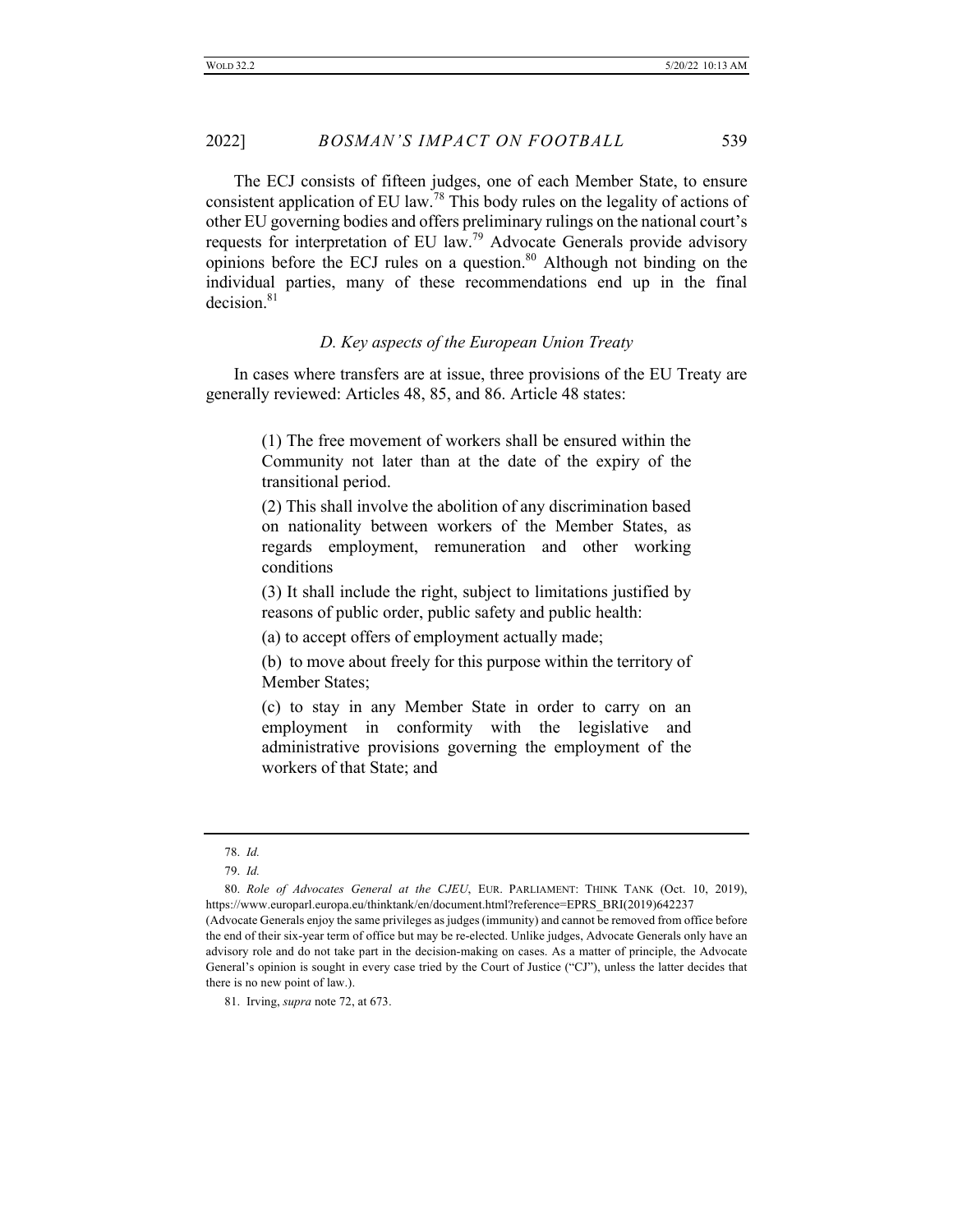(d) to live, on conditions which shall be the subject of implementing regulations to be laid down by the Commission, in the territory of a Member State after having been employed there.

(4) The provisions of this Article shall not apply to employment in the public administration.<sup>82</sup>

Articles 85 and 86 of the EC Treaty are core provisions of European Community competition law. Article 85 (1) prohibits agreements or concerted practices between undertakings that may affect trade between the Member States and have as their object or effect the restriction or distortion of competition within the Common Market.<sup>83</sup> Part 2 nullifies provisions in such contracts that restrict competition.<sup>84</sup> Article 86 prohibits abuse by one or more undertakings of a dominant position within the Common Market or a substantial part of it in so far as it may affect trade between Member States.<sup>85</sup> The term undertaking in this context refers to all "natural or legal persons and all combinations of persons engaged in an independent commercial activity, either as suppliers or customers of goods or commercial services."<sup>86</sup> Activities such as sports clubs are also considered undertakings.<sup>87</sup>

### *E. European Court of Justice Sports Law Cases*

Professional sports were first addressed by the ECJ in *Walrave and Koch v. Union Cycliste Internationale*. <sup>88</sup> In *Walrave*, two Dutch professional pacemakers competed in motor-paced bicycle races and were among the best in the world.<sup>89</sup> When the Dutch duo did not perform well in a series of races, they offered their services to other nationalities, such as Belgians and Germans.<sup>90</sup> However, the governing body, Union Cycliste Internationale, changed its rules

87. *Id.*

88. Case C-36/74, Walrave and Koch v. Union Cycliste Internationale, 1974 E.C.R. 1405, 1422.

89. *Id.* at 1423.

90. *Id.*

<sup>82.</sup> TREATY ESTABLISHING EUROPEAN ECONOMIC COMMUNITY art. 48 (1957), https://www.ab.gov. tr/files/ardb/evt/1\_avrupa\_birligi/1\_3\_antlasmalar/1\_3\_1\_kurucu\_antlasmalar/1957\_treaty\_establishing\_eec .pdf.

<sup>83.</sup> EUR. COMM'N, THE APPLICATION OF ARTICLES 85 & 86 EC TREATY BY NATIONAL COURTS IN THE MEMBER STATES 24 (August J. Braakman ed., 1997).

<sup>84.</sup> *Id.*

<sup>85.</sup> *Id.* at 17.

<sup>86.</sup> *Id.* at 16.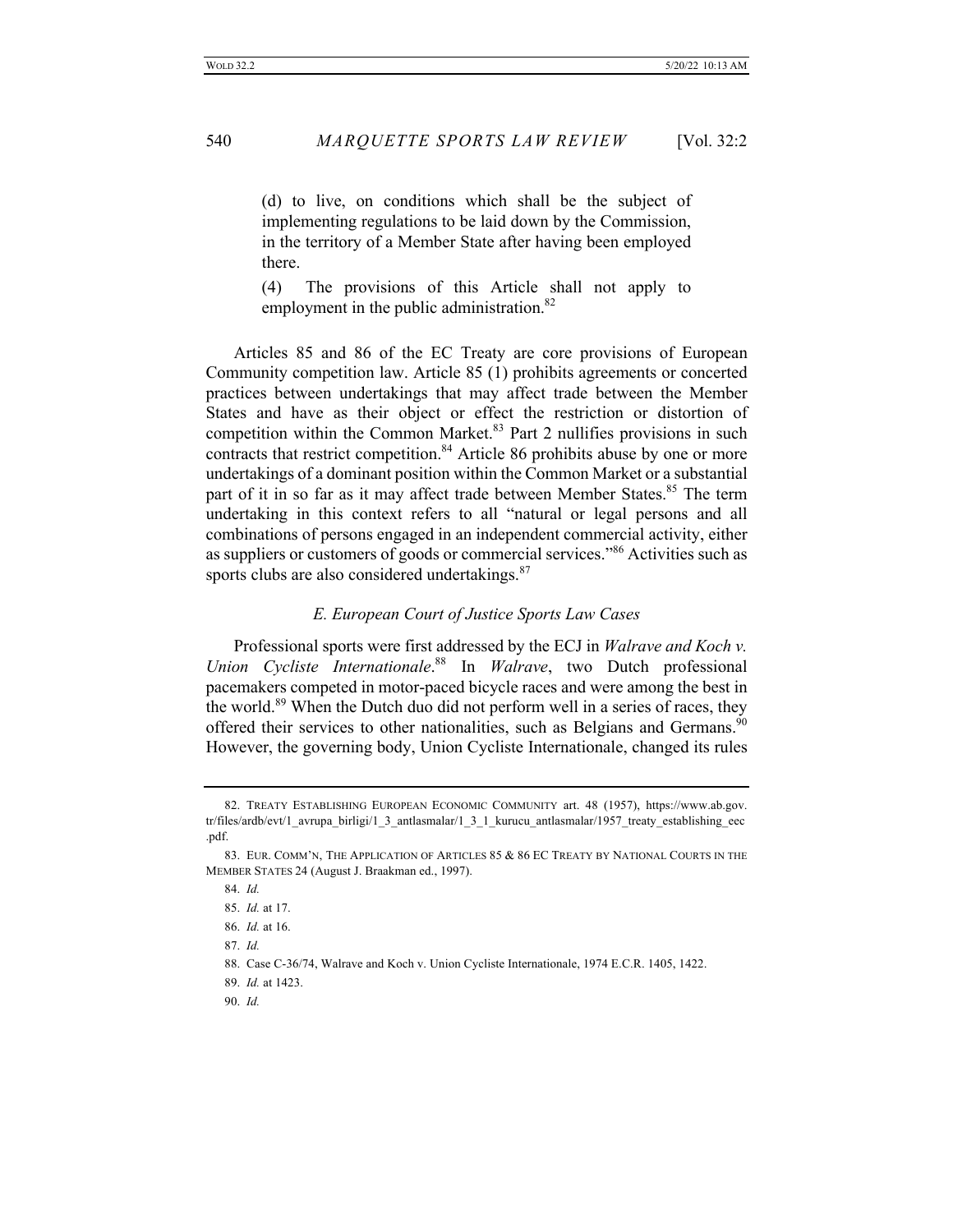in 1973, stating the pacer and stayer in international competition had to be of the same nationality.<sup>91</sup> Koch and Walrave said this action was discriminatory and challenged the ruling under three provisions of the EU Treaty—Articles 7, 48 and  $59.^{92}$  This was a case of first impression for the Court regarding sport and it first had to consider whether the Treaty itself extended to sport. The ECJ found that "the practice of sport is subject to Community law only so far as it constitutes economic activity  $[...]^{93}$  The Court also noted that regarding the nationality discrimination aspect of the case, it would not affect the composition of a sports team as that is a question of purely sporting interest and not affecting economic activity.<sup>94</sup>

Two years later in *Gaetano Dona v. Mario Mantero*, the ECJ modified and restricted the *Walrave* rule. It redefined the exception for composition of national teams to the exclusion of players from participation in certain matches for the reason of "sporting interest only."<sup>95</sup> This ruling specifically mentioned professional and semi-professional players as the subject of protection while distinguishing itself from amateur, non-economic activities that do not fall under the Treaty's freedom of movement provision.  $96$ 

# *F. Who is Bosman?*

Jean-Marc Bosman was a footballer playing his trade in the Belgian first division with RC Liege. Bosman's contract with RC Liege called for him to earn around 120,000 Belgian francs (Bfr) per month, including bonuses for a contract that expired on June 30, 1990.<sup>97</sup> As Bosman's contract neared its expiration, RC Liege offered Bosman a new contract for one season, drastically reducing his pay to 30,000 Bfr per month.<sup>98</sup> Bosman refused the offer and was placed on the transfer list with a compensation fee of  $11,743,000$  Bfr.<sup>99</sup>

With no suitors interested in a compulsory transfer, Bosman reached out to US Dunkerque, a French second division club. US Dunkerque offered Bosman

<sup>91.</sup> *Id.*

<sup>92.</sup> *Id.* at 1422. (Article 7 regards a general non-discrimination provision. Article 48 concerns free movement of employed persons. Article 59 allows for the freedom to provide services.).

<sup>93.</sup> *Id.* at 1417; *see* KATARINA PIJETLOVIC, EU SPORTS LAW AND BREAKAWAY LEAGUES IN FOOTBALL 102 (David McArdle et al. eds., 2015).

<sup>94.</sup> *Walrave*, 1974 E.C.R. at 1426.

<sup>95.</sup> Case C-13/76, Gaetano Dona v. Mario Mantero, 1976 E.C.R. 1344.

<sup>96.</sup> PIJETLOVIC, *supra* note 93, at 104.

<sup>97.</sup> Case C-415/93, Union Royale Belge des Societes de Football Association ASBL v. Jean-Marc Bosman, 1995 E.C.R. I-5040, ¶ 28.

<sup>98.</sup> *Id.* ¶ 29.

<sup>99.</sup> *Id.*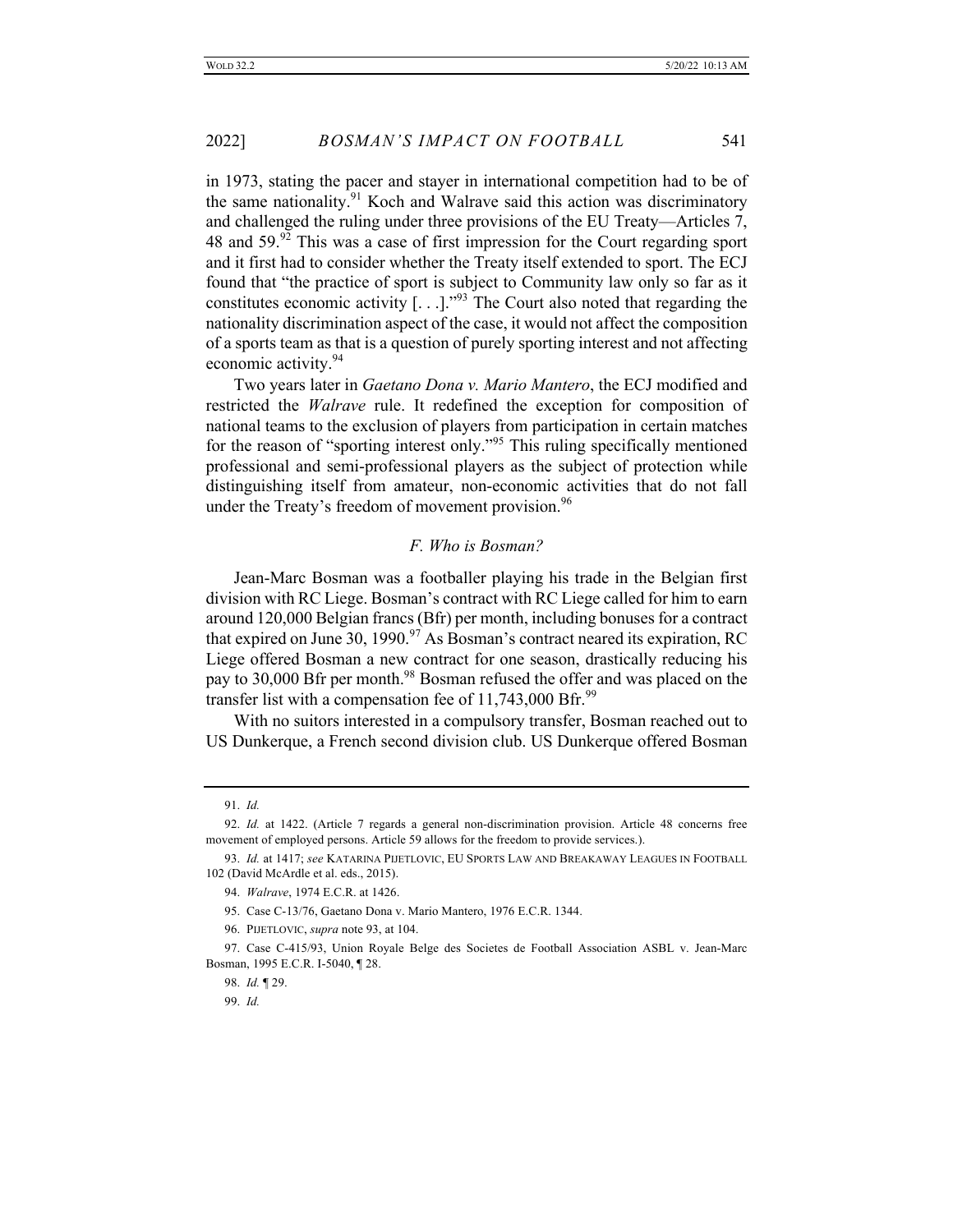a monthly salary of 100,000 Bfr with a 900,000 Bfr signing bonus.<sup>100</sup> On July 27, 1990, RC Liege and US Dunkerque completed a contract for the temporary transfer of Bosman for one year with Dunkerque owing RC Liege a compensation fee of  $1,200,000$  Bfr.<sup>101</sup>

However, the contracts between the three parties (US Dunkerque and RC Liege and between US Dunkerque and Bosman) were subject to the suspensive condition that the transfer certificate had to be sent by the Union Royale Belge des Societes de Football Association ASBL (URBSFA) to the Fédération Française de Football (FFF) by the first match of the season set to begin on August 2, 1990.<sup>102</sup> RC Liege doubted US Dunkerque's solvency and did not ask URBSFA to send the transfer certificate to the FFF.<sup>103</sup> As such, neither contract took effect. Further, RC Liege suspended Bosman for the entire season.<sup>104</sup>

On August 8, 1990, Bosman brought an action against RC Liege before the Court of First Instance (Tribunal de Premiere Instance) in Liege.<sup>105</sup> Simultaneously, Bosman applied for an interlocutory decision ordering RC Liege and URBSFA to pay him 100,000 Bfr per month until he found a new employer, retain the defendants from impeding his career and referring a question to the Court of Justice for a preliminary ruling.<sup>106</sup> The judge hearing the interlocutory application ordered RC Liege and URBSFA to pay Bosman an advance of 30,000 per month and refrain from impeding Bosman's job search.<sup>107</sup> The judge also referred the court for a preliminary ruling on the interpretation of Article 48 as it related to the transfer rules of professional athletes.<sup>108</sup> Bosman attempted to sign with several French clubs but each contract was terminated. Bosman suspected he was being blackballed by most European clubs by RC Liege.<sup>109</sup> In June 1992, the Tribunal de Premiere Instance held it had jurisdiction to decide.<sup>110</sup> It also held admissible Bosman's claims against RC Liege, URBSFA and UEFA seeking a declaration that the transfer rules and nationality

<sup>100.</sup> *Id.* at I-5050-51, ¶ 30.

<sup>101.</sup> *Id.* at I-5052, ¶ 31. (this amount was payable upon receipt by the Federation Francaise de Football (FFF) of the transfer certificate issued by URBSFA and gave US Dunkerque an irrevocable option for full transfer of Bosman for 4,800,000 Bfr.).

<sup>102.</sup> *Id.* at I-5051, ¶ 32.

<sup>103.</sup> *Id.* at I-5051, ¶ 33.

<sup>104.</sup> *Id.*

<sup>105.</sup> *Id.* at I-5051, ¶ 34.

<sup>106.</sup> *Id.*

<sup>107.</sup> *Id.* at I-5052, ¶ 35.

<sup>108.</sup> *Id.*

<sup>109.</sup> PIJETLOVIC, *supra* note 93, at 105.

<sup>110.</sup> *Bosman*, 1995 E.C.R. at I-5053, ¶ 41.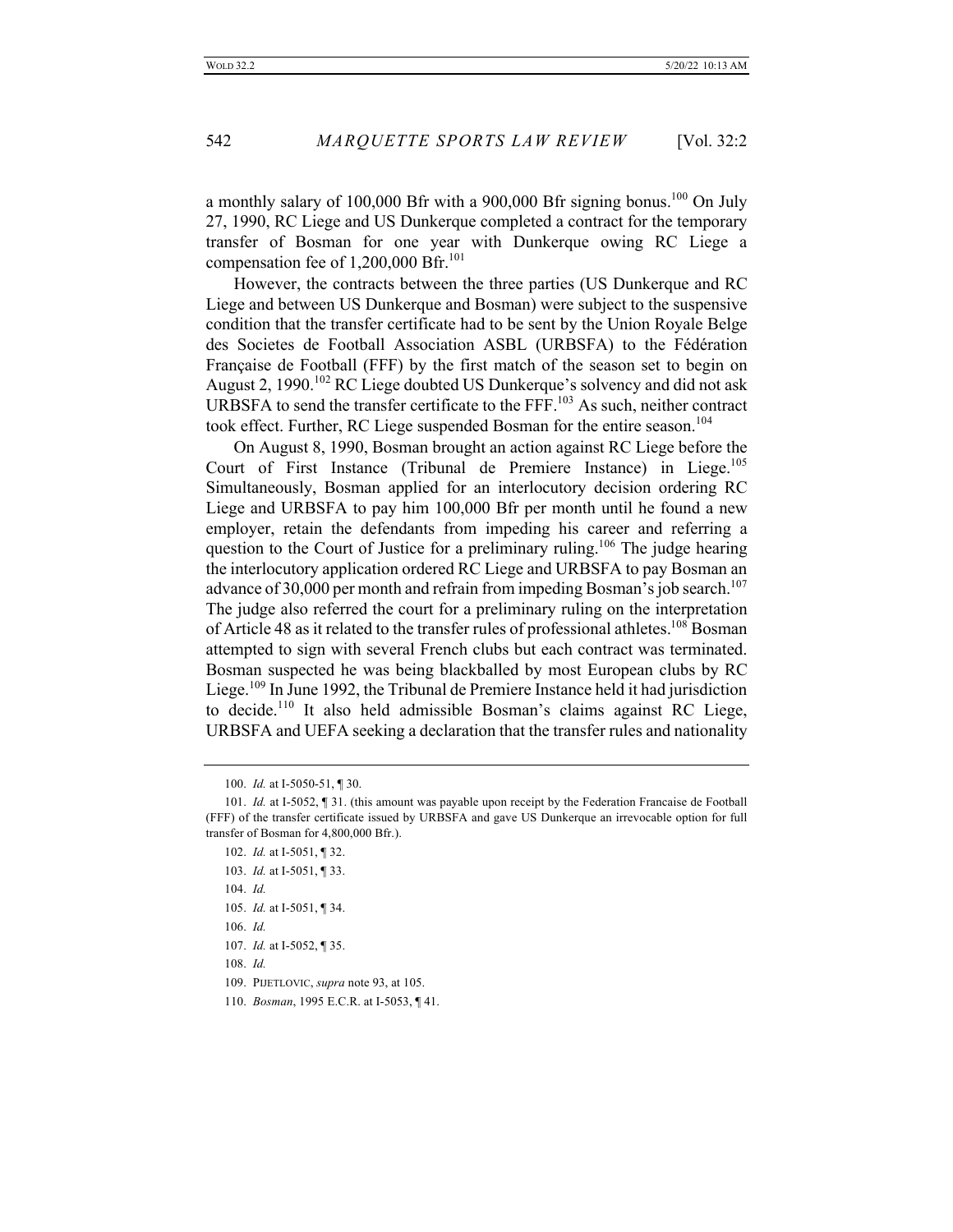clauses were not applicable to him and orders penalizing the conduct of the team and governing bodies. $^{111}$ 

URBSFA, RC Liege and UEFA all appealed the decision.<sup>112</sup> The Belgian Court of Appeals upheld the judgment, holding that the Tribunal de Premiere Instance had jurisdiction, that the actions were admissible, and reviewing Bosman's claims against UEFA and URBSFA did involve a review of the lawfulness of the transfer rules.<sup>113</sup> It also said a review of the lawfulness of the nationality clause was necessary as Bosman's claim was based on Article 18 of the Belgian Judicial Code, permitting actions "with a view to preventing the infringement of a seriously threatened right" and that the factual evidence suggested the damage to his career would occur.<sup>114</sup> Regarding Article 85, the Court of Appeals noted that the regulations in place may be undertakings by which clubs restrict competition between themselves for players and that trade between member states was affected by the restriction of player mobility.<sup>115</sup> Furthermore, URBSFA and the football clubs may be in a dominant position within the meaning of Article 86 of the Treaty and the restrictions on competition connected to Article 85 might be prohibited abuses under Article 86.<sup>116</sup> Ultimately, the Belgian Court of Appeals referred two questions to the European Court of Justice for answers:

Are Articles 48, 85 and 86 of the Treaty of Rome of 25 March 1957 to be interpreted as:

> (i) prohibiting a football club from requiring and receiving payment of a sum of money upon the engagement of one of its players who has come to the end of his contract by a new employing club;

> (ii) prohibiting the national and international sporting associations or federations from including in their respective regulations provisions restricting access of foreign players from the European Community to the competitions which they organize?<sup>117</sup>

- 111. *Id.*
- 112. *Id.* at I-5054, ¶ 42. 113. *Id.* at I-5054, ¶ 44. 114. *Id.* 115. *Id.* at I-5055, ¶ 46. 116. *Id.* ¶ 47. 117. *Id.* at I-5056, ¶ 49.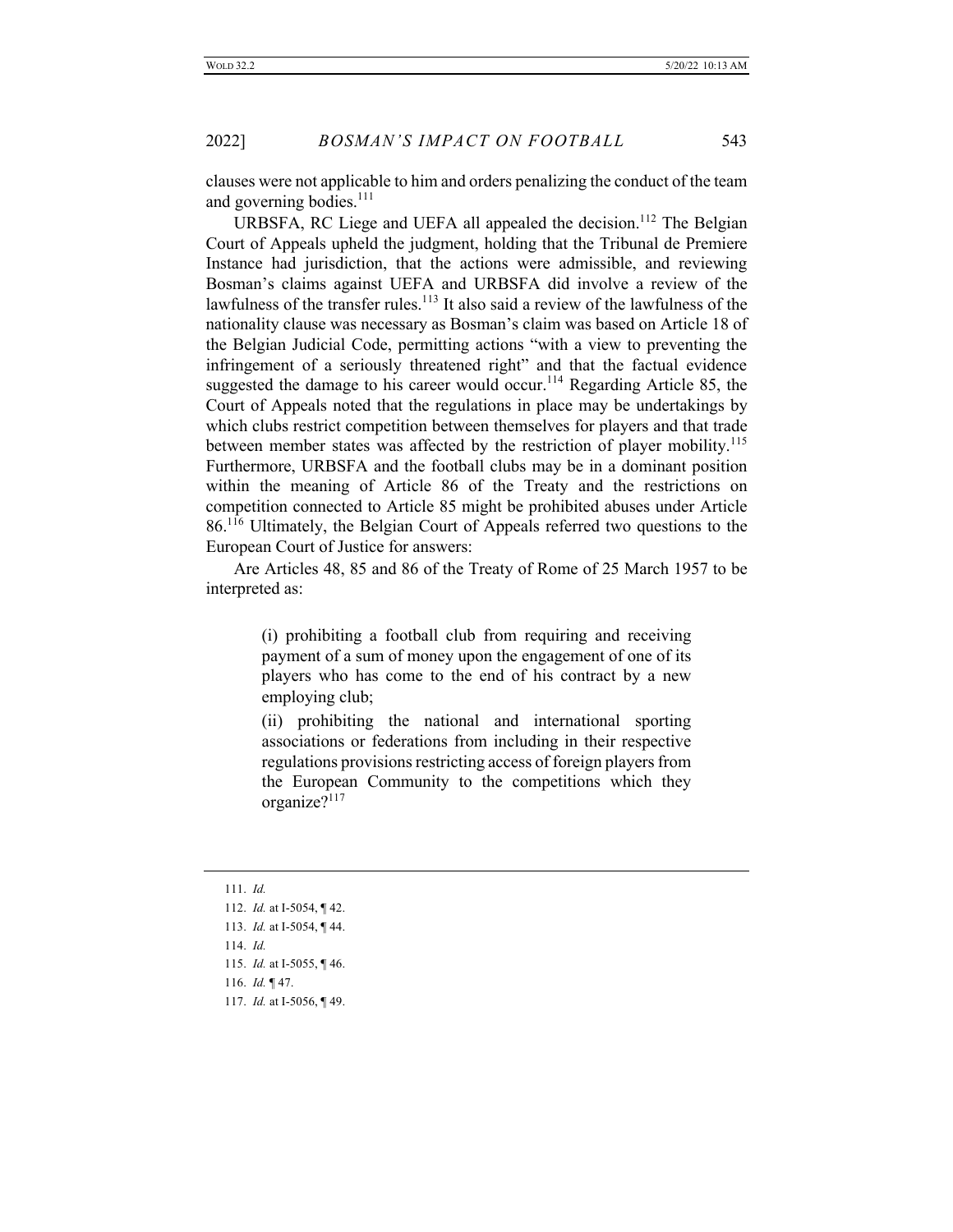#### *G. Legal arguments to the European Court*

Regarding Article 48, URBSFA argued that only the major European clubs were large enough entities to be considered economic undertakings.<sup>118</sup> URBSFA asserted that clubs such as RC Liege carry on economic activity "only to a negligible extent."<sup>119</sup> Further, URBSFA argued Article 48 is not applicable because the question on transfer rules doesn't concern the employment relationship between player and club.<sup>120</sup> Rather, it is simply a business relationship between clubs and the consequences of freedom to affiliate to a sporting federation.<sup>121</sup> UEFA argued *inter alia* that the European Community has respected sport's autonomy and that it is difficult to distinguish between economic and sporting aspects of football and that a decision by the Court could call into question the entire sport.<sup>122</sup> UEFA contended that only the largest clubs in the largest leagues could have activities that would "constitute an economic activity."<sup>123</sup> URBSFA and UEFA, along with the French and Italian governments argued that the transfer rules were justified to maintain a financial and competitive balance between clubs as well as support the search for talent and training of younger players.<sup>124</sup>

Bosman also challenged the " $3+2$ " rule which allowed nations to limit the number of foreign players a club could field on the team to three in any first division match within a country or in any UEFA competition, plus two players who played in the country of the national association for five uninterrupted years.<sup>125</sup> This also included three years as a junior "assimilated players." This rule effectively placed quotas on clubs.

#### *H. The Court's Decision*

1. Advocate General's Opinion

Advocate General Lenz first reviewed whether the ECJ had jurisdiction over UEFA's rules and regulations and to what extent that authority extended

<sup>118.</sup> In this context, the Belgian League likely means top tier leagues like the English Premier League, the German Bundesliga, Italy's Serie A, Spain's La Liga, and France's Ligue One.

<sup>119.</sup> *Bosman*, 1995 E.C.R. at I-5062, ¶ 70.

<sup>120.</sup> *Id.*

<sup>121.</sup> *Id.*

<sup>122.</sup> *Id.* at I-5062-63, ¶ 71.

<sup>123.</sup> *See id.*

<sup>124.</sup> *Id.* at I-5071, ¶ 105.

<sup>125.</sup> *Id.* at I-4944, ¶ 39.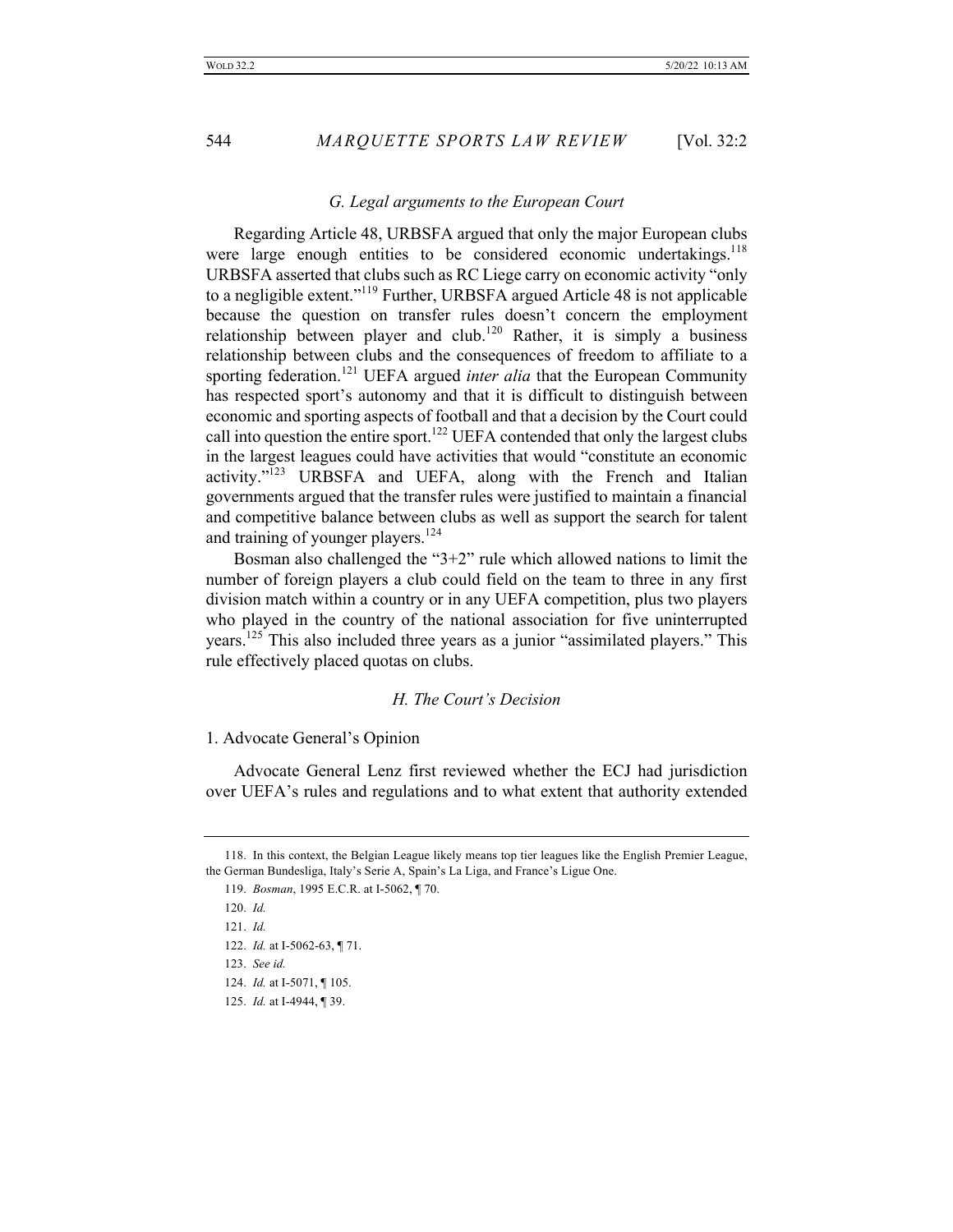out. While UEFA and FIFA are based in Switzerland, a non-member state of the EU, many of its member states do belong to the European Community and comply with those statutes. If non-member states engage in practices that affect competition or freedom of movement within the community, then the provisions of the Treaty will be applicable if those practices are implemented within the Community.<sup>126</sup> Although Switzerland allows for tax advantages for governing bodies like UEFA and FIFA, they are still subject to EU law if their decisions impact the citizens of the European Community.

 Secondly, the Advocate General's decision also noted that size of the economic activity does not matter as it relates to restrictions. Once professional football was declared as an economic activity, the "size of that activity is immaterial, as is the question of to what extent it leads to a profit."<sup>127</sup> Although the Advocate General sympathized with the consequences of the Court's decision, the applicability of the law could not be questioned and that it cannot be an obstacle to that applicability. Additionally, the AG's most succinct criticism was against the Belgian FA, which argued that most of its clubs did not make a profit; therefore, Article 48 was not applicable. AG Lenz wrote in his opinion:

> If I understand that argument correctly, the [Belgian FA] is submitting that the rules on transfers relate merely to the mutual relationships of clubs, while Art 48 is relevant only to the employment relationship between the club and the player. That argument cannot be accepted. The distinction suggested . . . is of an artificial character and does not correspond to reality. The rules on transfers are of direct and central importance for a player who wishes to change club. *That is shown precisely by the present case: if it had not been for the transfer rules, nothing would have hindered Mr Bosman's transfer to US Dunkerque.* It thus cannot seriously be maintained that those rules concern merely the legal relations between clubs [emphasis in original]. $^{128}$

Lenz also dismissed another argument by UEFA, which suggested even if Community law was applicable to sport, Article 48 was not appropriate for

<sup>126.</sup> *Id.* at I-4940, ¶ 159.

<sup>127.</sup> *Id.* at I-4974, ¶ 127.

<sup>128.</sup> *Id.* at I-4974-75, ¶ 129.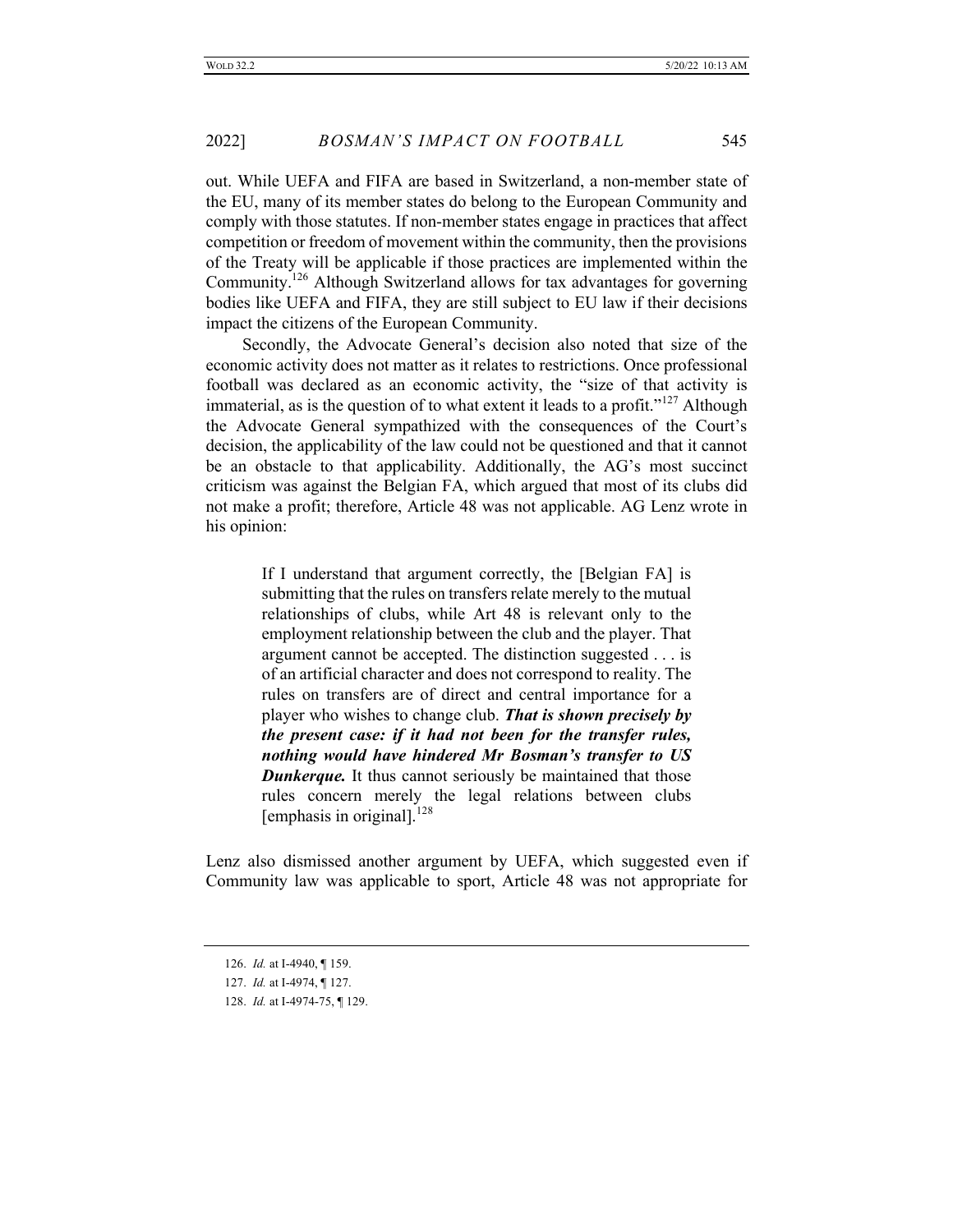solving football's specific issues. Lenz stated professional football is an economic activity and therefore subject to Community law.<sup>129</sup>

With Article 48 deemed as applicable, Lenz went on to consider whether the nationality rule breached its provisions. Lenz agreed that they are of a discriminatory nature, stating:

> [The quota rules] represent an absolutely classic case of discrimination on the ground of nationality. Those rules limit the number of players from other Member States whom a club in a particular Member State can play in a match. Those players are thereby placed at a disadvantage with respect to access to employment, compared with players who are nationals of that Member State.<sup>130</sup>

Lenz went further in saying even if the "national aspect" of UEFA's argument had the significance that many gave it credit, including the notion of "spectator identification", it could still not justify the rules on foreign players.  $^{131}$ The right to freedom of movement and the prohibition of discrimination is one of the Community's core tenants. "The rules on foreign players breach those principles in such a blatant and serious manner that any reference to national interests which cannot be based on Article 48(3) must be regarded as inadmissible [...]."<sup>132</sup> UEFA's argument also fell apart according to Lenz by simply looking at clubs across Europe. AC Milan boasted the Dutch trio of Ruud Gullit, Marco Van Basten and Frank Rikjaard while German star Jurgen Klinsmann plied his trade for Tottenham Hotspur and French sensation Eric Cantona starred for Manchester United.133 Lenz questioned not only the transfer rule in its 1990s form, but whether any transfer rule would fulfill the association's objectives.<sup>134</sup>

Regarding Articles 85 and 86 of the Treaty, Lenz concludes that Article 85 should be interpreted as precluding agreements between clubs and decisions of sports associations that prohibited players from engaging in restraint of trade and restricting the number of foreign players on a club.<sup>135</sup> As for Article 86,

<sup>129.</sup> *Id.* at I-4975, ¶ 130.

<sup>130.</sup> *Id.* at I-4976-77, ¶ 135.

<sup>131.</sup> *Id.* at I-4980, ¶ 143.

<sup>132.</sup> *Id.* at I-4980, ¶ 142.

<sup>133.</sup> *Id.* at I-4980, ¶ 142-43.

<sup>134.</sup> *Id.* at I-5016, ¶ 223.

<sup>135.</sup> *Id.* at I-5029, ¶ 262.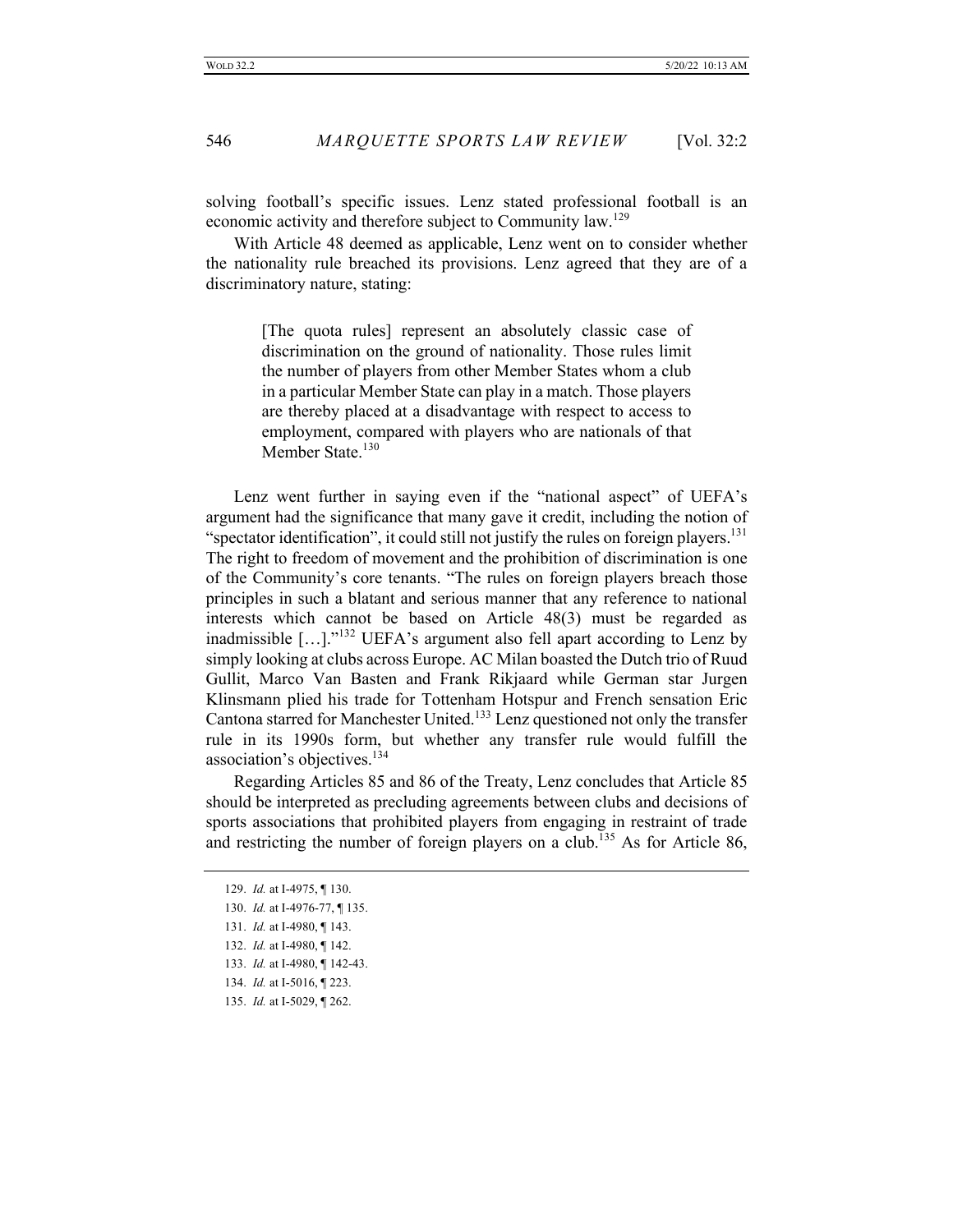Lenz noted this element was not applicable in Bosman because Article 86 concerns power on the market that clubs take together against competitors, customers, or consumers. A restriction on competition between clubs is not viewed as an abuse within the meaning of Article 86 since the only relationship affected is between the clubs and player.<sup>136</sup>

#### 2. The ECJ's Final Ruling

The Court ultimately shared the Advocate General's view that the transfer system was unlawful under Article 48. It particularly noted that although freedom of movement for workers could reduce the chances of finding employment within one state, it does open new prospects of employment to other member states and that these considerations should apply to professional footballers.<sup>137</sup> The Court also rebuffed the competitive balance argument as there were no rules limiting the possibility for clubs to recruit the best national players.<sup>138</sup> It also utilized Article 48 to determine the "3+2" rule was incompatible with the practices of limiting the number of foreign players that play for a football club.<sup>139</sup> Because the court found that UEFA and URBSFA were in violation of Article 48, the court did not find it necessary to rule on the interpretations of Articles 85 and 86 of the treaty.

#### II. IMPACT OF BOSMAN

#### *A. Introduction*

The Bosman decision came on the heels of a trio of important developments that ushered in the modern football era. In 1989, Hillsborough was the site of one of the greatest sporting disasters. Liverpool and Nottingham Forest were set to meet for an FA Cup semifinal. Instead, ninety-seven Liverpool fans died due to the result of overcrowding in the standing room only "pens."<sup>140</sup> After the tragedy, English clubs (and eventually all of Europe) retro-fit stadiums to become seating-only. In an interesting side effect, much of the hooliganism that

<sup>136.</sup> *Id.* at I-5038-39, ¶ 286.

<sup>137.</sup> *Id.* at I-5077, ¶ 134.

<sup>138.</sup> *Bosman,* 1995 E.C.R. at I-5071-72, ¶ 107.

<sup>139.</sup> *Id.* at I-5078, ¶ 137.

<sup>140.</sup> David Conn, *Hillsborough Disaster: Deadly Mistakes and Lies that Lasted Decades*, GUARDIAN (Apr. 26, 2016, 7:18 PM), https://www.theguardian.com/football/2016/apr/26/hillsborough-disaster-deadlymistakes-and-lies-that-lasted-decades.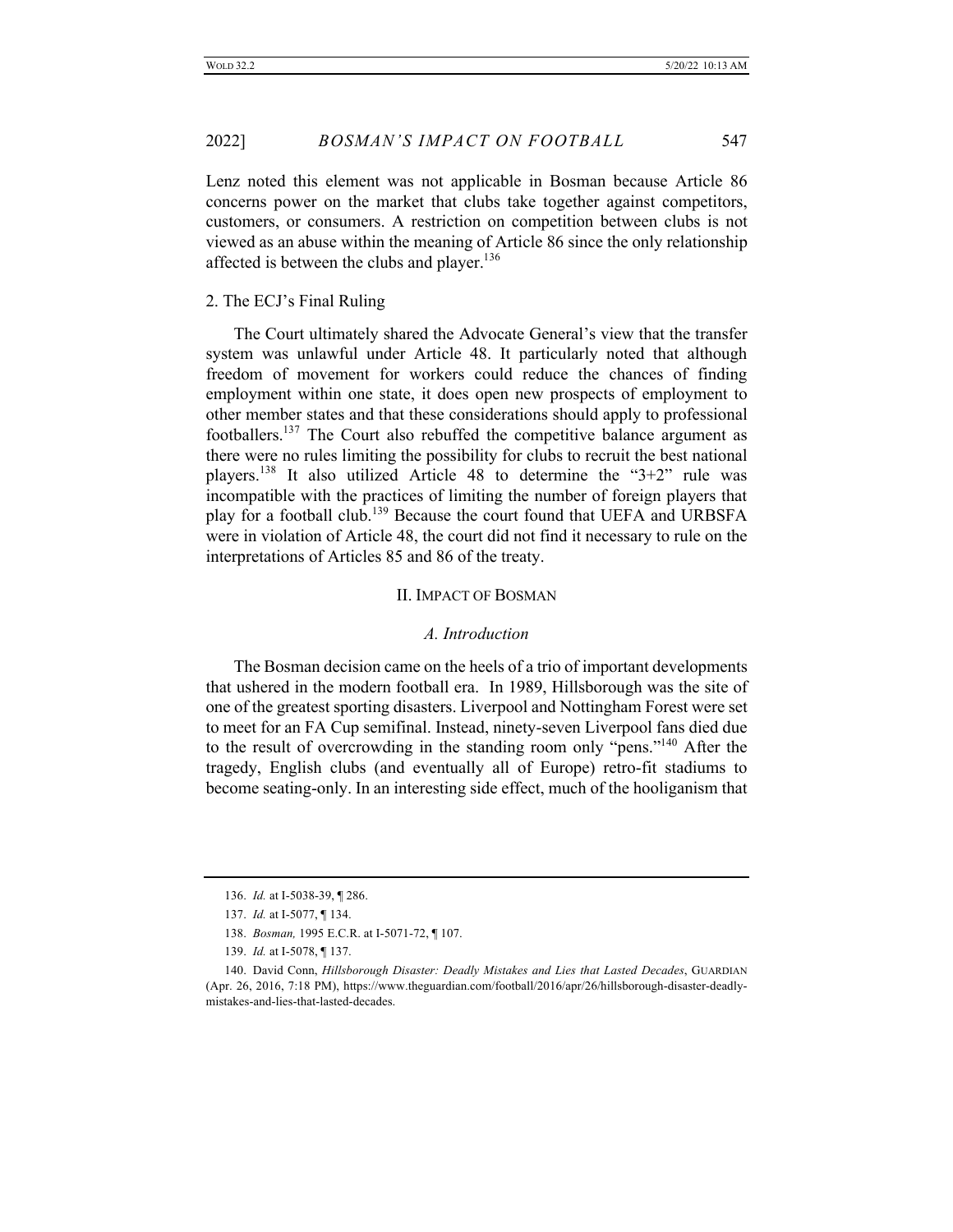plagued England and football in general left the stadiums as seating-only stadiums drew different demographics to the game. $141$ 

In 1992, English football reorganized at the top to create the Premier League. Prior to 1992, clubs had gone up and down the pyramid with a minimal amount of pain on the club's bottom line.<sup>142</sup> That all changed with the arrival of the Premier League. Not only was it going to become the most competitive league in the world, it had the unintended consequence of attracting people with money because they now saw it as an investment opportunity.<sup>143</sup> Simultaneously, television began to take notice of football and leagues began to financially capitalize not only domestically but also abroad. Sky Sports, headed by Rupert Murdoch, purchased five years of television rights in 1992 for £304 million to televise sixty live games per year. $144$  The money earned by television rights helped offset the costs and loss of revenue in making all-seater stadiums in England.<sup>145</sup>

With players mostly on year-to-year contracts prior to 1995, Bosman opened the floodgates for free agency.<sup>146</sup> And without the "3+2" restrictions, teams were free to sign players from all around the world. However, New York Times writer Tariq Panja, along with many other soccer pundits, quickly pointed out that "[f]ree transfers are not free amigos."<sup>147</sup> Teams are still responsible for the player's wages, but there is no additional transfer fee to be paid to a team for that player's services.<sup>148</sup> Therefore, players tend to earn a higher wage on free transfers.

As Arsène Wenger noted at the beginning of this paper, free agency also created the era of player empowerment. Players could dictate where they wanted to go with their agents. While more money flowed into the game, players made decisions based on where they wanted to live and pay taxes, the facilities, and whether the club was Champions League worthy.<sup>149</sup> More freedom combined with the influx of money and, suddenly, players found themselves with a unique

<sup>141.</sup> Paul Kelso, *How Football Changed After Hillsborough*, SKY NEWS (Apr. 25, 2016), https://news.sky.com/story/how-football-changed-after-hillsborough-10258583.

<sup>142.</sup> ROBINSON & CLEGG, *supra* note 1, at 63 (only Arsenal has avoided relegation from the first division since it arrived in 1919).

<sup>143.</sup> ROBINSON & CLEGG, *supra* note 1, at 64.

<sup>144.</sup> *Id.* at 41.

<sup>145.</sup> *See* Kelso, *supra* note 141.

<sup>146.</sup> *See* ROBINSON & CLEGG, *supra* note 1, at 71.

<sup>147.</sup> Tariq Panja (@tariqpanja), TWITTER (Aug. 7, 2021, 10:31 AM), https://twitter.com/tariqpanja/status /1424030516206964736.

<sup>148.</sup> *See* ROBINSON & CLEGG, *supra* note 1, at 164-66.

<sup>149.</sup> *See id.* at 167.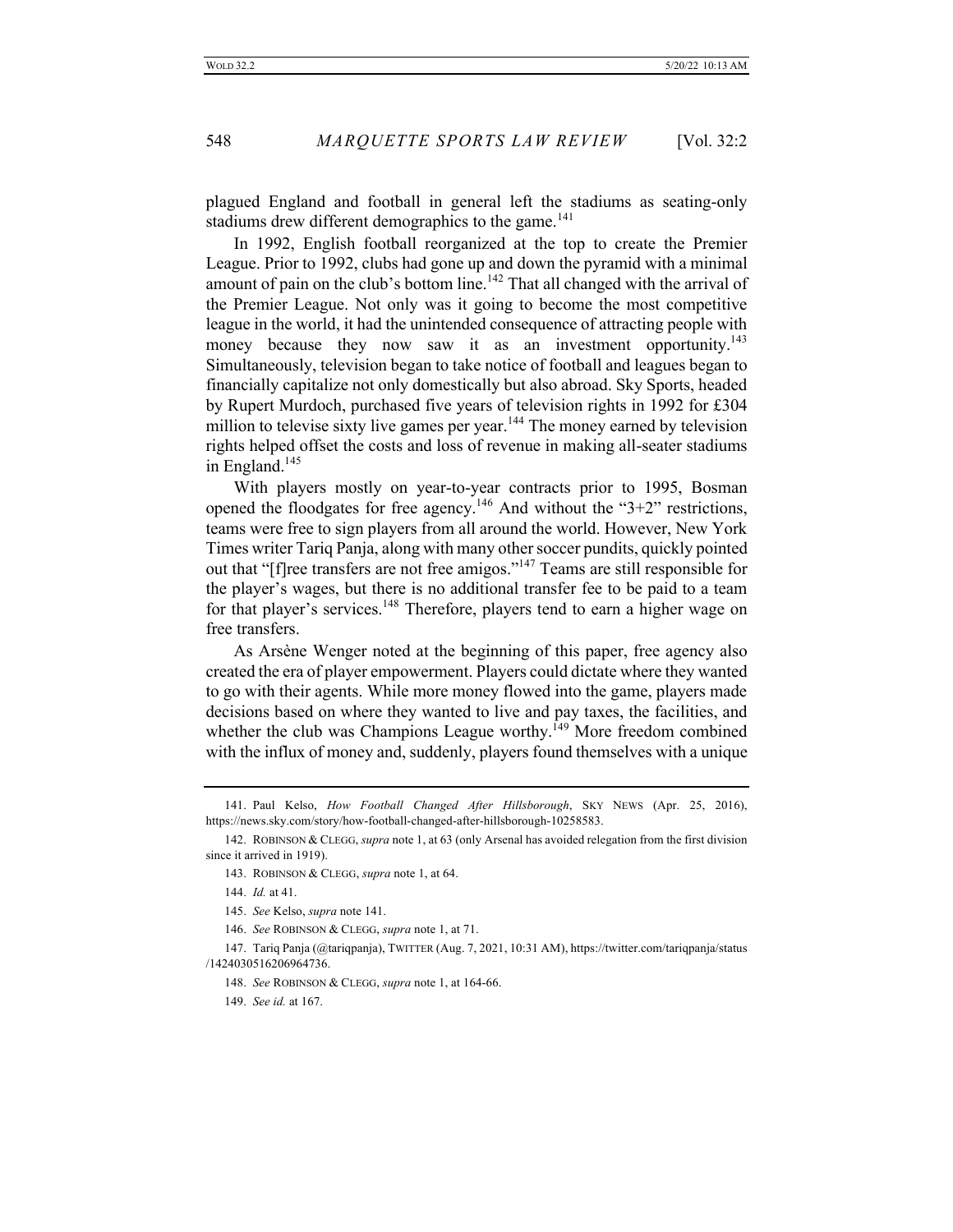power—the eighteen-month contract.<sup>150</sup> Although it is not explicitly stated, that's when teams generally must come to the decision on a player to either tie him down for a long-term deal or let his contract expire.<sup>151</sup> Alternatively, clubs can sell the player to get some compensation through a transfer fee if the player is amenable to the move.<sup>152</sup> And as teams began utilizing that third option, the transfer market began to act like the stock market as clubs spent like crazy to chase after titles.<sup>153</sup> Speculation on players became a sport unto itself as fans and sports talk radio constantly looked for new players for teams.<sup>154</sup> This new era opened the market for a pair of Premier League teams eager to challenge Manchester United's dominance on the title.

# *B. Early years—London Becomes Relevant*

# 1. Chelsea—The Early Adopters

With the birth of free agency and numerous players hitting the free agent market at the same time due to the practice of year-to-year contracts, many clubs were left scrambling to figure out the new legal landscape of transfers.<sup>155</sup> But clubs that were willing to spend the new influx of cash on higher priced free agents got the jump on improving their club. The prototype of this club building from the outside, early on after Bosman, may have been Chelsea. Based in West London, the Blues had struggled since its last top-flight championship in 1955 and had not even won a cup trophy since 1970.<sup>156</sup> Even in the first half of the 1990s, the Blues were mostly in the bottom half of the standings.157 Outside of

153. ROBINSON & CLEGG, *supra* note 1, at 167.

154. *Id.* Transfers and English tabloids are a match made in heaven and became an extremely fashionable way for selling daily newspapers in the 1990s and into the 21st century.

156. ROBINSON & CLEGG, *supra* note 1, at 76.

157. *Id.*

<sup>150.</sup> *Id.* at 166.

<sup>151.</sup> *Id.*

<sup>152.</sup> Contracts in soccer, to an extent, are always capable of being torn up for transfers. Unlike most American sports leagues, trading one player for another player is a rarity. A recent example of high-profile players traded for one another were Manchester United trading Henrikh Mkhitaryan for Arsenal forward Alexis Sanchez in 2017. In most cases, this involves one club throwing a significant amount of money for the right to transfer the player to their club. See ROBINSON & CLEGG, *supra* note 1, at 164-65, for a checklist of how the process works.

<sup>155.</sup> The authors call it a destabilizing situation and note the transfer market went into overdrive with no regulations on when transfers could be made. *See* ROBINSON & CLEGG, *supra* note 1, at 166. Eventually, this was turned into two transfer windows where players could move between July and the end of September, as well as January the following year.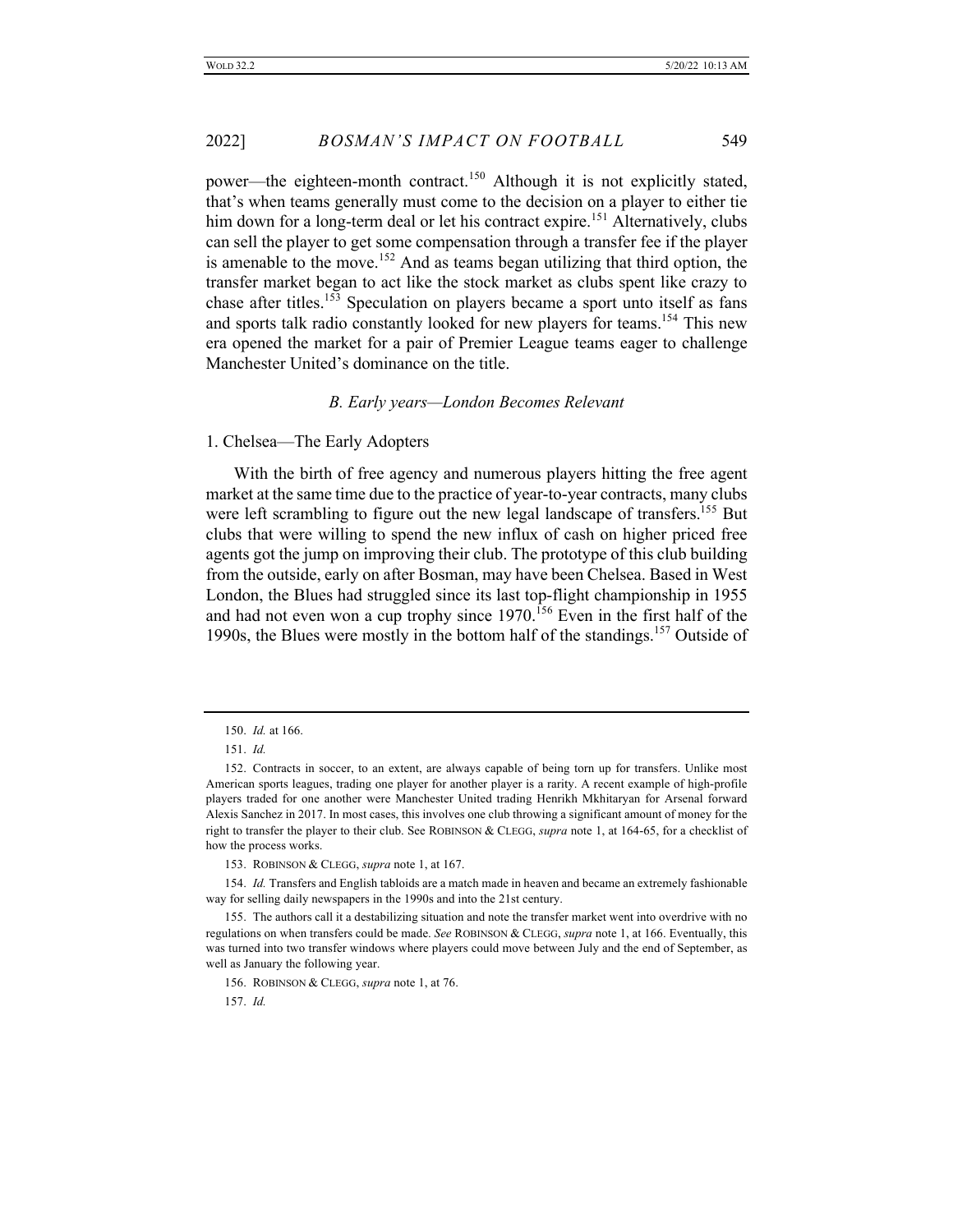a charismatic Russian goalkeeper, Dmitri Kharine, Chelsea was quintessentially British from the pitch to ownership.<sup>158</sup>

With Bosman in effect, a significant amount of high-priced and successful footballers became free agents overnight and Chelsea made the first shockwaves by signing former AC Milan star Ruud Gullit. The Dutch *libero* was soccer royalty as he won Italy's Serie A three times over, two European Cups (later remade into the Champions League), the European Championship with the Dutch squad, and was the Ballon d'Or winner in 1987.<sup>159</sup>

Not long after, the foreign invasion of Chelsea took flight as other international stars joined the Blues in a quest for relevance within the Premier League: Gianluca Vialli came to Chelsea from Juventus on a Bosman transfer; Gianfranco Zola from Parma; and Roberto Di Matteo from Lazio.<sup>160</sup> Although Gullit did not last past the 1997 season, the "United Colors of Chelsea" continued to acquire talent from around the globe.<sup>161</sup> The project reached an apex on Boxing Day 1999. Facing Southampton and seeing his team ravaged by flu, Vialli (now the manager of the Blues) sent out his healthiest squad available. It turned out to be historic as Chelsea fielded the first starting eleven without a single British player in 111 years of English football.<sup>162</sup> Four years later, Chelsea made a different kind of history when Russian oligarch Roman Abramovich purchased the Blues from Ken Bates, making him the first foreign investor in the Premier League.<sup>163</sup>

#### 2. Arsenal—Wenger and the French Connection

Abramovich's arrival in the Premier League came at the same time one of football's great innovators reached unprecedented heights. As Bosman opened football to the world's talents, Arsenal Football Club welcomed a "professor of football" through its doors.<sup>164</sup> Arsène Wenger stepped in as manager of Arsenal on September 30, 1996, and into a Premier League still adjusting to the modern

<sup>158.</sup> *Id.*

<sup>159.</sup> *Id.* at 76-77. In this context, "libero" is used to mean a kind of free-spirit hybrid who was positionless in the Chelsea lineup. This meant he could take the ball from a defensive position and have the freedom to advance it and become a striker if needed.

<sup>160.</sup> ROBINSON & CLEGG, *supra* note 1, at 77.

<sup>161.</sup> *Id.* at 78.

<sup>162.</sup> *Id.* at 78-79. The lineup included a Dutch goalkeeper, defenders from Spain, Brazil, France, and Nigeria; midfielders from Italy, Romania, Uruguay, and France; and a pair of forwards from Italy and Norway.

<sup>163.</sup> *Id.* at 87-88.

<sup>164</sup>. AMY LAWRENCE, INVINCIBLE: INSIDE ARSENAL'S UNBEATEN 2003-04 SEASON 29 (2014).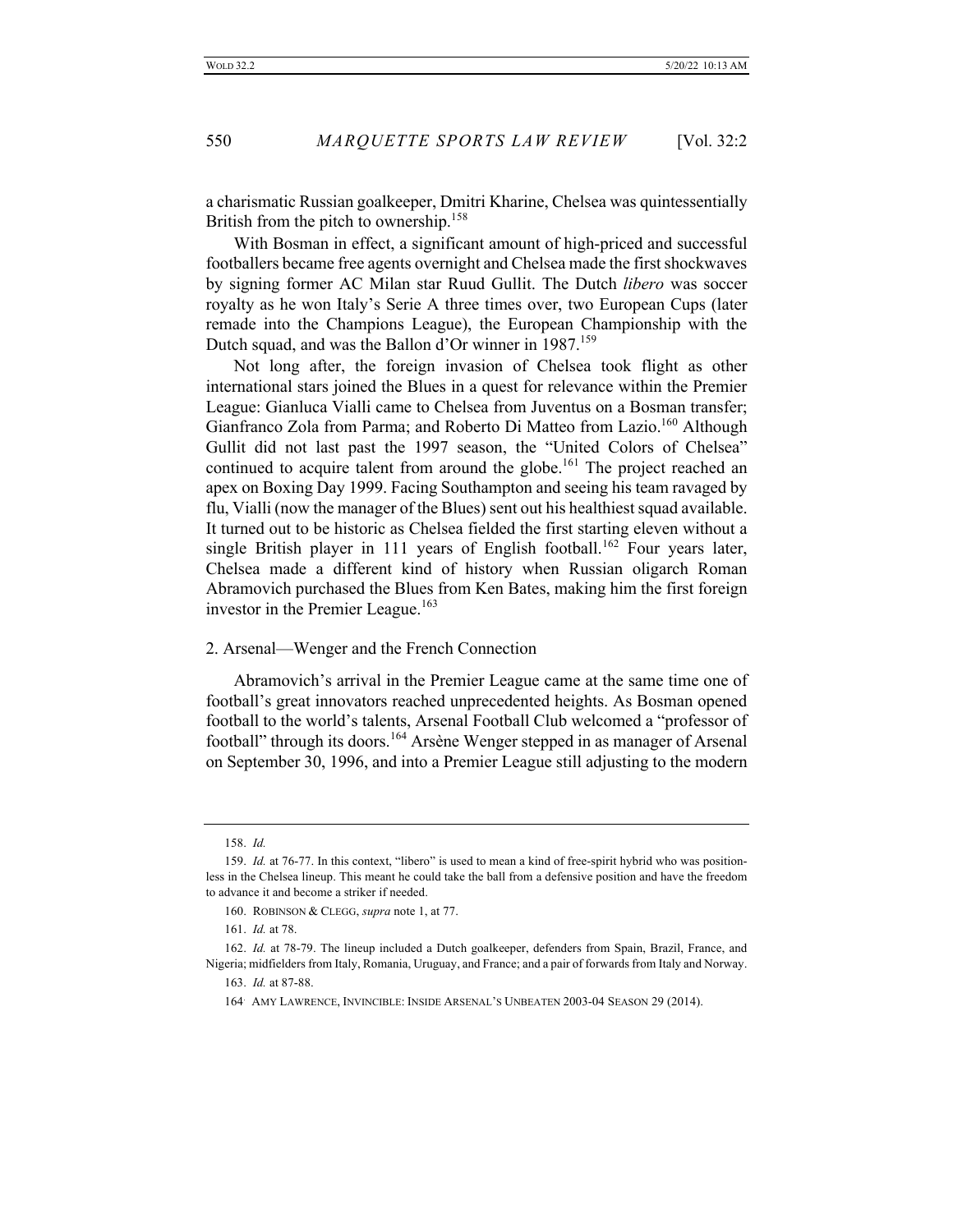era of football.<sup>165</sup> Wenger was only the second non-Irish or non-British manager in the Premier League when he arrived.<sup>166</sup> However, Arsenal vice-chairman David Dein believed in Wenger, a Frenchman who spoke five languages and had a unique perspective on world football as manager of Monaco in the French League and Nagoya Grampus Eight in Japan.<sup>167</sup> Like Chelsea, Wenger looked at this new era of freedom of movement and relished the team-building opportunities they presented.<sup>168</sup>

Unlike Chelsea, Wenger's approach was more of an alchemist than a big spender. Rather than finding the top free agents and paying them exorbitant salaries, Wenger's transfer policy went for a youth movement and finding market inefficiencies from around the world to bolster his club.<sup>169</sup> He did not look far to find two of his biggest targets. Wenger's first major signing was to buy Patrick Viera from AC Milan in 1996.<sup>170</sup> Three years later, Wenger went to Juventus and pried winger Thierry Henry.<sup>171</sup> Wenger particularly found success with French players as Vieira and Henry were both members of the 1998 World Cup champions France side along with then-Arsenal player Emmanuel Petit and future Gunner Robert Pires.<sup>172</sup>

The market changed in the early part of the  $21<sup>st</sup>$  Century when FIFA altered its rules to allow for free transfer of any player out of contract, stating a player is "free to conclude a contract with another club if his contract with his present club has expired."173 This did not slow Wenger or Arsenal down. The Gunners won three Premier League titles, four FA Cup crowns, and made an appearance in the Champions League final during his first ten years in charge of Arsenal.<sup>174</sup>

170. Not long afterwards, Wenger plucked Nikolas Anelka from Paris Saint-Germain as a 19-year-old striker for £500,000. *See id.* at 27.

174. Wenger won 11 trophies during his first 10 years at the helm at Arsenal and finished with 17 overall trophies during his tenure. *See* Daniel Karell, *Stats Behind Wenger's Time at Arsenal*, NBC SPORTS (April 28, 2018, 10:31 AM), https://soccer.nbcsports.com/2018/04/20/stats-behind-wengers-time-at-arsenal/.

<sup>165.</sup> *Id.* at 27.

<sup>166.</sup> ROBINSON & CLEGG, *supra* note 1, at 74.

<sup>167.</sup> LAWRENCE, *supra* note 164, at 24-25.

<sup>168.</sup> *Id.* at 31-40. Author and Wenger discuss the issues that needed attention upon Wenger's hire as manager of Arsenal Football Club and the opportunities they presented, including better nutrition. This led to what became famously known as the "Mars Bar Revolt" where players chanted "We Want Mars Bars" after Wenger eliminated the practice of having candy bars after games in favor of more nutritious snacks. *See* Paul Campbell, *From the Vault: Arsène Wenger Joins Arsenal in 1996 and Bans Mars Bars*, GUARDIAN (Oct. 1, 2013, 5:49 AM), https://www.theguardian.com/sport/blog/2013/oct/01/from-vault-arsene-wenger-joinsarsenal-mars-bars.

<sup>169.</sup> *See* LAWRENCE, *supra* note 164, at 42.

<sup>171.</sup> *Id.* at 67.

<sup>172.</sup> *Id.*

<sup>173.</sup> FIFA, *Regulations on the Status and Transfer of Players, Article 18.3*, 23 (2021).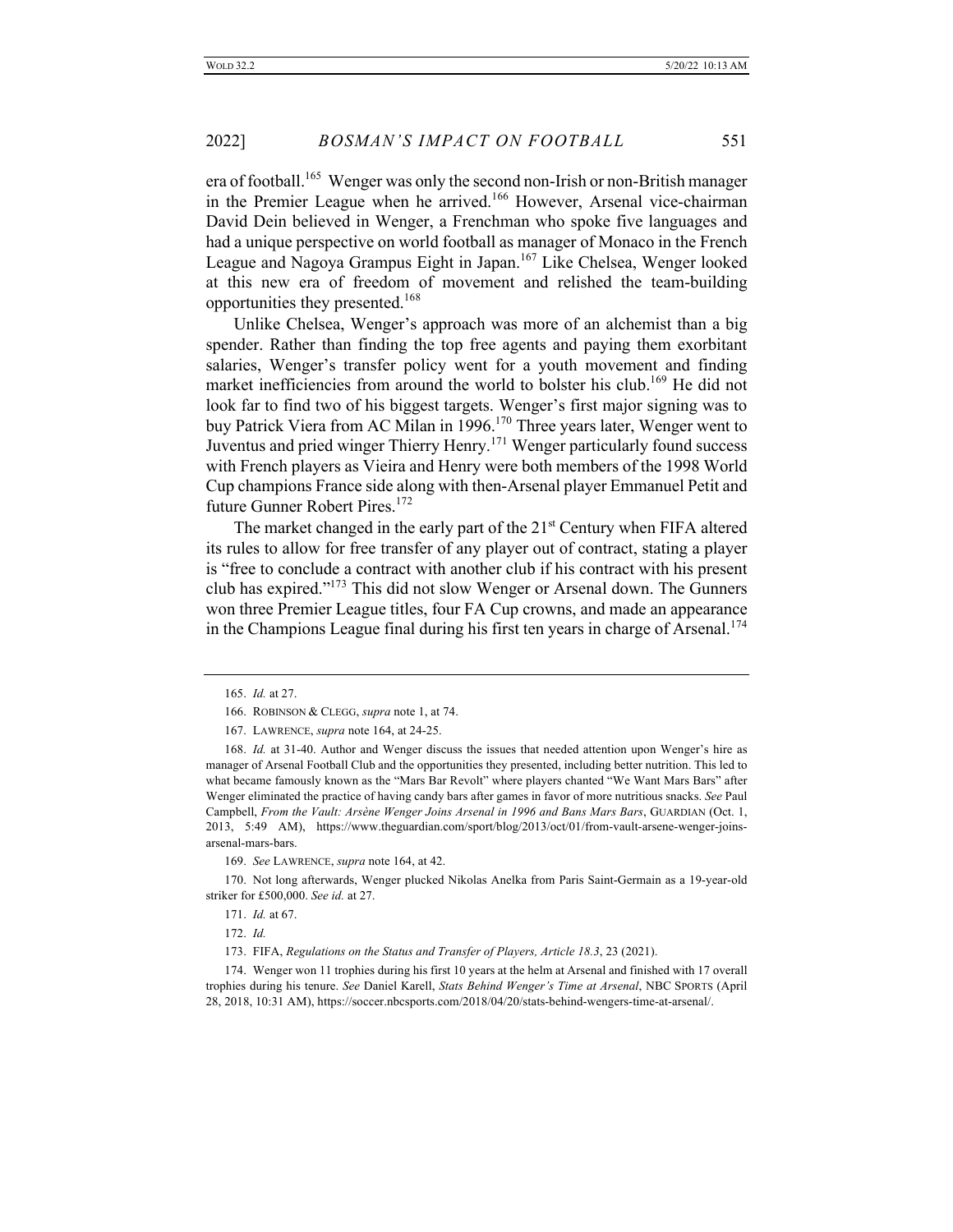Much of that success can be attributed to Wenger's ability to recruit worldwide. In the 2003-04 season, Arsenal's "Invincibles" powered through the Premier League season unbeaten and had players from ten different countries see at least ten matches on the pitch.<sup>175</sup> It was the first unbeaten season in the English top division since Preston North End did it in 1888-89.<sup>176</sup> Pires had the best description of the squad when he said:

> When you make a dish, you need ingredients. Arsène chose the players, and he wanted to make a nice meal. He took a Cameroonian, Brazilians, he took Frenchmen, he took a German, he took a Dutchman and he kept the English [. . .] and it makes a magnificent dish like that of 2003-04. But in all this, the most important person is Arsène Wenger. $177$

## *C. Secondary Years—The Spanish Giants Blaze Their Own Paths*

While the Blues and Gunners took advantage of the early Bosman years to make the English capital a new destination for soccer's elite, two Spanish giants needed time to determine their respective strategies in the transfer market. Once established, the duopoly of Real Madrid and FC Barcelona took the world of football by storm for the next decade.

#### 1. Real Madrid and the Galácticos

Coming off Champions League wins in 1998 and 2000, and with nine European Cup wins in its storied history, Real Madrid were already the kings of Europe.<sup>178</sup> But president Florentino Perez wanted even more. He wanted *Los Blancos* to dominate on and off the pitch.<sup>179</sup> And to do so, he would break open the transfer window in ways very few could comprehend.

<sup>175.</sup> LAWRENCE, *supra* note 164, at 227-30 (Appendix).

<sup>176.</sup> Back then, the league consisted of only twelve teams and Preston North End finished with eighteen wins and four draws. By contrast, Arsenal played thirty-eight matches in a 20-team Premier League and ended the season with twenty-six wins and twelve draws, including a 2-1 home victory over Leicester City on the final match day to complete the undefeated campaign. *See* LAWRENCE, *supra* note 164, at 190.

<sup>177.</sup> LAWRENCE, *supra* note 164, at 42.

<sup>178.</sup> *See How the Kings of Europe Forged Their Legacy*, REAL MADRID CF (May 25, 2020), https://www.realmadrid.com/en/news/2020/05/25/how-the-kings-of-europe-forged-their-legacy-2.

<sup>179.</sup> Tim Collins, *He's the Problem, But Florentino Perez Sees Himself as Real Madrid's Solution,* BLEACHER REP. (June 9, 2015), https://bleacherreport.com/articles/2490655-hes-the-problem-but-florentinoperez-sees-himself-as-real-madrids-solution.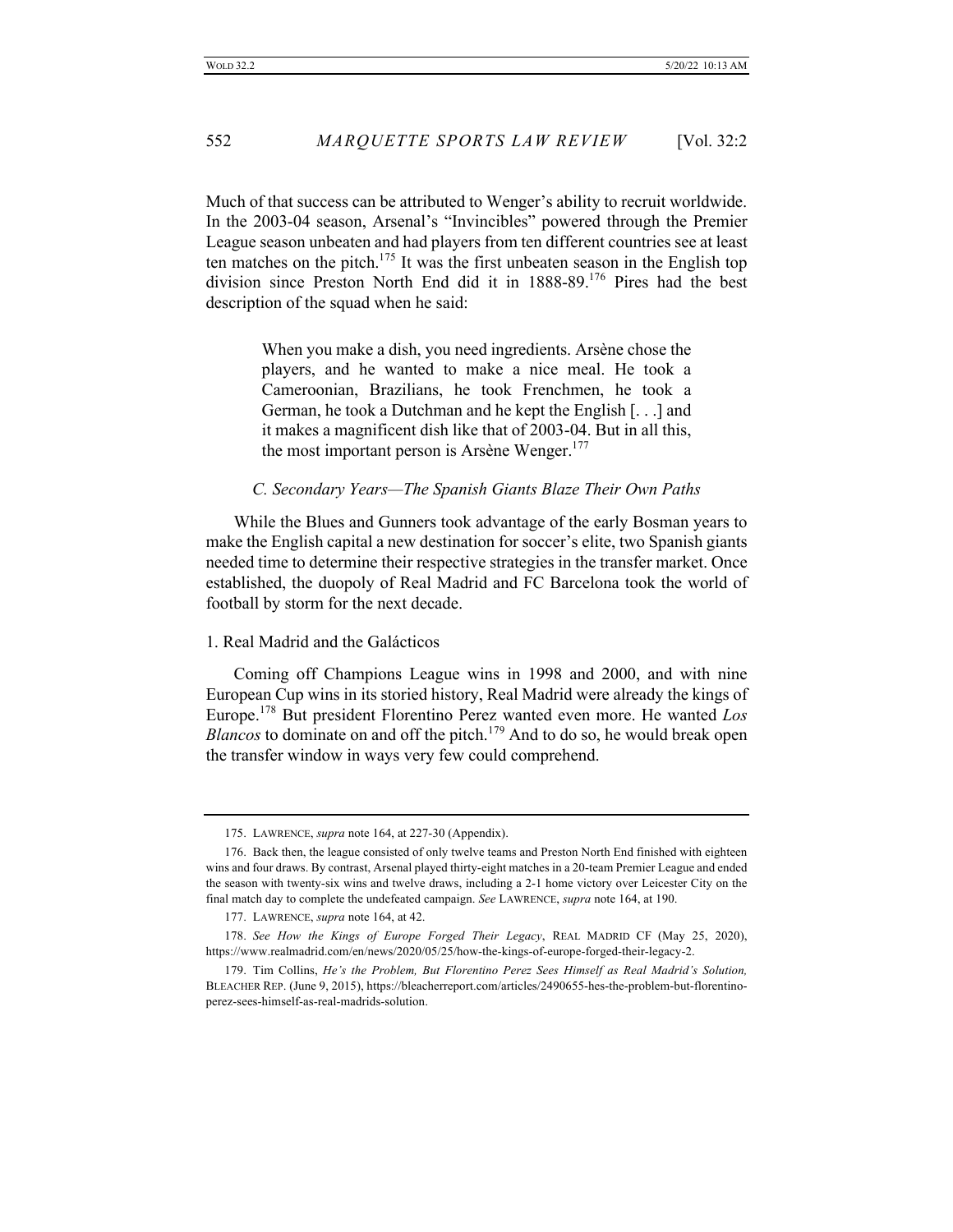Starting with a £37 million purchase of Barcelona star Luis Figo, Perez ushered in what was known as the "Galácticos era".<sup>180</sup> Perez's transfer policy capitalized on the Bosman ruling that nationality restrictions were unlawful by plucking the biggest superstars from all around the globe—whether they were needed or not. After the Portuguese star's arrival, Perez followed with massive payments to acquire French star midfielder Zinédine Zidane for £46 million in 2001 and another £30 million for the Brazilian Ronaldo, who was coming off a World Cup title in 2002.<sup>181</sup> The next year saw Perez shell out  $\epsilon$ 35 million to bring in English superstar and fashion icon David Beckham from Manchester United.<sup>182</sup>

The money continued to pour in for superstars as Real Madrid purchased Michael Owen, Robinho, and Sergio Ramos in 2005 while Ruud van Nistelrooy, Gonzalo Higuain, Marcelo, and Italian World Cup winner Fabio Cannavaro arrived in 2006.<sup>183</sup> Two years later, Real Madrid snagged Arjen Robben, Pepe, and Wesley Sneijder.<sup>184</sup> Then in 2009, Perez spent nearly £195 million to obtain Cristiano Ronaldo, Kaka, Raul Albiol, Karim Benzema, Xabi Alonso, and Alvaro Arbelola.<sup>185</sup> The following year, another large outlay of money brought in World Cup stars Angel di Maria, Sami Khedira, and Mesut Ozil.<sup>186</sup> When Real Madrid were kicking on all cylinders it was a sight to behold for fans and coaches of other big clubs:

> [W]hen Madrid were in their pomp, everyone was looking longingly over the garden fence. [Manchester United manager Sir Alex] Ferguson even called Real "the strongest squad I have ever seen in terms of names". Every boy who has sketched his

<sup>180.</sup> Signing Figo was one of the first promises made by Perez upon his election as president of Real Madrid. *See* SID LOWE, FEAR AND LOATHING IN LA LIGA: BARCELONA, REAL MADRID AND THE WORLD'S GREATEST SPORTS RIVALRY 347 (2014).

<sup>181.</sup> Ajay Rose, *The Galactico Revolution Began 15 Years Ago Today*, VICE (July 25, 2021, 8:31 AM), https://www.vice.com/en/article/wn3mjq/the-galactico-revolution-began-15-years-ago-today.

<sup>182.</sup> Alex Kirkland, *Real Madrid's 'Galacticos': 10 Key Moments of Era that Brought Figo, Zidane, Ronaldo and Beckham to the Bernabeu*, ESPN (March 3, 2021), https://www.espn.com/soccer/realmadrid/story/4321616/real-madrids-galacticos-10-key-moments-of-era-that-brought-figozidaneronaldo-andbeckham-to-the-bernabeu.

<sup>183.</sup> Rose, *supra* note 181.

<sup>184.</sup> *Id.*

<sup>185.</sup> *Id.*

<sup>186.</sup> *Id.*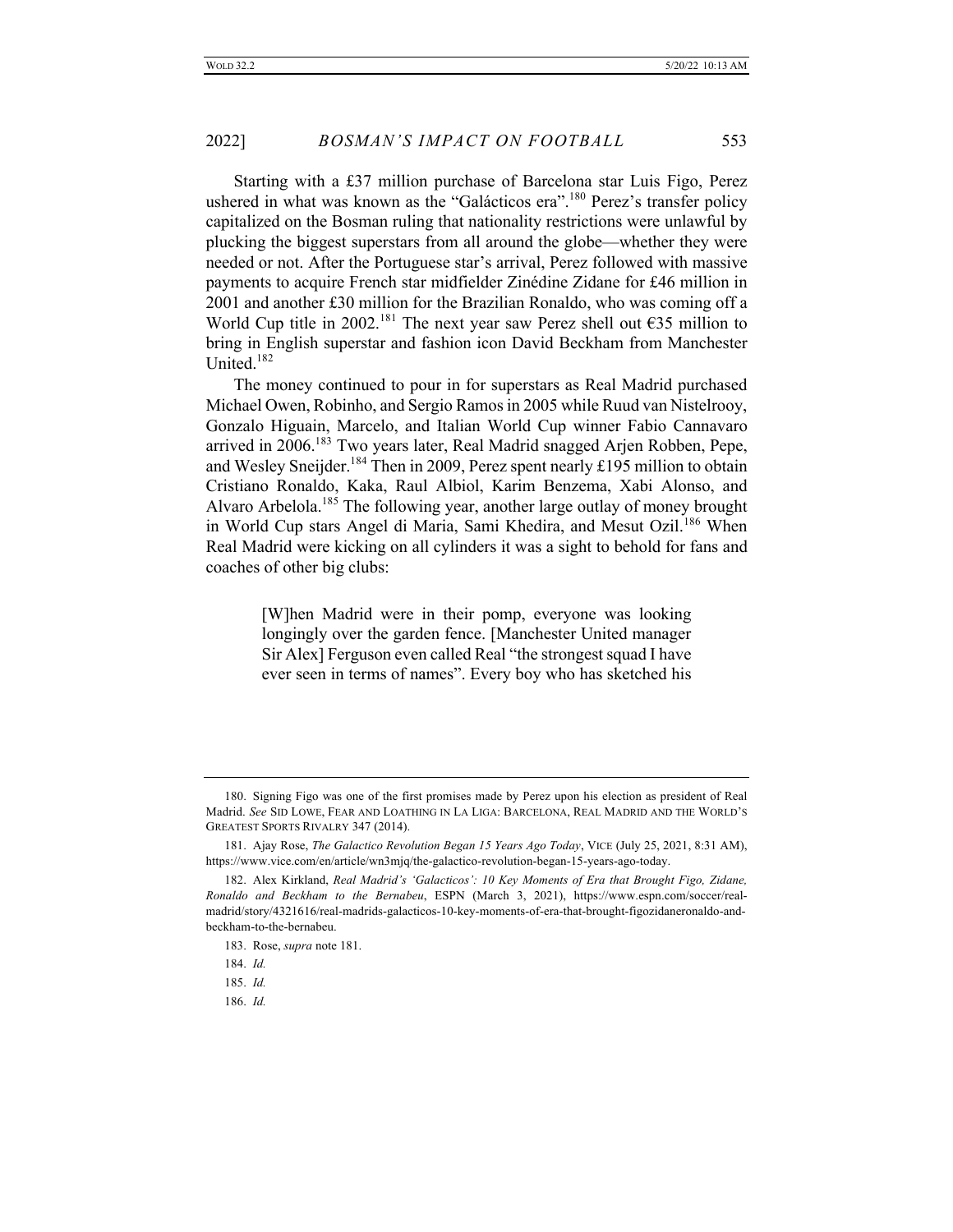world XI during class wanted to be able to do what Pérez was doing: hoover up the greatest attacking talents on the planet.<sup>187</sup>

In a sense, Perez chose this strategy for a couple of logical reasons. First, this policy is a strategic marketing ploy to generate attention by fans, media, and sponsors.188 In a burgeoning non-stop news cycle, Perez made sure Real Madrid marketed itself globally.<sup>189</sup> Second, it was also a way of telling other clubs that Real Madrid was the biggest on the European block.<sup>190</sup> Manchester United manager Sir Alex Ferguson noted after Real Madrid purchased Cristiano Ronaldo in 2009 that "Madrid paid £80 million [\$131.5 million] in cash for him, and do you know why? It was a way for Florentino Perez, their president, to say to the world 'We are Real Madrid, the biggest of the lot."<sup>191</sup> By the time it was done, Perez had spent nearly a billion pounds for a who's who of global icons.

However, for all the money pumped into the team by Perez, Real Madrid only came away with nine major trophies over fifteen years through 2015 (five league titles, two Champions League crowns and two Copa del Rey cups).<sup>192</sup> Further, the constant spending to get the best players in the world also came with a price as the squad was constantly imbalanced.<sup>193</sup> By spending on Zidane, the Brazilian Ronaldo and Beckham, Real Madrid saw the departure of four "lesser" Galácticos in club captain Fernando Hierro along with Fernando Morientes, Steve McManaman, and Claude Makélélé because Perez chose not to spend his money on defensive players.<sup>194</sup> In an interesting twist, it was when Perez went back to finding balance in his transfers that *Los Blancos* enjoyed some of its greatest European heights since the beginning of the European

191. *Id.* at 26.

192. Rose, *supra* note 181.

<sup>187.</sup> Rob Smyth, *On Second Thoughts: The Galacticos Era*, GUARDIAN (July 13, 2007, 9:30 AM), https://www.theguardian.com/football/2007/jul/13/realmadrid.

<sup>188.</sup> SIMON KUPER & STEFAN SZYMANSKI, SOCCERNOMICS: WHY ENGLAND LOSES; WHY GERMANY, SPAIN AND FRANCE WIN; AND WHY ONE DAY JAPAN, IRAQ AND THE UNITED STATES WILL BECOME KINGS OF THE WORLD'S MOST POPULAR SPORT 26 (2018 World Cup ed., 2018).

<sup>189.</sup> *Id.*

<sup>190.</sup> *Id.* Perez came into his role as President of Real Madrid from the business world and his strategy is also effective in getting people to buy into non-soccer related projects, such as real estate ventures, because even if the team struggled on the pitch, it was successful off it. *See id.* at 77-78.

<sup>193.</sup> Aleksandar Hemon, '*Galacticos' in Hell: Enjoying the Ritual Demise of Europe's Priciest, Most Annoying Soccer Club*, NEW REPUBLIC (Mar. 21, 2010), https://newrepublic.com/article/73970/galacticoshell.

<sup>194.</sup> Rose, *supra* note 181.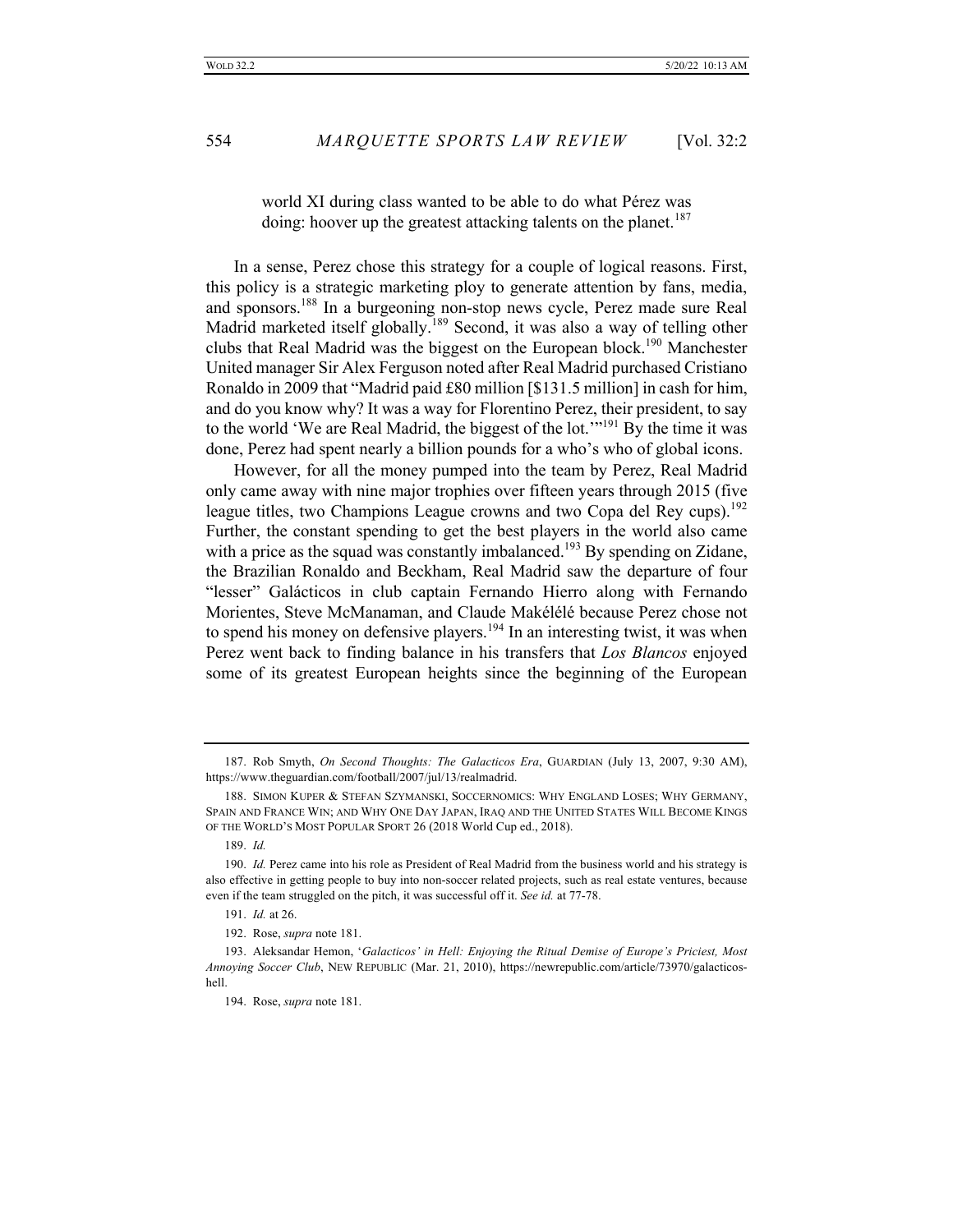2022] *BOSMAN'S IMPACT ON FOOTBALL* 555

Cup.<sup>195</sup> From 2014 to 2018, Real Madrid still made big moves in the transfer window. This time, supplemented by its academy players, it captured four out of five Champions League trophies, including three consecutive titles from 2016-18. Yet, for all its recent success, the Galácticos live on as a cautionary tale that money alone simply cannot buy championships as Raul Gonzalez noted in 2015:

I can't remember exactly when people started calling us 'Galacticos', I think it was after we signed Ronaldo and Beckham, or at some point between their arrivals. . . We didn't win a single Champions League title. People remember that era because Florentino Pérez put a lot of hard work into raising the club's international profile [. . .] What I mean to say is that yes, it was a great time to be at the club, professionally it was amazing to play alongside such great players, but the truth of the matter is that we didn't win as much as people think. David Beckham only won the league once, and that was after Fabio Capello told him he would never play again. He did though, and we went on to win the league title quite heroically. However, that was back in  $2007$ .<sup>196</sup>

2. FC Barcelona and La Masia

*Més que un club.*<sup>197</sup> More than a club.

That is the motto and internal heartbeat of FC Barcelona.<sup>198</sup> Rather than trying to keep up with Real Madrid in spending money, the Catalan-based giants looked inward for a youthful approach in building a team. Barcelona already

<sup>195.</sup> Real Madrid captured the first five European Cup titles (the precursor to the Champions League) from 1955-1960. *See* LOWE, *supra* note 180, at 146-148.

<sup>196.</sup> *Raúl: "Galacticos? We Didn't Win a Single Champions League*", MARCA (Jan. 12, 2015), https://www.marca.com/en/2015/01/12/en/football/real\_madrid/1421071542.html.

<sup>197.</sup> The motto the club lives by means it spends every day working to not only be the best but to make the world into a better place by making it happen in both men's and women's sports. FC BARCELONA, *More Than*, BARÇA TV+ (May 26, 2019, 4:32 AM), www.fcbarcelona.com/en/club/more-than-a-club. *See also* Andres Hatum & Luciana Silvestri, *What Makes FC Barcelona Such a Successful Business*, HARV. BUS. REV. (June 16, 2015), https://hbr.org/2015/06/what-makes-fc-barcelona-such-a-successful-business.

<sup>198.</sup> *See* FC BARCELONA, *supra* note 197. The club believes that not only winning and losing matters, but the style in which the game of football is played is also paramount.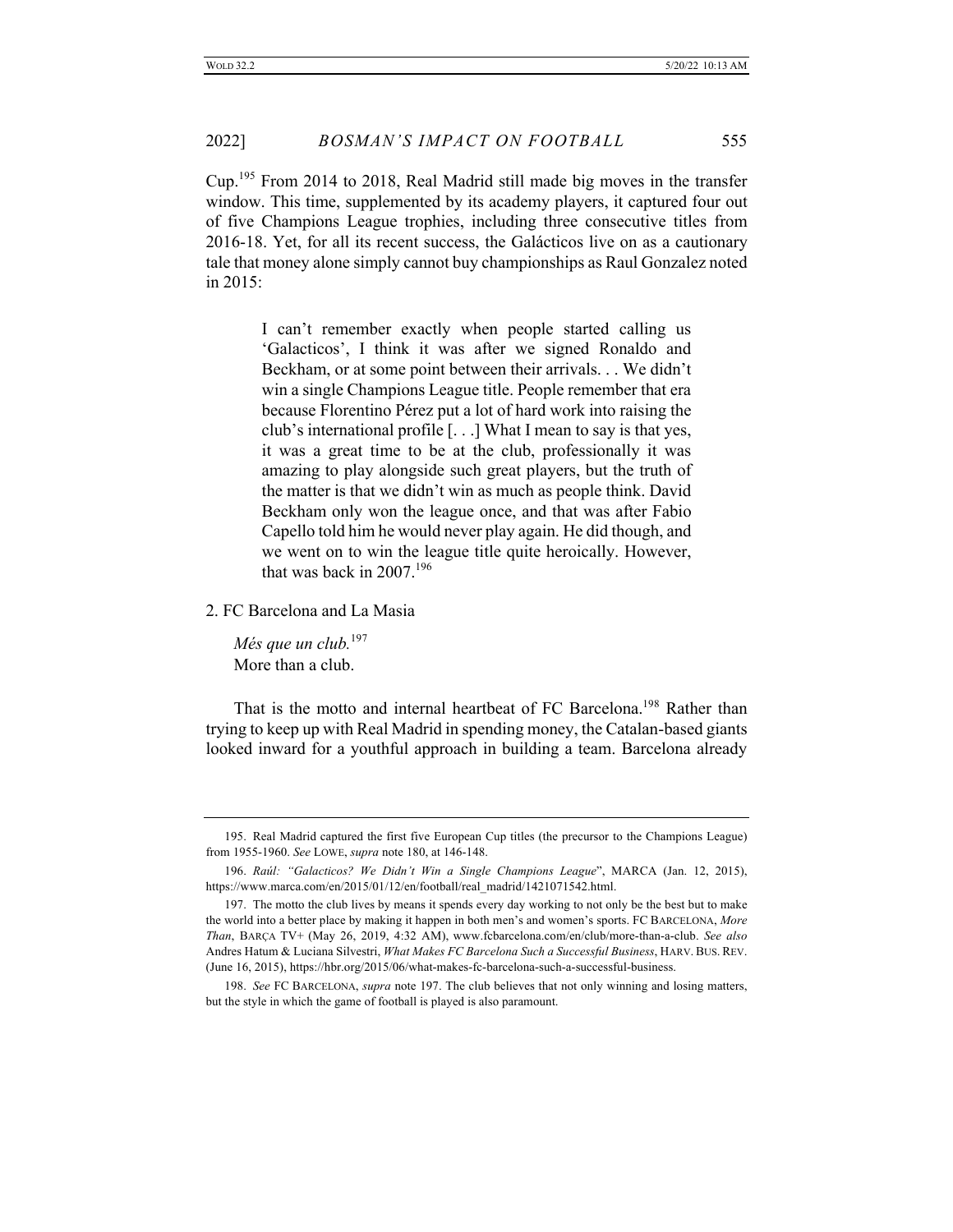had one of the premier soccer academies in Europe prior to Bosman.<sup>199</sup> Opening in 1979, La Masia (translated as "The Farmhouse" in Catalan)<sup>200</sup> is the youth academy for FC Barcelona's men's soccer team.<sup>201</sup> It's also known as "the cradle of Barcelona's youth system."202 In 1988, Dutch superstar Johan Cruyff, who played for the Catalan side from 1973-78, returned to Barcelona as manager a decade later.<sup>203</sup> The former Ajax player, who learned from Ajax's academy, overhauled La Masia and created something that was more than simply training center for sport.<sup>204</sup> Cruyff instilled a philosophy that included young players learning to play the same as the senior team, the value of teamwork and being part of something special.<sup>205</sup> "We're trying to be the first in innovation," said Barcelona director Patrick Kluivert, who also played for both Ajax and Barcelona.<sup>206</sup> "I think we are ahead of a lot of big clubs and we're trying to continue that philosophy."<sup>207</sup>

This philosophy included providing a nurturing environment for youth players, including coaches, teachers, directors, advisers, and other support staff. Academy director Carles Folguera captured the essence of what La Masia aspires to be:

> A kid who is formed from 12 or 13 until the age of 18, he feels the club. Nobody has to tell him when he arrives at the first team what the club means. There's a feeling of identity here. The majority of players in the first team know what Barça is.<sup>208</sup>

<sup>199.</sup> Michael LoRé, *La Masia Celebrates 40 Years of Being FC Barcelona's Heart*, FORBES (Nov. 3, 2019, 7:00 AM), https://www.forbes.com/sites/michaellore/2019/11/03/la-masia-celebrates-40-years-ofbeing-fc-barcelonas-heart/?sh=440a1baa332b.

<sup>200.</sup> *Id.*

<sup>201.</sup> Although synonymous with men's soccer, La Masia is also home to Barcelona's women's team since as early as 1988, as well as numerous other sports. Of its 600-plus youth athletes, a little more than half are soccer players while other sports include handball, basketball, futsal, and roller hockey. *See id.*

<sup>202.</sup> LOWE, *supra* note 180, at 385. The original La Masia was a peasant farmhouse built in 1702. *Id.*

<sup>203.</sup> LoRé, *supra* note 199.

<sup>204.</sup> *Id*.

<sup>205.</sup> *Id.*

<sup>206.</sup> *Id.*

<sup>207.</sup> *Id.*

<sup>208.</sup> Grant Wahl, *Inside Barcelona: Club's Success Rooted in Rich Youth Academy*, SPORTS ILLUSTRATED (Oct. 4, 2012), https://www.si.com/more-sports/2012/10/04/barcelona-youth-academy-lamasia.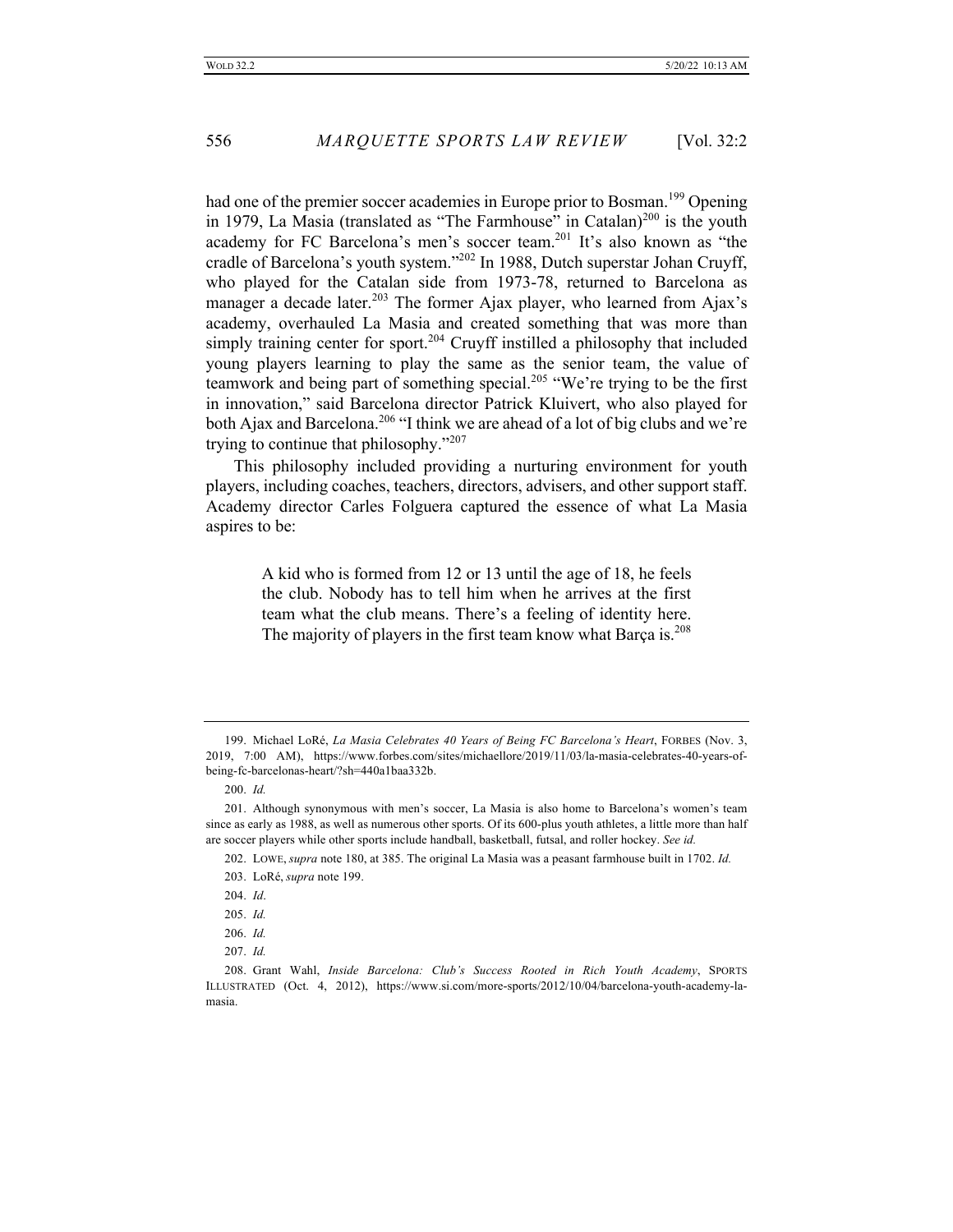Post-Bosman, La Masia became a critical component of maintaining cost controls. New York Times writer Jeré Longman likened La Masia to growing one's own vegetables because it saves money on the market.<sup>209</sup> Since Barcelona could develop its own players, it could be very particular and judicious in scanning the market for players that would supplement its core of La Masia graduates.<sup>210</sup> Since the turn of the 21<sup>st</sup> century, Real Madrid spent  $\epsilon$ 1.2753 billion on players compared to Barcelona's  $6837.8$  million.<sup>211</sup>

So how did Barcelona reach, if not surpass its Spanish rival? Its decision to invest in La Masia and develop its stars paid off in spades. Eight La Masia graduates in the mid-2000s—goalkeeper Victor Valdes, center-backs Gerard Pique and Carles Puyol, midfielders Xavi Hernandez, Andres Iniesta and Sergio Busquets and forwards Pedro along with Lionel Messi—formed the core of one of the greatest teams in soccer history.212 From 2005-06 to 2014-15, *La Blaugrana* won four Champions League titles, six Spanish La Liga titles, three Copa del Rey cups, three UEFA Super Cups and three Club World Cup titles.<sup>213</sup>

Barcelona's apex may have been between 2009 and 2011. In 2009 alone, Barcelona captured six titles playing a passing-first style cemented by its La Masia core and developed by manager Josep "Pep" Guardiola.<sup>214</sup> The Spaniard, Guardiola, previously coached the Barcelona youth team and was himself a La Masia product.<sup>215</sup> Barcelona supplemented its core talent with a handful of select outsiders, such as Samuel Eto'o, Thierry Henry, Dani Alves, and Eric Abidal.<sup>216</sup> The next year, all three finalists for the 2010 Ballon d'Or (given to the world's best player) came from Barcelona's academy—Xavi, Iniesta, and Messi.217 Barcelona finished off its run in 2011 by smashing Manchester United 3-1 in the Champions League final at Wembley Stadium, which left United manager Sir Alex Ferguson impressed:

<sup>209.</sup> Jeré Longman, *The Catalan Way to Grow Players on Home Soil*, N.Y. TIMES (May 26, 2011), https://www.nytimes.com/2011/05/27/sports/soccer/la-masia-a-model-for-cultivating-soccer-players.html.

<sup>210.</sup> *Id.*

<sup>211.</sup> LOWE, *supra* note 180, at 388.

<sup>212.</sup> Dúnia Martín, *The Greatest Teams of All Time: Barcelona 2008-12,* UEFA (last updated January 13, 2017), https://www.uefa.com/uefachampionsleague/news/0253-0d7ff5460779-90f1672a7e36-1000 the-greatest-teams-of-all-time-barcelona-2008-12/.

<sup>213.</sup> LOWE, *supra* note 180, at 388.

<sup>214.</sup> These titles were the Champions League, La Liga, Copa del Rey, UEFA Super Cup, Spanish Super Cup, and FIFA Club World Cup. *See* Sam Marsden & Eduardo Fernandez-Abascal, *Barcelona's Six-Trophy Year: Oral History of How Guardiola & Co. Did the Unthinkable in 2009*, ESPN (Dec. 19, 2019), https://www.espn.com/soccer/barcelona/story/4015273/barcelonas-six-trophy-year-oral-history-of-howguardiola-and-co-did-the-unthinkable-in-2009.

<sup>215.</sup> LOWE, *supra* note 180, at 384.

<sup>216.</sup> *See generally* Marsden & Fernandez-Abascal, *supra* note 214.

<sup>217.</sup> Wahl, *supra* note 208.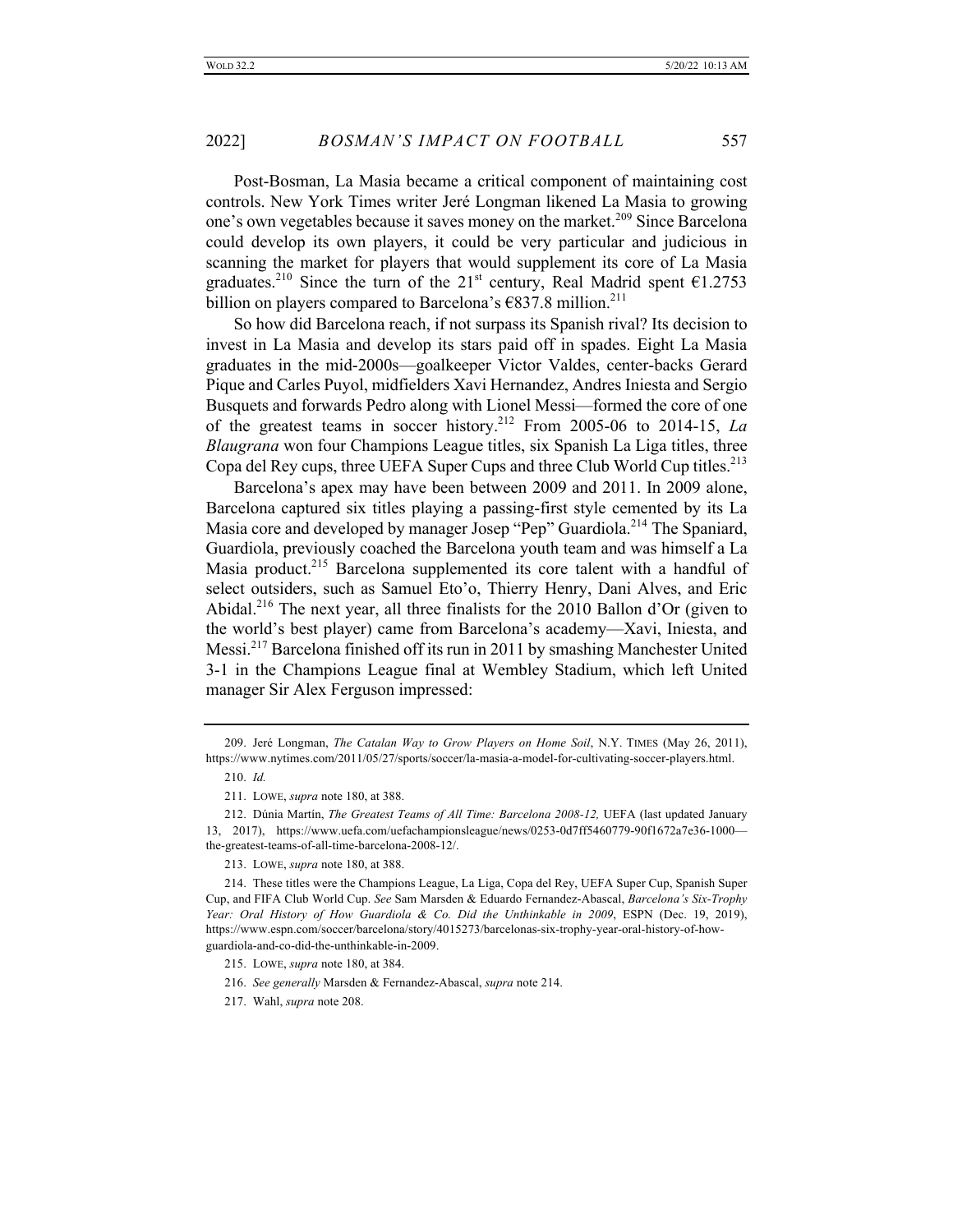They're the best in Europe, no question about that. In my time as a manager, I would say they're the best team we've faced. Everyone acknowledges that and I accept that. It's not easy when you've been well beaten like that to think another way. No one has given us a hiding like that. It's a great moment for them. They deserve it because they play the right way and enjoy their football. $218$ 

### 3. Financial Fair Play to the Rescue?

While Real Madrid's Galácticos were the posterchilden for spending in the early part of the twenty-first century, they were more of a symptom than the actual problem. Between skyrocketing television deals, gate receipts, and other sources, such as European qualification and merchandising, revenues at European clubs tripled from 2000 to 2016, reaching  $\epsilon$ 18.5 billion.<sup>219</sup> From a macro point of view, that is the good news for soccer in Europe. However, that number fails to tell the story of the European economic crisis and the instillation of cutback measures due to the global financial crisis in 2007-08.<sup>220</sup> During this time, prominent clubs such as Portsmouth in the English Premier League and Glasgow Rangers in Scotland, were sent into administration and UEFA was nervous about a collapse of European football.<sup>221</sup> Just before the crisis, Leeds

<sup>218.</sup> Dominic Fifield, *Sir Alex Ferguson: No One Has Given United a Hiding Like Barcelona Did*, GUARDIAN (May 28, 2011, 8:36 PM), https://www.theguardian.com/football/2011/may/29/sir-alex-fergusonbarcelona.

<sup>219.</sup> Cassell Bryan-Low & Tom Bergin, *Special Report: How Top Soccer Clubs Clashed with Rules on Financial Fair Play*, REUTERS (Nov. 2, 2018, 12:15 PM), https://www.reuters.com/article/us-soccer-filesfairplay-specialreport/special-report-how-top-soccer-clubs-clashed-with-rules-on-financial-fair-playidUSKCN1N7230.

<sup>220.</sup> Originating in the United States with the financial collapse of Lehman Brothers, Europe's fiscal crisis involved banks removing themselves from Interbank lending and deleveraging or simply closing credit lines, which halted lending. This led to a rise of unemployment as manufacturers drastically cut production and attempted to minimize costs and other overhead. However, not all members of the European Union were affected the same, nor are all economists in full agreement on the causes and gravity of the financial crisis. *See* Marcin Szczepanski, *A Decade on from the Crisis: Main Reponses and Remaining Challenges*, EUR. PARL. RSCH. SERV. (Oct. 2019), https://www.europarl.europa.eu/RegData/etudes/BRIE/2019/642253 /EPRS\_BRI(2019)642253\_EN.pdf.

<sup>221.</sup> During the crisis, around a dozen small clubs around Europe disappeared from professional soccer: UD Salamanca, Lorca and CD Badajoz in Spain; Evian Thonon Gaillard in France; Haarlem, Veendam, AGOVV, and RBC Roosendall in Holland; FC Brussels and Beerschot in Belgium; MyPa in Finland and Gretna in Scotland. Eastern Europe also has vanishing clubs depending on if wealthy Russians purchase clubs, especially in Ukraine. *See* KUPER & SZYMANSKI, *supra* note 188, at 85.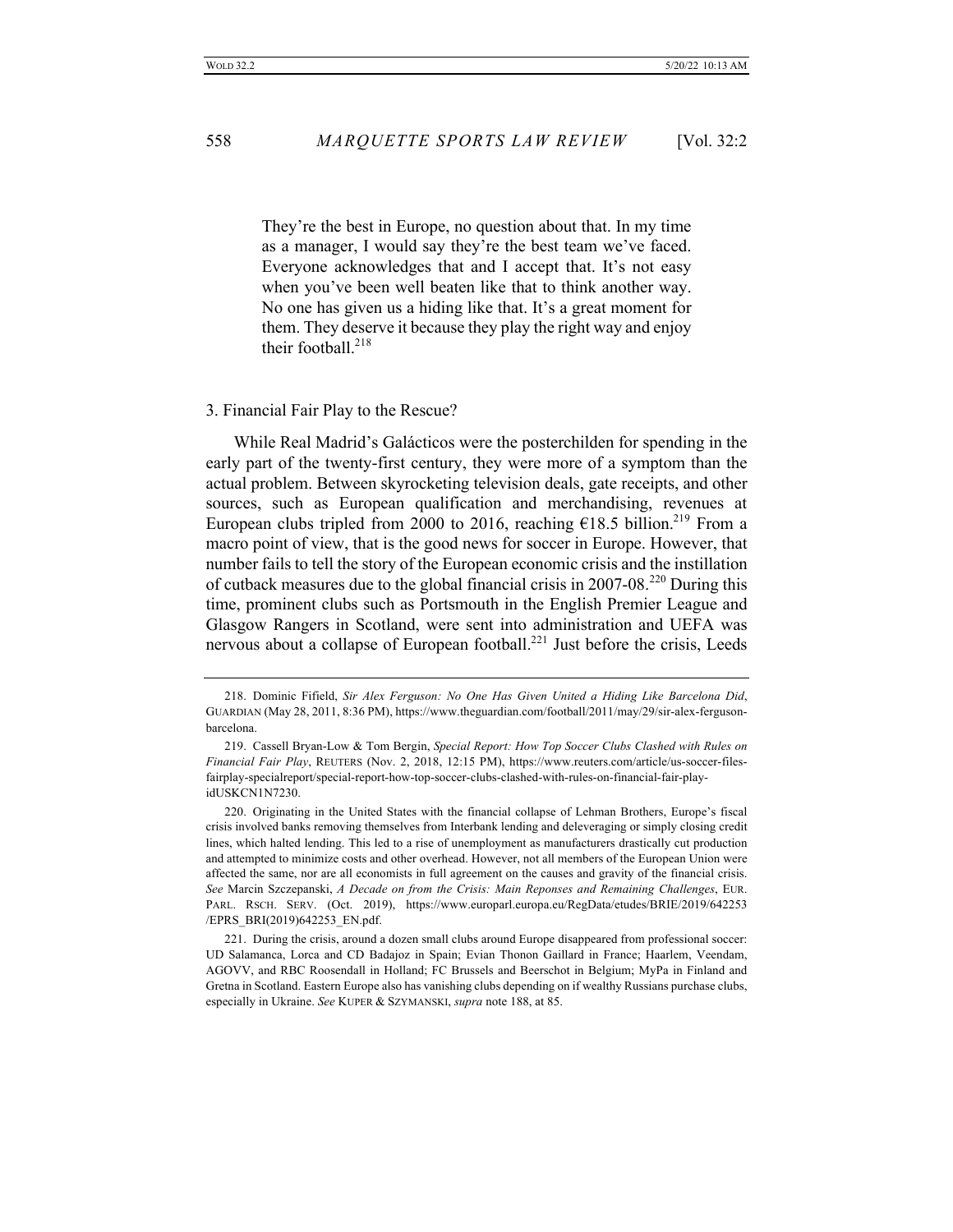United, one of England's most storied clubs, had to seek financial protections from creditors after reaching the Champions League semifinals in the early 2000s only to be relegated from the Premier League by 2004 and owing massive sums of money to players.<sup>222</sup> Many European nations responded to massive piling debts with austerity policies and bailouts to stem the crisis<sup>223</sup>

Debt is not uncommon for clubs to have, and UEFA responded to the crisis by creating the Financial Fair Play system  $(FFP)$ .<sup>224</sup> In 2009, a UEFA review showed that more than half of European clubs suffered financial losses.<sup>225</sup> The essential goal was simple and had an altruistic feel about it: create a system where clubs are self-sustaining and live within their means.<sup>226</sup> Clubs under  $FFP$ had to be transparent about revenues and balance them against expenditures.<sup>227</sup> FFP regulations established a financial breakeven constraint requiring clubs to not exceed financial losses over a certain ceiling for any rolling three-year period.<sup>228</sup> The goal was to simply prevent further teams from collapsing into administration or worse: folding altogether. $229$ 

However, this self-sustaining model may have simply been a red herring. For starters, if clubs were to collapse under the weight of debt, almost all European clubs would face extinction.<sup>230</sup> If clubs do "fail", they get relegated via the pyramid to a lower league. Soccer's ecosystem is such where it does not face competitors and its brands carry loyalty throughout Europe and the world.<sup>231</sup> Further, as authors Simon Kuper and Stefan Szymanski correctly point out, soccer rarely suffers from government interference and is unlikely to become obsolete due to innovative technology as the game is much like what it was a century earlier.<sup>232</sup>

227. *Id.*

232. *Id.*

<sup>222.</sup> Nicholas Kumleben, *Europe's Super League is Dead, but UEFA Needs Reform*, FOREIGN POL'Y (July 18, 2021, 6:00 AM), https://foreignpolicy.com/2021/07/18/soccer-football-uefa-europe-super-leaguechampions-euros-reform/.

<sup>223.</sup> Szczepanski, *supra* note 220, at 2-3.

<sup>224.</sup> Kumleben, *supra* note 222.

<sup>225.</sup> Brian Homewood, *Platini Warns Clubs Over Finances as Losses Grow*, REUTERS (Jan. 11, 2011, 11:39 AM), https://www.reuters.com/article/idINIndia-54084020110111. Then UEFA general secretary Gianni Infantino said 56 percent of European clubs were in the red in 2009 with high wages identified as the main cause of overspending. *Id.*

<sup>226.</sup> Bryan-Low & Bergin, *supra* note 219.

<sup>228.</sup> Milad Emamian, *Financial Fair Play Regulations' Unintended Effects*, REGUL. REV. (Nov. 14, 2019), https://www.theregreview.org/2019/11/14/emamian-financial-fair-play-regulations-unintendedeffects/.

<sup>229.</sup> *See id.*

<sup>230.</sup> KUPER & SZYMANSKI, *supra* note 188, at 85.

<sup>231.</sup> *Id.* at 87.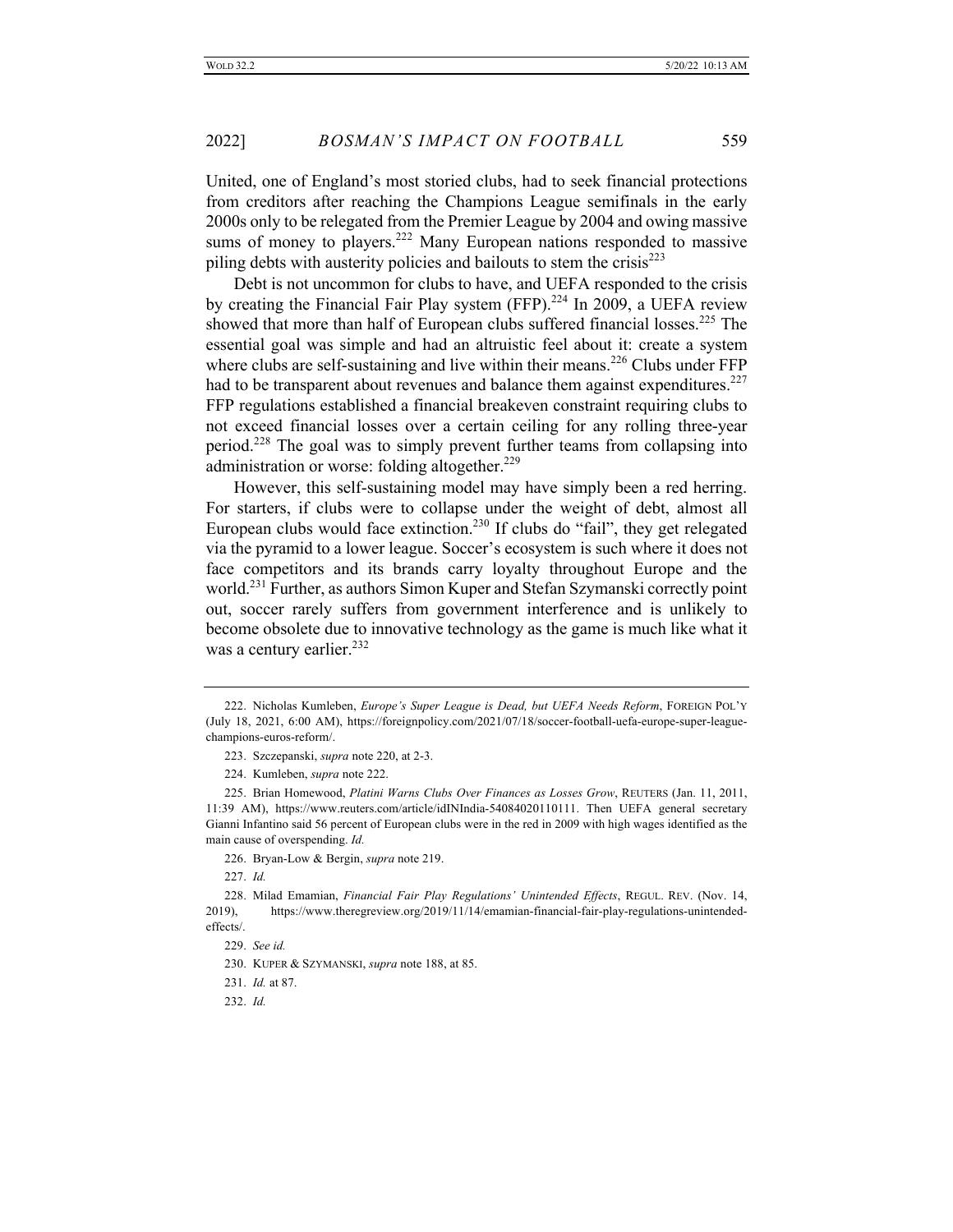A major side effect of these FFP regulations were to make clubs think like a business. Teams were concerned just as much about profits as winning games and could undermine the competitive quality of a league.<sup>233</sup> For example, in looking at the big five leagues, only the Premier League has had more than three champions since the implementation of  $\text{FFP}^{234}$  Conversely, if teams want to overspend with a wealthy owner, they can by sacrificing profit for pride and trophies.<sup>235</sup> The last time a club from outside the big five leagues won the Champions League was back in 2004 with FC Porto from Portugal.<sup>236</sup>

However, spending large sums of money does have a benefit for labor. The policy of overspending has the effect of injecting money, through transfers, back into other clubs that could use it.<sup>237</sup> From 2011 to 2020, there were fourteen transfers with fees that were more than \$100 million.<sup>238</sup> In August 2021, Manchester City paid £100 million to Aston Villa for the services of midfielder Jack Grealish.<sup>239</sup> Villa's ownership said they were taking that money and investing it in three or more players to help strengthen the overall team and balance the squad out on the pitch.<sup>240</sup> All told, England dwarfs the rest of the world in spending, shelling out \$12.4 billion in transfers in the past decade.<sup>241</sup>

235. Hungarian economist Janos Kornai calls this "the soft-budget constraint" where Communist bad companies were propped up despite overspending on their annual budget and not making profits. *See* KUPER & SZYMANSKI, *supra* note 188, at 88.

236. David Moore, *The Last Team Not From the 'Big Five' to Win the Champions League*, 18 (Apr. 11, 2020), https://the18.com/en/soccer-news/last-team-not-in-big-five-to-win-champions-league#:~:text=You% 20have%20to%20go%20back,3%2D0%20in%20the%20final.

237. *See generally Ten Years of International Transfers*, FIFA 14-15, https://digitalhub.fifa.com/ m/47c2f0047dd61f3b/original/FIFA-Ten-Years-International-Transfers-Report.pdf (last visited Apr. 1, 2022).

238. *Id.*

240. Football Warriors, *Aston Villa CEO Explains Details Behind Jack Grealish's £100m Move to Man City*, YOUTUBE (Aug. 5, 2021), https://www.youtube.com/watch?v=UBOm6iwdZY4.

241. *Ten Years of International Transfers*, *supra* note 237, at 46.

<sup>233.</sup> Emamian, *supra* note 228.

<sup>234.</sup> Germany has been a monopoly with Bayern Munich winning nine straight titles since 2012-13 through 2020-21. Only Borussia Dortmund in 2010-11 and 2011-12 won German Bundesliga titles since FFP. In Italy, Juventus won nine straight Serie A titles before Inter Milan won the crown in 2020-21. Barcelona and Real Madrid had captured all but two titles during this time with both going to Atletico Madrid. Paris Saint-Germain won seven times in a nine-year stretch with the Parisian team finishing second in the other two years. Meanwhile, the Premier League has shown a fair amount of balance as Chelsea, Liverpool, Leicester City, Manchester City and Manchester United have all won league titles since 2010.

<sup>239.</sup> Rob Goldberg, *Jack Grealish Completes Manchester City Transfer from Aston Villa on 6-Year Contract*, BLEACHER REP. (Aug. 5, 2021), https://bleacherreport.com/articles/10009737-jack-grealishcompletes-manchester-city-transfer-from-aston-villa-on-6-year-contract.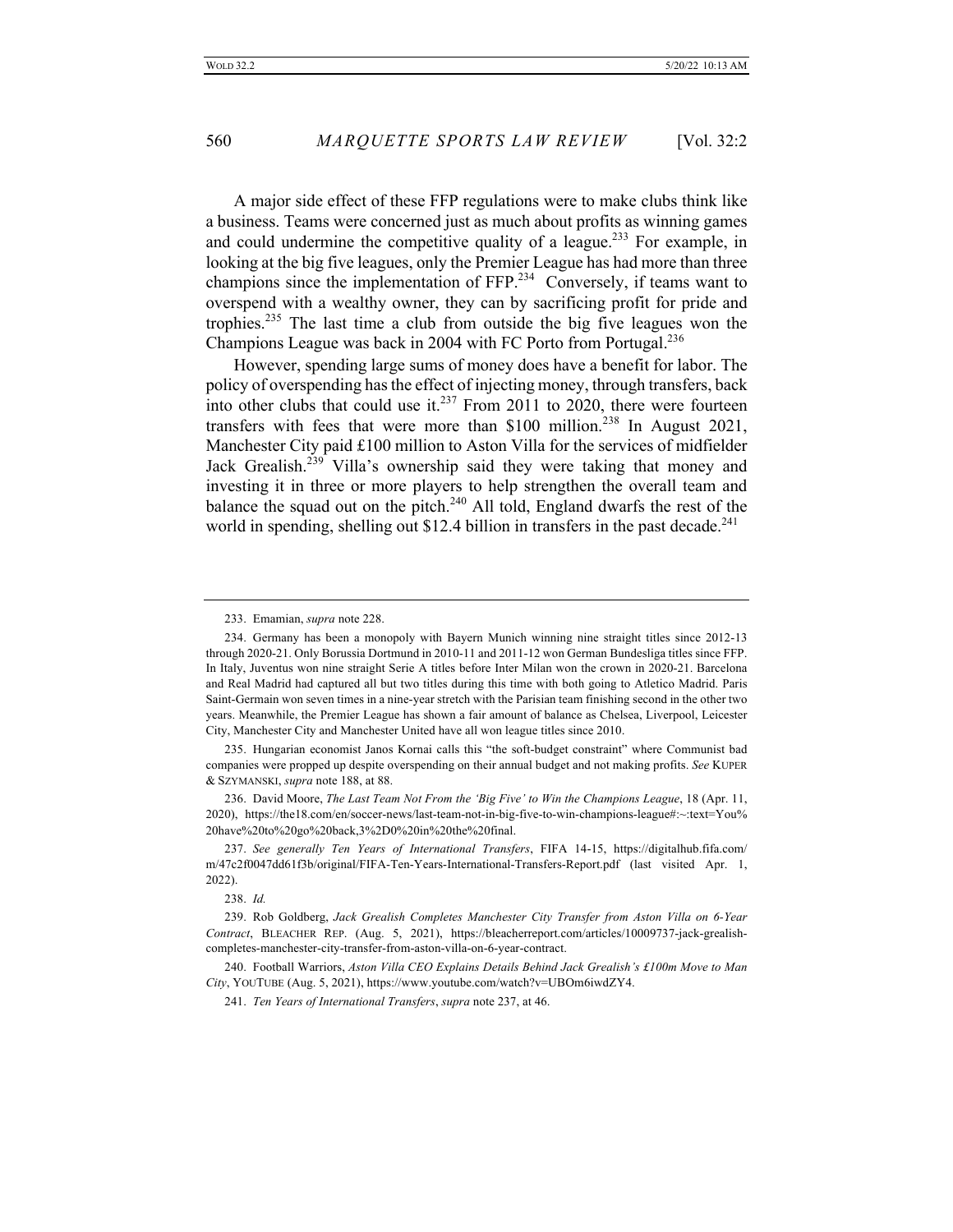# *D. Tertiary Years—Petro Fueled and State Run*

One reason not explicitly given for justifying FFP in Europe was that the old guard was nervous about a new type of player—the behemoth "Sugar Daddy". Large and successful clubs like Manchester United, Liverpool, Real Madrid, and Bayern Munich were already profit-making organizations that were among the most valuable sports properties in the world.<sup>242</sup> In a way, established clubs wanted to maintain their dominance over the European landscape and felt these new "Sugar Daddies" would upset the balance—or more accurately would be a threat to their own dominance.<sup>243</sup>

The first one to upset the status quo was Chelsea when Russian oil oligarch Roman Abramovich took over the Blues in  $2003$ <sup>244</sup> At that time, the Blues were  $\pounds80$  million in debt and days away from a financial crisis.<sup>245</sup> Needing only about thirty minutes of negotiating, Abramovich purchased Chelsea for £140 million and almost immediately wiped out Chelsea's debt.<sup>246</sup> Not long after, Abramovich approached Arsenal regarding star striker Thierry Henry and offered the Gunners £49.999 million for the superstar.<sup>247</sup> Arsenal chairman David Dein wondered why Abramovich would be willing to spend nearly thirtyfive percent of his purchase price of the club to buy one player.<sup>248</sup>

Abramovich was just getting started as he spent nearly \$320 million over his first two years of transfer windows to collect as much talent as possible.<sup>249</sup> Even without acquiring Henry, Chelsea spent £100 million in the summer of 2003 alone to bring in players with massive reputations: Claude Makélélé, Hernán Crespo, Adrian Mutu and Juan Sebastián Verón.<sup>250</sup> Wenger himself called Abramovich's money-no-object philosophy "financial doping" within

- 246. ROBINSON & CLEGG, *supra* note 1, at 88.
- 247. *Id.* at 93.

<sup>242.</sup> Mike Ozanian, *The World's Most Valuable Soccer Teams: Barcelona Edges Real Madrid to Land at No. 1 for First Time*, FORBES (Apr. 12, 2021, 9:16 AM), https://www.forbes.com/sites/mikeozanian /2021/04/12/the-worlds-most-valuable-soccer-teams-barcelona-on-top-at-48-billion/?sh=ce666516ac56.

<sup>243.</sup> *See* ROBINSON & CLEGG, *supra* note 1, at 150.

<sup>244.</sup> Abramovich has an estimated net worth somewhere between \$15 and \$18 billion. The fifty-fouryear-old oversees Chelsea, which is worth an estimated \$3.7 billion. *See Bloomberg Billionaires Index: #110 Roman Abramovich*, BLOOMBERG, https://www.bloomberg.com/billionaires/profiles/roman-abramovich/ (last visited Apr. 1, 2022); *See #142 Roman Abramovich*, FORBES, https://www.forbes.com/profile/romanabramovich/?sh=23b05033134a (last visited Apr. 1, 2022).

<sup>245.</sup> LAWRENCE, *supra* note 164, at 197.

<sup>248.</sup> When he later found out that UBS, the firm that vetted Premier League clubs for Abramovich, said that Arsenal was "categorically" not for sale, Dein allegedly slammed a table so hard his soup spilled because he believed Arsenal's ownership would have sold at that price and it would have been the start of an Arsenal dynasty with Abramovich and Wenger in control. *See* ROBINSON & CLEGG, *supra* note 1, at 93.

<sup>249.</sup> ROBINSON & CLEGG, *supra* note 1, at 89.

<sup>250.</sup> LAWRENCE, *supra* note 164, at 198.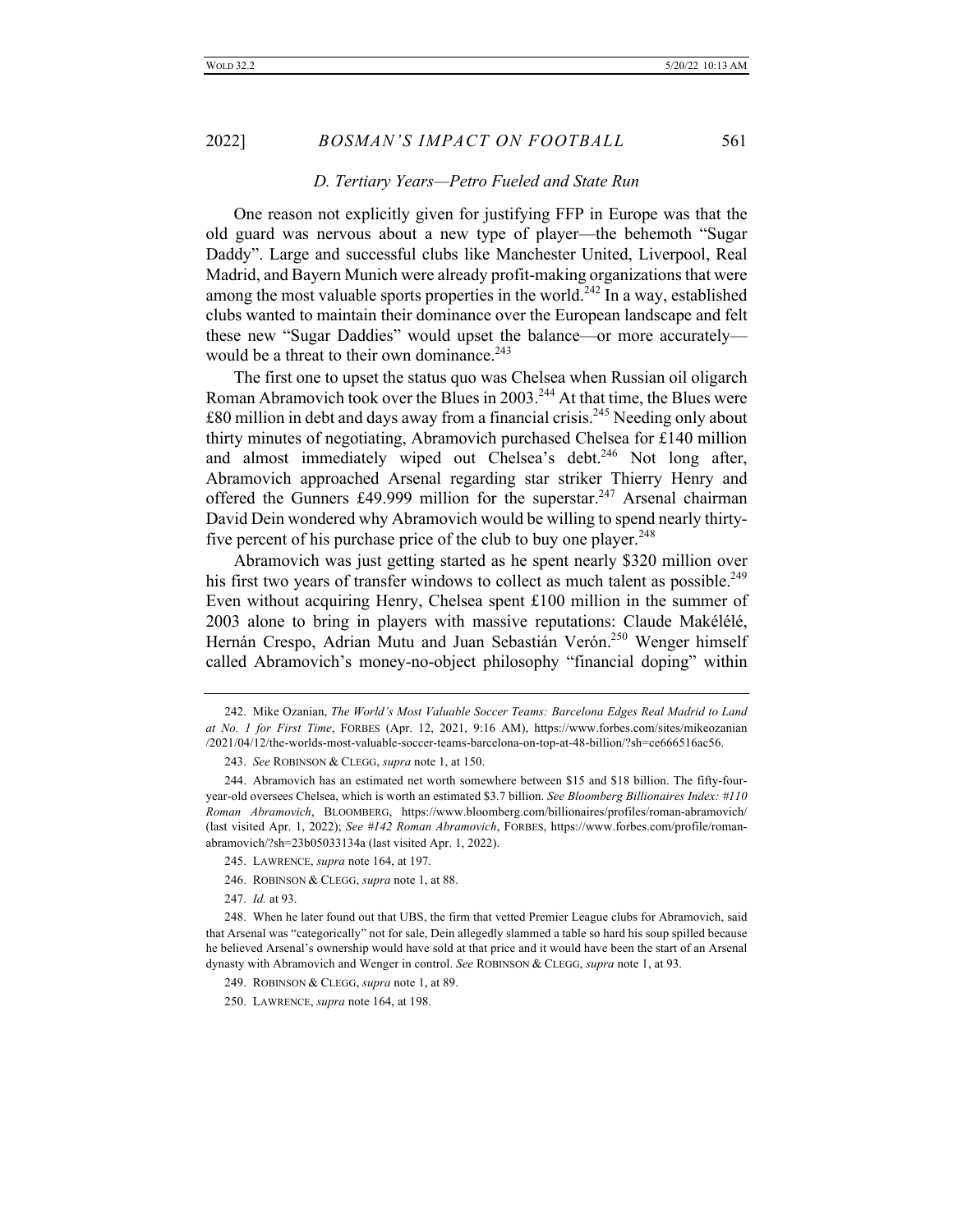soccer.<sup>251</sup> Whatever term is used, it proved successful as the Blues moved in on Manchester United and Arsenal's dominance of the Premier League, capturing back-to-back titles in 2004-05 and 2005-06.252 Since Abramovich took over for Chelsea, the Blues have won five Premier League titles, five FA Cup crowns and made four appearances in the Champions League final, winning in 2012 and 2021.<sup>253</sup>

Abramovich's success only paved the way for even larger oil money pocketbooks to enter the sport. Abu Dhabi's Sheikh Mansour bought Manchester City in 2008, and Qatar Sports Investments group, led by Qatar ruler Tamim bin Hamad Al Thani, purchased a controlling stake in Paris Saint-Germain in 2011.<sup>254</sup> Mansour is worth likely more than \$22 billion, and bin Hamad has the entire oil-rich state of Qatar available for funds.<sup>255</sup> With these seemingly never-ending pockets of cash, neither wasted much time in collecting talent, no matter the cost.<sup>256</sup> By 2019, Manchester City fielded the first team to cost  $\epsilon$ 1 billion in transfer fees and add-ons.<sup>257</sup> The spending spree has resulted in plenty of domestic success for the Sky Blues, winning five Premier League titles and two FA Cup crowns while securing many of the best talents around the world like Argentina's Sergio Kun Aguero, Belgium's Kevin De Bruyne,

<sup>251.</sup> *Id*. at 197. Without Abramovich's money, Arsenal's financing of Emirates Stadium forced Wenger to begin "Project Youth" as the Gunners only spent £1.5 million on goalkeeper Jens Lehmann during their Invincibles season of 2003-04.

<sup>252.</sup> ROBINSON & CLEGG, *supra* note 1, at 89-90.

<sup>253.</sup> Jon Prada (Billy Munday trans.), *How Abramovich's Investment Has Built a Chelsea for the Present and the Future*, MARCA (May 31, 2021, 2:10 PM), https://www.marca.com/en/football/champions-league/ 2021/05/31/60b4ce4f46163faf168b4578.html.

<sup>254.</sup> Rayhan Uddin, *PSG vs Manchester City: How Gulf-Owned Teams Diverged on Football's Future*, MIDDLE E. EYE (April 27, 2021), https://www.middleeasteye.net/big-story/qatar-uae-psg-manchester-cityeuropean-super-league.

<sup>255.</sup> *See id.*; *Who Is Man City Owner Sheikh Mansour and What's His Net Worth?*, AS ENGLISH (May 27, 2021, 4:02 PM), https://en.as.com/en/2021/05/25/soccer/1621955923\_952375.html.

<sup>256.</sup> In fairness, each group addressed the infrastructure of the club. Sheikh Mansour bin Zayed al-Nahyan has invested more than £1.3 billion in the club as of 2018, which includes facilities, feeder clubs and an extensive youth system. *See* David Conn, *Manchester City Accounts Show Sheikh Mansour Has Put £1.3bn Into Club*, GUARDIAN (Sept. 13, 2018, 12:38 PM), https://www.theguardian.com/football/2018/sep/13/ manchester-city-accounts-sheikh-mansour. Meanwhile, PSG has greenlit a €250 million investment into a training center and youth academy. *See* Steven Impey, *PSG's '€250m' Training Centre Given Green Light*, SPORTSPRO, July 23, 2019, https://www.sportspromedia.com/news/psg-ligue-1-poissy-paris-soccer-trainingcentre-development.

<sup>257.</sup> Christopher Simpson, *Man City Have First Billion-Euro Squad in History Ahead of PSG, Real Madrid*, BLEACHER REP. (Sept. 9, 2019), https://bleacherreport.com/articles/2852983-man-city-have-firstbillion-euro-squad-in-history-ahead-of-psg-real-madrid.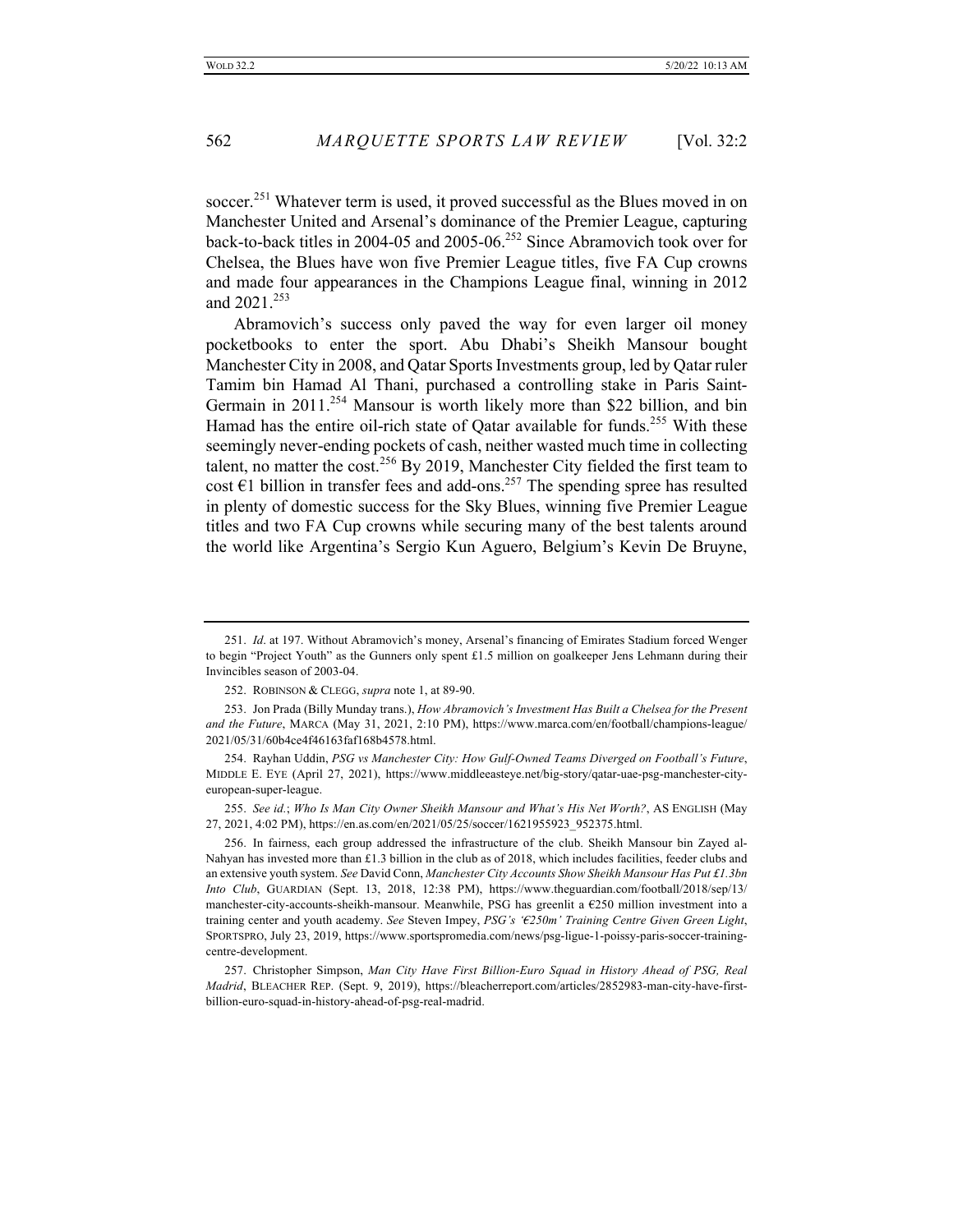and England's Raheem Sterling.<sup>258</sup> In 2021, Manchester City lost its first Champions League final to Chelsea.<sup>259</sup>

Meanwhile, PSG dominated the French League upon Qatar's purchase, winning seven out of eight Ligue One titles with the likes of Thiago Silva, Zlatan Ibrahimovic, and Edinson Cavani from 2012 through  $2020^{260}$  In 2017, PSG went all out when it purchased Brazilian superstar Neymar for a worldrecord shattering €222 million transfer fee from Barcelona and followed that with €180 million for French young starlet Kylian Mbappe from Monaco in the same transfer window.<sup>261</sup> Neymar's transfer was twice the world record of  $$110$ million by Paul Pogba to Manchester United from Juventus.<sup>262</sup> For all the domestic success it has had, PSG, like Man City, is judging its standards by European success. Outside of a finals appearance in 2020, where it lost to Bayern Munich, PSG has failed to reach the semifinals of the Champions League in all but one year of that competition. $263$ 

In an interesting twist, PSG is taking its model of paying for the best players and eliminating the middleman to try and win the title in 2021-22. Utilizing Bosman transfers, PSG brought on free transfer former Real Madrid captain Sergio Ramos (thirty-five years old), Liverpool midfielder Georginio Wijnaldum (thirty), AC Milan goalkeeper Gianluigi Donnarumma (twentytwo), and Barcelona superstar Lionel Messi (thirty-two) to try and get the Parisians into the winner's circle within Europe.<sup>264</sup> While PSG's four "free

<sup>258.</sup> Oscar Rickett, *Manchester City, Abu Dhabi and the Rise of English Football's New Order*, MIDDLE E. EYE (May 17, 2019, 21:01 UTC), https://www.middleeasteye.net/big-story/manchester-city-abu-dhabifootball; *Man City Crowned 2020-21 Premier League Champrions*, SKY SPORTS (May 24, 2021, 18:00 UK), https://www.skysports.com/football/news/11679/12287450/man-city-crowned-2020-21-premier-leaguechampions.

<sup>259.</sup> *See* David Hytner, *Chelsea Win Champions League After Kai Havertz Stuns Manchester City*, GUARDIAN (May 29, 2021, 16:57 EDT), https://www.theguardian.com/football/2021/may/29/manchestercity-chelsea-champions-league-final-match-report-kai-havertz.

<sup>260.</sup> *Paris Saint-Germain Profile*, PLANETSPORT, https://www.planetsport.com/soccer/paris-saintgermain (last visisted Mar. 26, 2022).

<sup>261.</sup> Julien Laurens, *Neymar: How the Record-Breaking €222m Move to PSG Unfolded*, GUARDIAN (Aug. 4, 2017, 2:00 PM), https://www.theguardian.com/football/2017/aug/04/neymar-how-record-breakingmove-to-psg-unfolded; Robin Bairner, *Monaco Star Mbappe Completes €180 Million Paris Saint-Germain Mov*e, GOAL (Aug. 31, 2017, 12:30 PM), https://www.goal.com/en-us/news/monaco-star-mbappe-completes-180-million-paris-saint-germain/13k7x4cozao191hcdgpw1kkrrt.

<sup>262.</sup> Ed Aarons, *Paul Pogba: Manchester United Confirm Record £93.2m Signing on Five-Year Deal*, GUARDIAN (Aug. 9, 2016, 2:35 AM), https://www.theguardian.com/football/2016/aug/09/manchester-unitedsign-paul-pogba-93-million-juventus.

<sup>263.</sup> Jeorge Bird, *Have PSG Ever Won the Champions League? History, All-Time Tournament Record for Legiue 1 Giants*, SPORTING NEWS (Mar. 9, 2022), https://www.sportingnews.com/us/psg/news/have-psgever-won-champions-league-history-record-tournament/mrcksnt2nz3gdnokvn9kppft.

<sup>264.</sup> Sean O'Brien, *Loaded Paris Saint-Germain Add Sergio Ramos to Incredible 2021/22 Squad Filled with Free Transfers Like Georginio Wijnaldum and Italy's Gianluigi Donnarumma to Follow*, TALKSPORT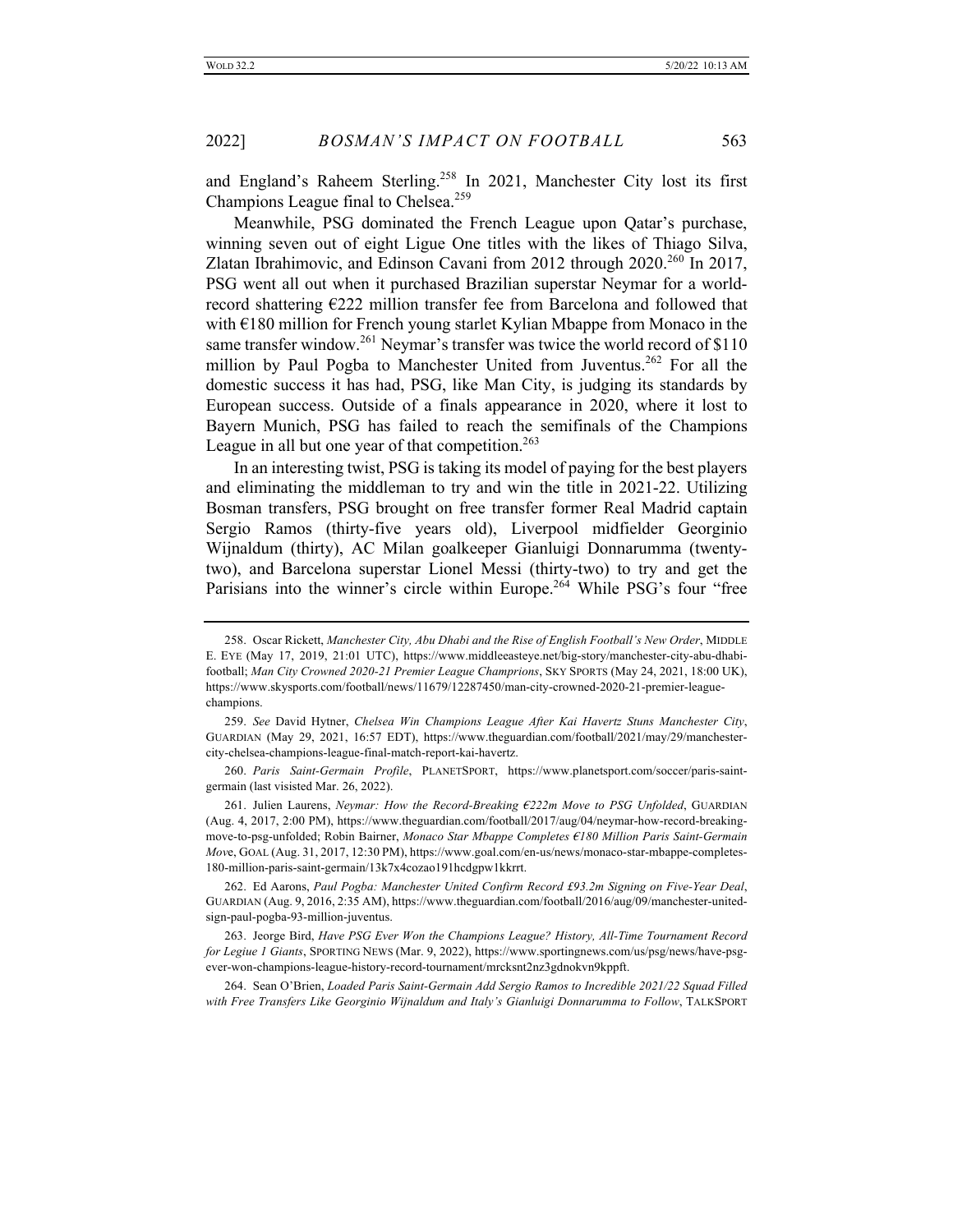transfers" did not cost anything in transfer fees, the Qataris expected to spend around  $\epsilon$ 100 million euros just in 2021-22 on those four players in wages, with more than a third earmarked for Messi.<sup>265</sup> The reason Barcelona could not keep Messi, despite both sides displaying mutual interest in resigning, was that the Catalans face nearly a billion euros of debt.<sup>266</sup> Some of this debt is through simply poor acquisitions after the era of Xavi and Iniesta ended.<sup>267</sup> However, a sizeable portion of the blame can be attributed to the global pandemic that affected Europe in March 2020 and continued through most of  $2021.^{268}$  It shows the value of having deep pockets in the game—even if its publicity is not necessarily positive as Panja noted with the Messi to PSG signing:

> Feels quite distasteful that as football industry convulses amid the ongoing pain of the coronavirus pandemic, a handful of clubs spending like bandits as if the world hasn't changed. Regulators nowhere to be seen as power centre shifts (possibly permanently) to oil baron teams."<sup>269</sup>

#### III. LOOKING AHEAD

In twenty-five years, the Bosman ruling's impact upon soccer has been nothing short of extraordinary. Freedom of movement allows players the opportunity to obtain market value for their skills. Players in Europe enjoy the most profitable leagues in the world with a global reach approaching 400 million viewers for the Champions League final alone.<sup>270</sup> Worldwide, around 63% of 17,077 players moving between clubs in 2020 were out-of-contract free

<sup>(</sup>July 8, 2021, 11:04 AM), https://talksport.com/football/908870/paris-saint-germain-sergio-ramos-freetransfers-georginio-wijnaldum-gianluigi-donnarumma/; *Lionel Messi Joins Paris Saint-Germain on Two-Year Contract After Leaving Barcelona*, SKY SPORTS (Aug. 11, 2021, 11:46 AM), https://www.skysports.com/football/news/11820/12378087/lionel-messi-joins-paris-saint-germain-on-twoyear-contract-after-leaving-barcelona.

<sup>265.</sup> Andrew Gasteium, *PSG Wields the Power of the "Free" Transfer,* SPORTS ILLUSTRATED (Jul. 8, 2021), https://www.si.com/soccer/2021/07/08/psg-transfers-sergio-ramos-wijnaldum-donnarumma-hakimi.

<sup>266.</sup> Lowe, *supra* note 5.

<sup>267.</sup> *See id.*

<sup>268.</sup> *Id.*

<sup>269.</sup> Tariq Panja (@tariqpanja), TWITTER (Aug. 7, 2021, 10:03 AM), https://mobile.twitter.com/ tariqpanja/status/1424023464030085126.

<sup>270.</sup> *Super Bowl vs Champions League Final*, BLIZZARD (Feb. 9, 2021), https://theblizzard.co.uk/superbowl-vs-champions-league-final/news/.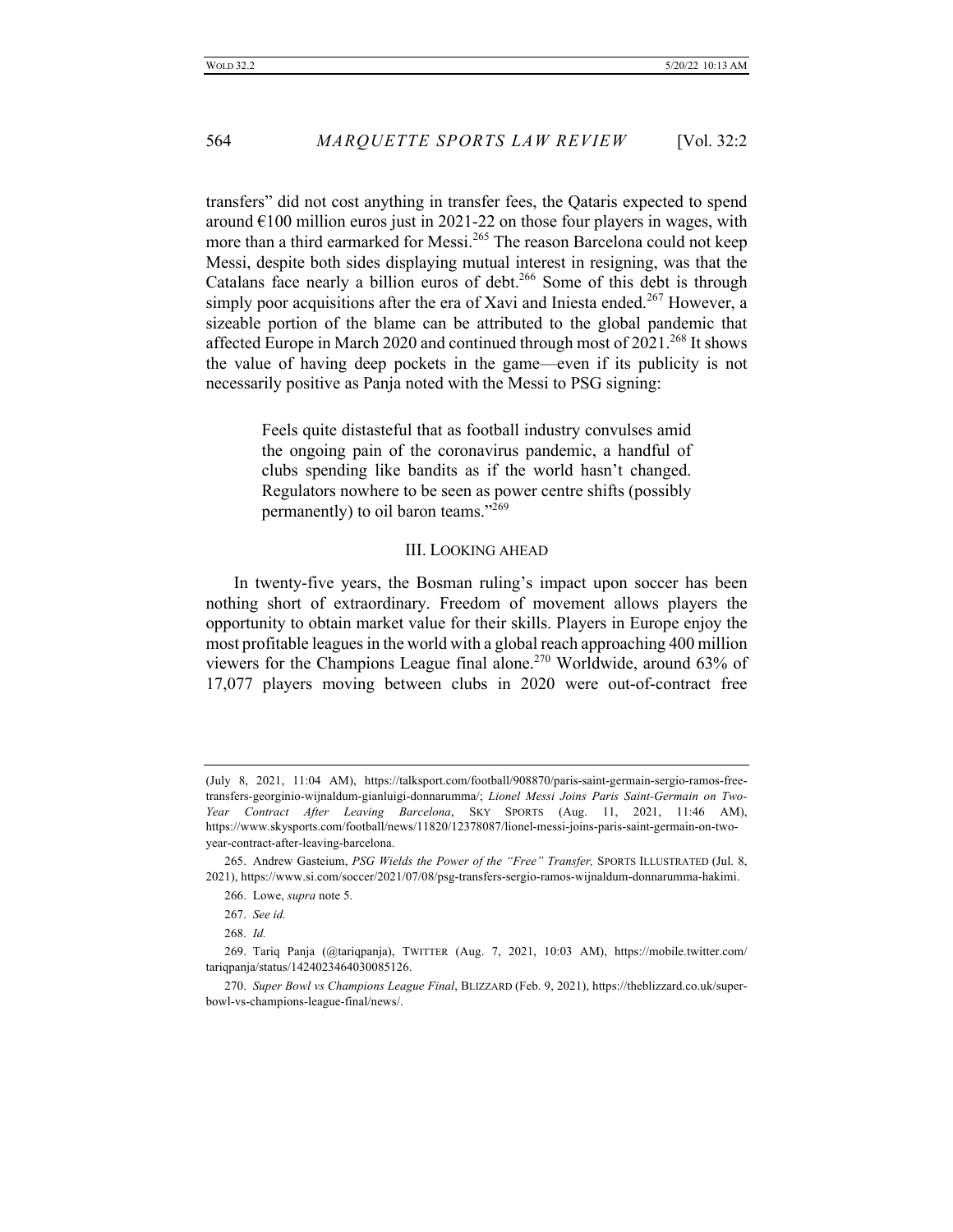agents.<sup>271</sup> But there are unintended consequences the Bosman ruling created that many have noticed, and some are making calls to put restraints back into the game.

The most recent example of this is the idea of a European Super League where fifteen of the largest clubs in the world would be "permanent members" of a twenty-team, pan-European league.<sup>272</sup> This would have included six members of England, three from Spain, three from Italy, and three other permanent members along with five members that would "rotate in" through promotion and relegation.<sup> $273$ </sup> The goal would be to bring in "guaranteed income" and to create matches that "matter" between the biggest clubs.<sup>274</sup> One of the key elements within the proposal is the idea of bringing back cost controls on players, whether it comes in the form of a salary cap or some sort of luxury tax.275 New transfer rules, like FFP, and other restraints on cost control all center around the idea that clubs cannot control their own spending and, therefore, need help to keep their own players. It also furthers the notion that soccer ownership should be done only by businesspeople.<sup>276</sup> While the notion of a pan-European Super League is not new, the idea of having little or no relegation or promotion could make it run afoul of European Competition Law.<sup>277</sup> Even if it were legal, the political aspect of the closed Super League turned many off to it as noted soccer writer and former Sports Illustrated correspondent Grant Wahl tweeted:

> The European Super League with "permanent places for founding members" was a bad idea that deserved to die. But the spending controls insisted upon by Liverpool and others for it were not a bad idea. Barcelona in particular is a preventable financial mess right now.278

274. *Id.*

277. PIJETLOVIC, *supra* note 93, at 304-05.

278. Grant Wahl (@GrantWahl), TWITTER (Aug. 7, 2021, 1:44 PM), https://twitter.com/grantwahl/ status/1424078961307422725?s=21.

<sup>271.</sup> *Free Agent Footballers: The 20th Anniversary of a Dramatic Rule Change*, FIFPRO, https://www.fifpro.org/en/who-we-are/our-organisation/history/free-agent-footballers-20th-anniversary-ofa-dramatic-rule-change/ (last visited Apr. 1, 2022).

<sup>272.</sup> Cady Siregar, *What is the Super League? European Club Breakaway Tournament Format & Teams Explained*, GOAL (Apr. 19, 2021), https://www.goal.com/en-us/news/what-is-super-league-european-clubbreakaway-tournament/1579xlo7z4uaq1vk0jnkxvzl5c.

<sup>273.</sup> *Id.*

<sup>275.</sup> *See* Murad Ahmed & Arash Massoudi, *Leaked Super League Plans Reveal Goal of US-style Football Finances*, FIN. TIMES (Apr. 20, 2021), https://www.ft.com/content/e80299a4-8012-447a-8512 c24e149304b1.

<sup>276.</sup> KUPER & SZYMANSKI, *supra* note 188, at 120.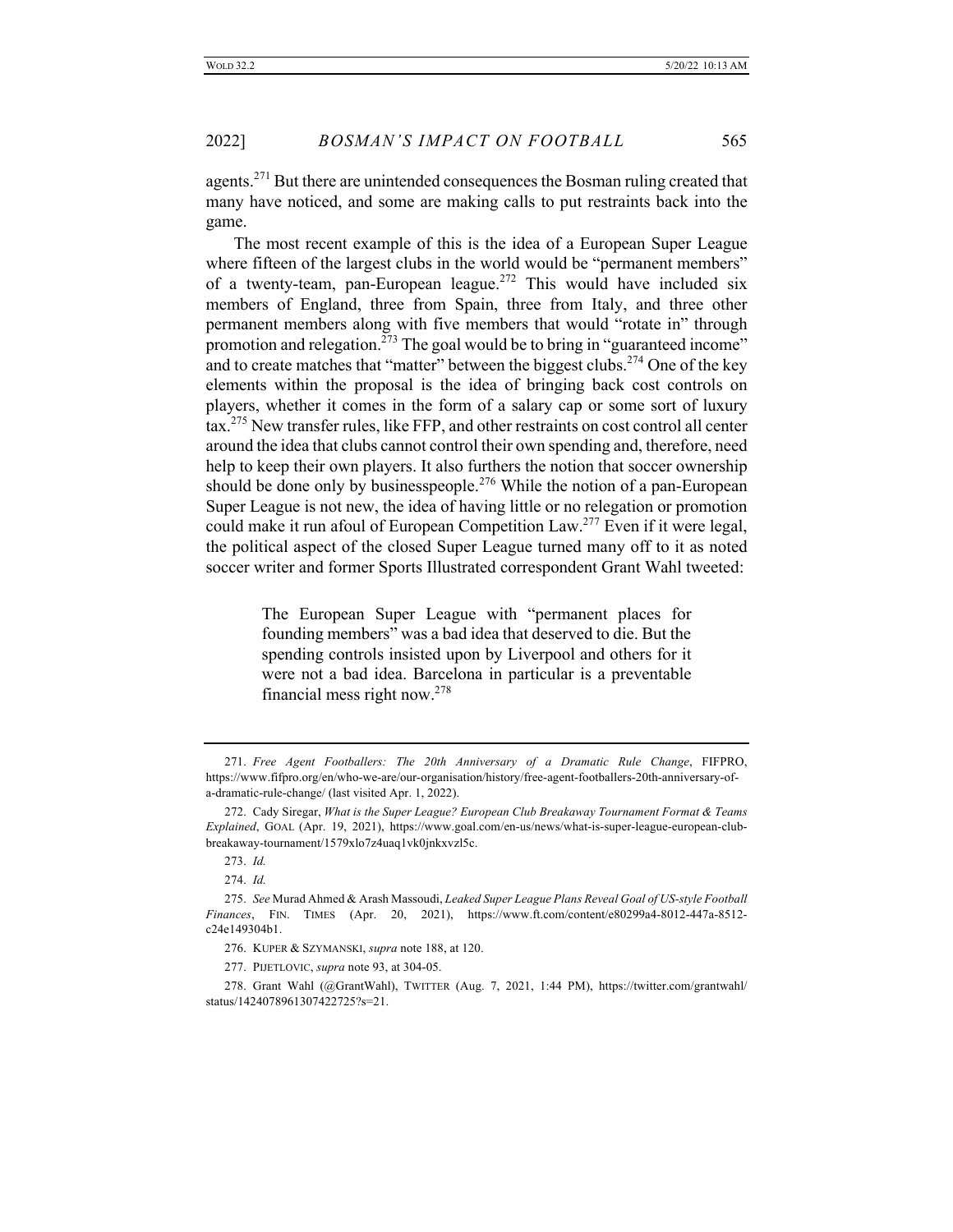Others are calling for reform for competitive purposes, citing the fact that most European leagues are dominated by one or two clubs—PSG in France, Real Madrid/Barcelona in Spain, Bayern Munich in German, and Juventus in Italy.279 Only in England has there been some amount of parity, though it is still limited as Leicester City in 2016 is the only club outside the big six that has won the title since Blackburn Rovers in 1995.<sup>280</sup> Interestingly, 1995 was also the last year pre-Bosman ruling and similar to today, Blackburn Rovers had one of the largest payrolls in the Premier League that year.<sup>281</sup> Having clubs with Petrol money—Chelsea, Manchester City, and Paris Saint-Germain—also throws off the "competitive balance" aspect of the sport. Former Manchester United player Gary Neville chastised his former club and Liverpool for "breaking away into a league without competition, that they can't be relegated from."<sup>282</sup>

UEFA is looking at implementing one element from the Super League. In August 2021, writer Martyn Ziegler wrote that UEFA wanted to create a salary cap and establish a luxury tax to limit teams spending no more than seventy percent of its revenue on salaries.<sup>283</sup> This program would also eliminate the FFP program by UEFA.<sup>284</sup>

This proposed system raises issues regarding restraint of trade as it relates to Bosman. First, because UEFA is proposing it, this may be more politically appealing to its constituents. But if this is implemented and a team (say Manchester City) is forced to pay a luxury tax, how will the money be redistributed? Will teams in the league, where the club in question is from, benefit from it? Or does the money over the luxury tax go back to every other club in Europe? Or does it simply go to clubs that are deemed "small" and what will be defined as "small"? Additionally, a salary cap or luxury tax may run afoul of Bosman, because it may be considered a restraint on a player's ability to work because teams may not sign a player because of the rule.

<sup>279.</sup> Steve Menary, *Few Clubs Dominate Europe's Football Leagues: Champions League Diversity Index 2019/20*, PLAY THE GAME (June 25, 2019), https://www.playthegame.org/news/news-articles/ 2019/0579\_few-clubs-dominate-europes-football-leagues-champions-league-diversity-index-201920/.

<sup>280.</sup> *See* ROBINSON & CLEGG, *supra* note 1, at 254-59.

<sup>281.</sup> ROBINSON & CLEGG, *supra* note 1, at 56. Owner Jack Walker spent £50 million in 1994-95 on winning the league but were so unprepared for success that Blackburn began selling off its best players and by 1999, the club was relegated from the Premier League. *See* ROBINSON & CLEGG, *supra* note 1, at 59-61.

<sup>282.</sup> Siregar, *supra* note 272.

<sup>283.</sup> Martyn Ziegler, *UEFA Plans Salary Cap and 'Luxury Tax' for Teams Who Breach It*, SUNDAY TIMES (Aug. 12, 2021, 5:00 PM), https://www.thetimes.co.uk/article/uefa-plans-salary-cap-and-luxury-taxfor-teams-who-breach-it-5vrwf8cm7.

<sup>284.</sup> *Id.*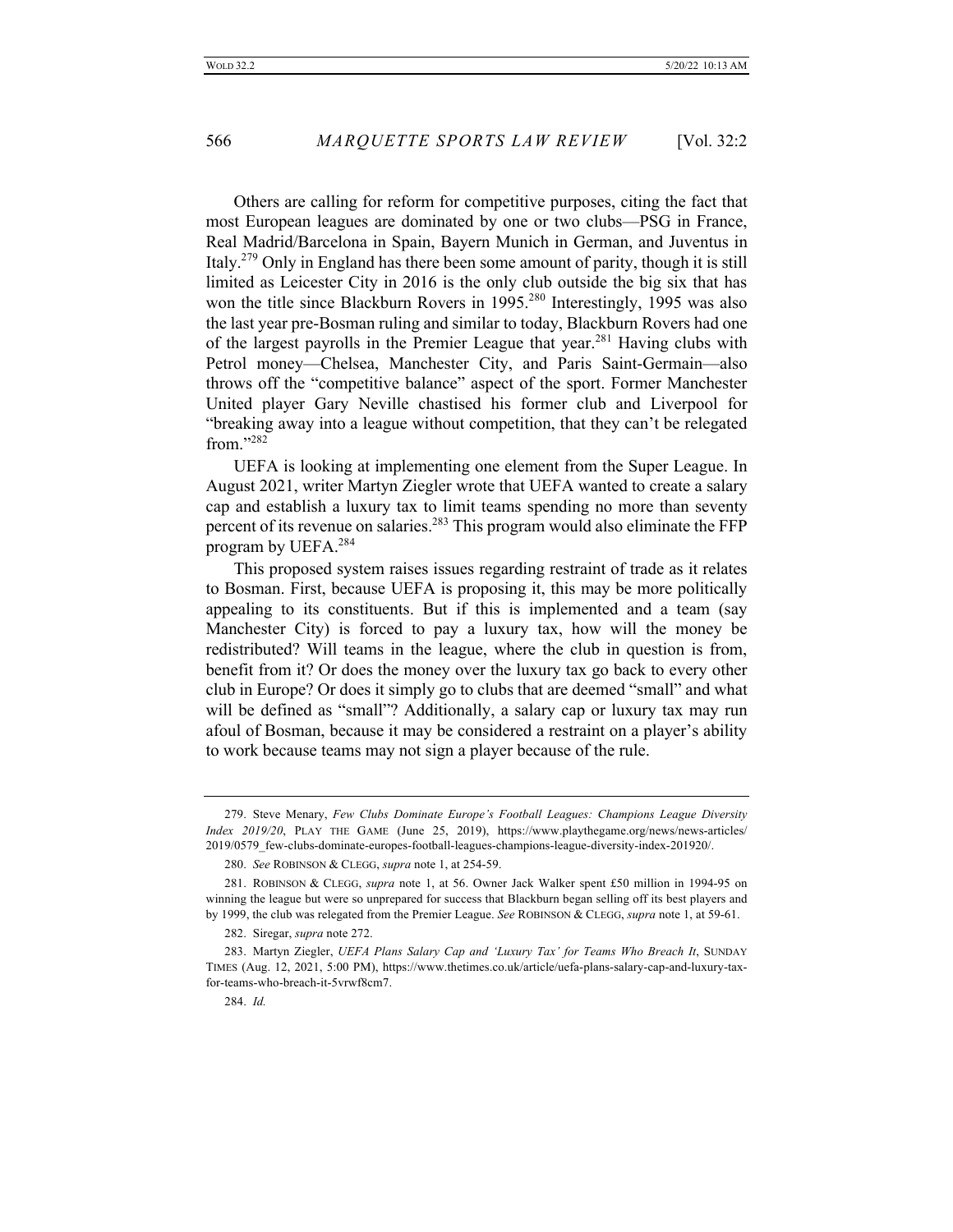2022] *BOSMAN'S IMPACT ON FOOTBALL* 567

Despite the rhetoric of restraints and cost control, it is worth noting the significant gains made by athletes themselves and the benefits they enjoy in the modern game. Since Bosman, players are getting what they deserve based on their skill and playing ability.<sup>285</sup> Nine players in European football made at least €24 million in 2020, led by Messi's €126 million.<sup>286</sup> In the Premier League, the average salary for a player is around £2,843,000 per year.<sup>287</sup> All these numbers are expected to climb as leagues prepare for new television contracts to kick in, such as ESPN's eight-year contract for \$1.4 billion to broadcast La Liga exclusively in the United States.<sup>288</sup>

#### **CONCLUSION**

The impact of Bosman twenty-five years on touches nearly all aspects of European sport and is among the most important cases of lex sportiva to be decided by the European Court of Justice. The ECJ's elimination of the restraint on trade and the nationality "3+2" rule allowed athletes an opportunity to play their sport and receive market value for their services for the first time. After a hundred years or more of little player movement, Bosman opened a tidal wave of diaspora for players and put player empowerment at the forefront.

Teams reacted in many ways to find efficiencies in this era of a newly opened market. Some simply threw money at the problem to try and buy their way to titles as Chelsea and Real Madrid did. Meanwhile, Arsenal and Barcelona relied on their own internal structure and organizational fundamentals to enter the market only selectively when it would maximize its return. As the third decade of the twenty-first century rises, oil barons and staterun clubs like Manchester City and PSG attempt to blend resourcefulness with massively deep pockets of cash to win. And "financial doping" is not necessarily a poor strategy as spending generally leads to success for both player and club. $^{289}$ 

<sup>285.</sup> KUPER & SZYMANSKI, *supra* note 188, at 17.

<sup>286.</sup> Christina Settimi, *The World's Highest-Paid Soccer Players 2020: Messi Wins, Mbappe Rises*, FORBES (Sept. 14, 2020 06:00 PM), https://www.forbes.com/sites/christinasettimi/2020/09/14/the-worldshighest-paid-soccer-players-2020-messi-wins-mbappe-rises/?sh=1343939f1cff.

<sup>287.</sup> *See* KIERAN MAGUIRE, THE PRICE OF FOOTBALL 72 (2nd Ed. 2021). In the English Championship, that number goes down to around £827,000 per year while League One is \$178,000 and League Two comes in around \$89,000. Scotland's Premiership is around \$267,000 per year. *Id.*

<sup>288.</sup> Christopher Harris, *Disney Confirms ESPN+ Acquisition of La Liga Rights*, WORLD SOCCER TALK (May 13, 2021), https://worldsoccertalk.com/2021/05/13/disney-confirms-espn-acquisition-of-laliga-rightsin-major-broadcast-deal/; *ESPN Secures "US\$1.4bn" La Liga US Rights Deal Until 2029*, SPORTSPRO (May 14, 2021).

<sup>289.</sup> KUPER & SZYMANSKI, *supra* note 188, at 17.